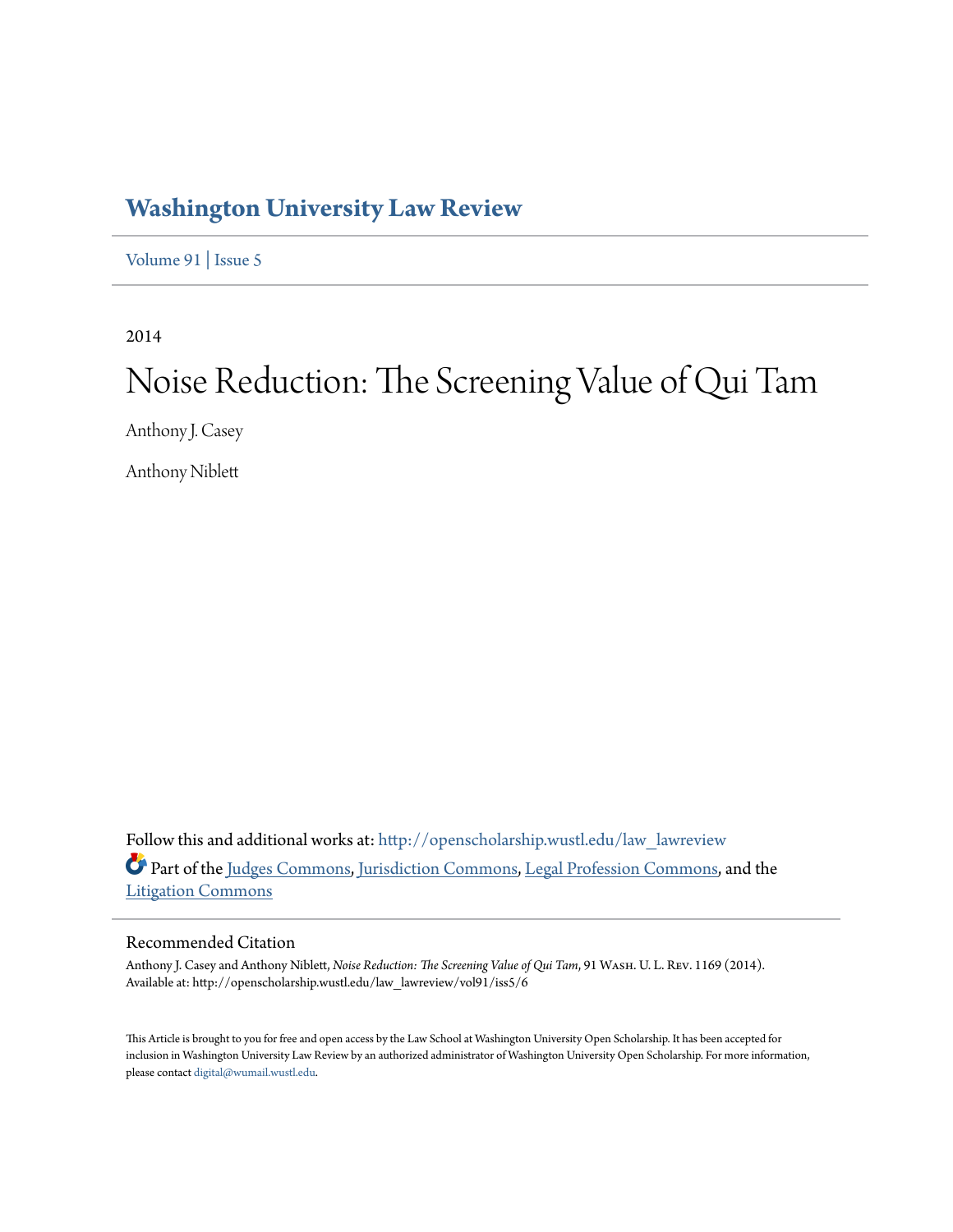# **NOISE REDUCTION: THE SCREENING VALUE OF** *QUI TAM*

# **ANTHONY J. CASEY ANTHONY NIBLETT**

#### ABSTRACT

*Whistle-blowing mechanisms have long been recognized and used as tools to encourage the revelation of hidden information. The information sought is often evidence of otherwise undetectable fraud. An effective mechanism will be one that best deters such fraud. To do this, the mechanism needs to produce high-quality information that is not otherwise lost in the noise of low-quality information. In this paper, we present a model to explore how the use of a court-centric* qui tam *mechanism as opposed to an agency-driven mechanism can improve whistle-blowing along these dimensions.* 

*We compare two leading mechanisms that have been implemented in high-profile federal statutes. The first is the court-centric* qui tam *mechanism embodied in the False Claims Act. The second is the agencycentric system enacted as part of the Dodd Frank Act.* 

*The model demonstrates that the* qui tam *mechanism—which allows whistleblowers to bring a lawsuit on behalf of the government—produces a separating equilibrium by imposing a private, loss contingent cost commitment on whistleblowers. When whistleblowers possess private information, the cost commitment screens out low-quality information while maintaining the incentives for high-quality information and lawsuits. In turn, enforcement and deterrence are improved. Counterintuitively, then, increasing costs and lowering rewards for whistleblowers can often lead to better enforcement and less fraud.* 

Anthony Casey is an Assistant Professor at The University of Chicago Law School (email: ajcasey@uchicago.edu). Anthony Niblett is an Assistant Professor at the Faculty of Law, University of Toronto (email: anthony.niblett@utoronto.ca). The Milton and Miriam Handler Foundation and the Jerome F. Kutak Faculty Fund provided research support. The authors wish to thank Robert B. Ahdieh, Omri Ben-Shahar, David Freeman Engstrom, Hanjo Hamann, Edward Iacobucci, Julia Simon-Kerr, Urska Velikonja, participants at the faculty workshop at the Faculty of Law, University of Toronto, the University of Chicago Law School Works-in-Progress Workshop, the annual meeting of the European Association of Law and Economics, the Chicago Junior Faculty Workshop, the Corporate and Securities Litigation Workshop, and the Junior Business Law Conference, for helpful comments and discussions, and thank Matthew Olson and Kaitlinn Sliter for research assistance. All errors are the responsibility of the authors.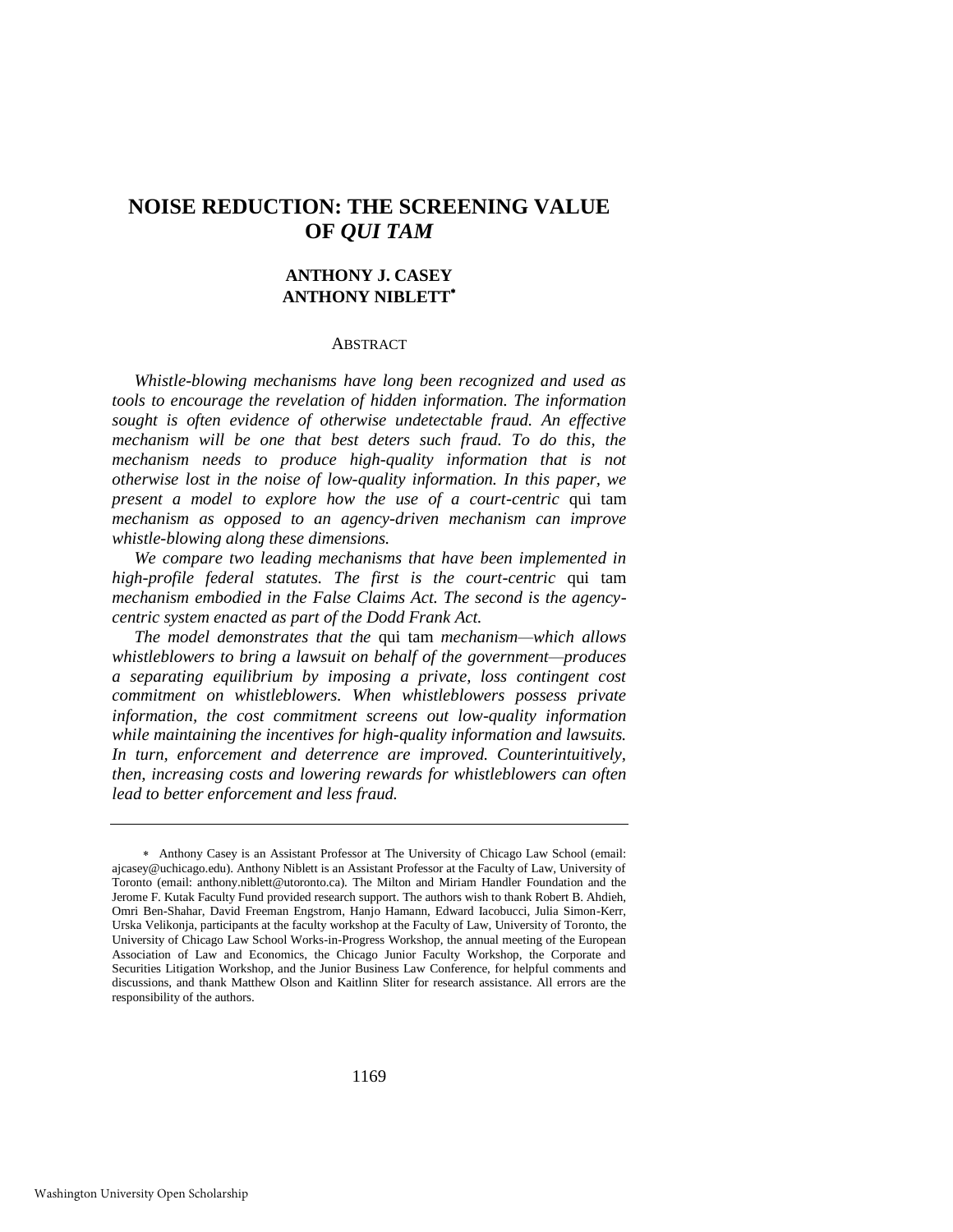*We conclude by exploring applications of this model and the resulting insights for other areas of private information and third-party enforcement mechanisms.* 

# TABLE OF CONTENTS

| A.                                                             |  |  |  |  |  |
|----------------------------------------------------------------|--|--|--|--|--|
| В.                                                             |  |  |  |  |  |
| II. SCREENING THE QUALITY OF A WHISTLEBLOWER'S                 |  |  |  |  |  |
|                                                                |  |  |  |  |  |
| Screening as a Solution to the Problem of Hidden<br>A.         |  |  |  |  |  |
|                                                                |  |  |  |  |  |
| B.                                                             |  |  |  |  |  |
|                                                                |  |  |  |  |  |
| The Decision to Blow the Whistle (Informants) 1192<br>2.       |  |  |  |  |  |
| 3. The Structure of Whistle-Blowing Laws (Government) 1194     |  |  |  |  |  |
| $a_{-}$                                                        |  |  |  |  |  |
| Reducing the Cost of Blowing the Whistle 1199<br>b.            |  |  |  |  |  |
| The Screening Benefits of Qui Tam Actions under<br>$c_{\cdot}$ |  |  |  |  |  |
|                                                                |  |  |  |  |  |
|                                                                |  |  |  |  |  |
| A.                                                             |  |  |  |  |  |
| Limitation Two: Asymmetry of Information  1210<br>B.           |  |  |  |  |  |
| Limitation Three: Public vs. Private Screening 1213<br>C.      |  |  |  |  |  |
|                                                                |  |  |  |  |  |

#### **INTRODUCTION**

On February 22, 2013, the Department of Justice joined a False Claims Act lawsuit against Lance Armstrong and his associates.<sup>1</sup> The case had

<sup>1.</sup> *See* United States' Notice of Election to Intervene in Part, United States *ex rel.* Floyd Landis v. Tailwind Sports Corp., No. 10-CV-00976, 2013 WL 769485 (D.D.C. Feb. 22, 2013); Press Release, U.S. Dep't of Justice, United States Joins Lawsuit Alleging Lance Armstrong and Others Caused the Submission of False Claims to the U.S. Postal Service (Feb. 22, 2013), *available at*  http://www.justice.gov/opa/pr/2013/February/13-civ-224.html.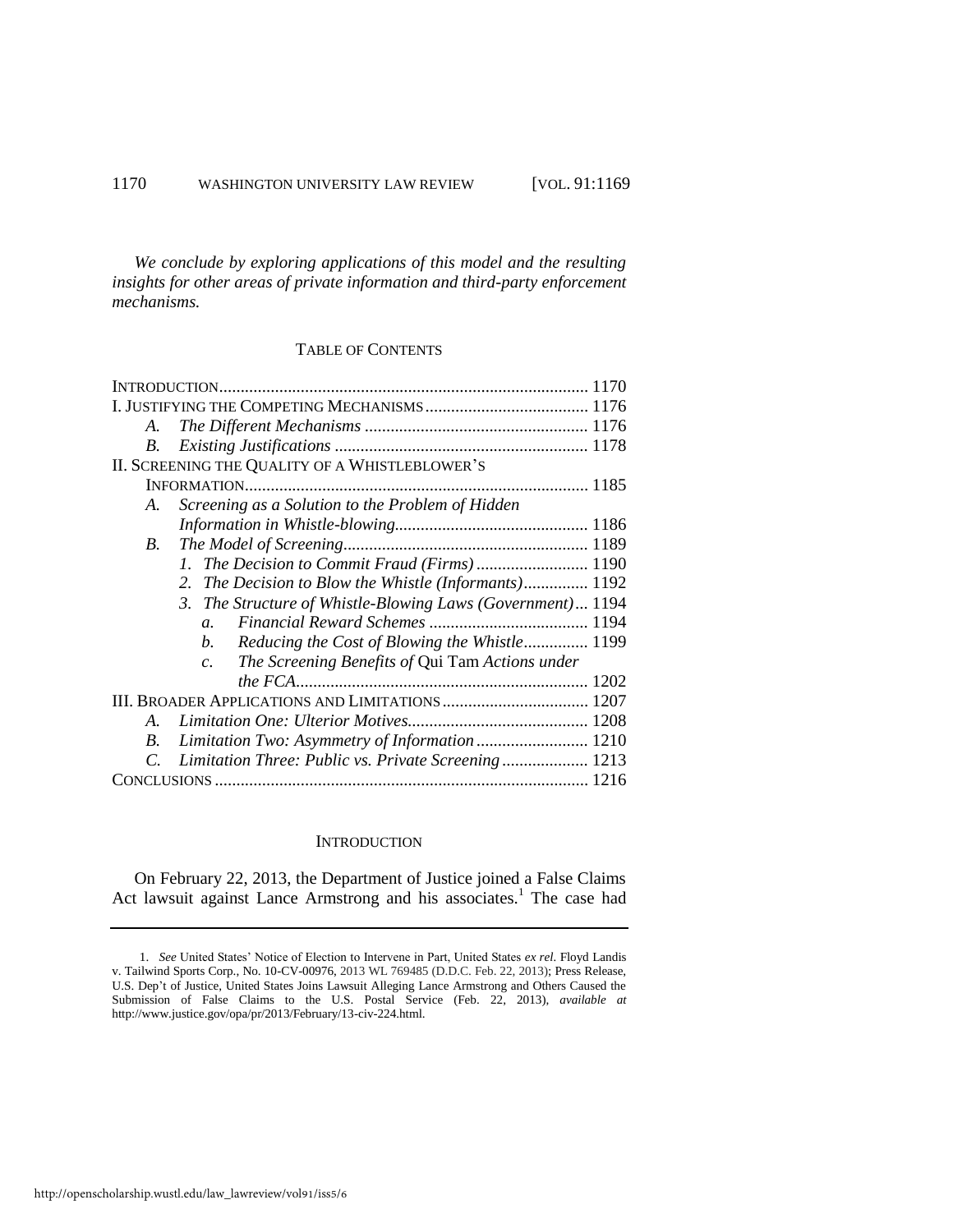<span id="page-3-0"></span>originally been filed by Floyd Landis years earlier.<sup>2</sup> The substantive allegations are straightforward. Armstrong and the other defendants had taken sponsorship money from the United States Postal Service ("USPS") while falsely representing that they were not using performance enhancing drugs or other doping techniques.<sup>3</sup> The facts are equally straightforward. Armstrong famously confessed his sins of doping to Oprah.<sup>4</sup> The contracts between the defendants and the USPS contain representations that no doping was occurring.<sup>5</sup> All that remains is to determine whether that constitutes a false claim and whether and to what extent the USPS was damaged.

Procedurally, matters are not so straightforward. Landis, who has no individual claims in this particular lawsuit, filed the suit as a *qui tam* action on behalf of the United States. Under the False Claims Act ("FCA"), a *qui tam* action allows individuals (known as "relators") to file and pursue suits for wrongs committed against the government.<sup>6</sup> Prior to February 22, it was Landis and his lawyers expending the resources and making the decisions in running the case. Pursuant to the statute, and the extensions granted by the judge, the suit remained sealed until the Department of Justice had completed its investigation and made a determination to join the suit.<sup>7</sup> Now the Department of Justice is at the helm.<sup>8</sup> But Landis still stands to receive a substantial percentage of any

<sup>2.</sup> Complaint for Violations of the Federal False Claims Act, United States *ex rel*. Floyd Landis v. Tailwind Sports Corp., No. 10-CV-00976 (D.D.C. June 10, 2010).

<sup>3.</sup> Second Amended Complaint for Violations of the Federal Claims Act, at 11–16, ¶¶ 36–43, United States ex rel. Floyd Landis v. Tailwind Sports Corp., No. 10-CV-00976, 2013 WL 647311 (D.D.C. Feb. 22, 2013).

<sup>4.</sup> *Oprah and Lance Armstrong: The Worldwide Exclusive*, (OWN television broadcast Jan. 17 & 18, 2013), *available at* <http://www.oprah.com/own/Lance-Armstrong-Confesses-to-Oprah-Video> (video clip of part of broadcast) (last visited May 30, 2014). Prior to the Oprah Winfrey interview, Armstrong had persistently and vehemently denied all allegations of doping. His admission resolves some (though not all) of the foundational factual questions of the lawsuit.

<sup>5</sup>*. See* Second Amended Complaint, *supra* note [3.](#page-3-0)

<sup>6. 31</sup> U.S.C. §§ 3729-33 (2006) [hereinafter "FCA"]. The substance of the claim here is somewhat uncommon for an FCA case. Most claims deal with recipients of government goods or more traditional government contractors. Here the USPS was acting like a private sponsor. Nonetheless, its location in the Federal government makes the FCA applicable. Other private sponsors are not covered. 7. *Id.* 

<sup>8.</sup> Landis still retains some limited input in prosecuting cases. *See* 31 U.S.C. § 3730 (providing that a relator remains a party but setting out limitations on their participation). Complicated questions about jurisdiction, Landis's qualifications as an original source relator, and other procedural hurdles imposed by the statute may remain. For example, Landis may not be able to recover anything if the information contained in his suit was already public and he was not the "original source" of the information. *See* Rockwell Int'l Corp. v. United States, 549 U.S. 457 (2007). The defendants filed motions to dismiss in July 2013. The motions have yet to be decided and turn largely on statute of limitations grounds and the interplay between the FCA and the Wartime Suspension of Limitations Act. 18 U.S.C. § 3287 (2012).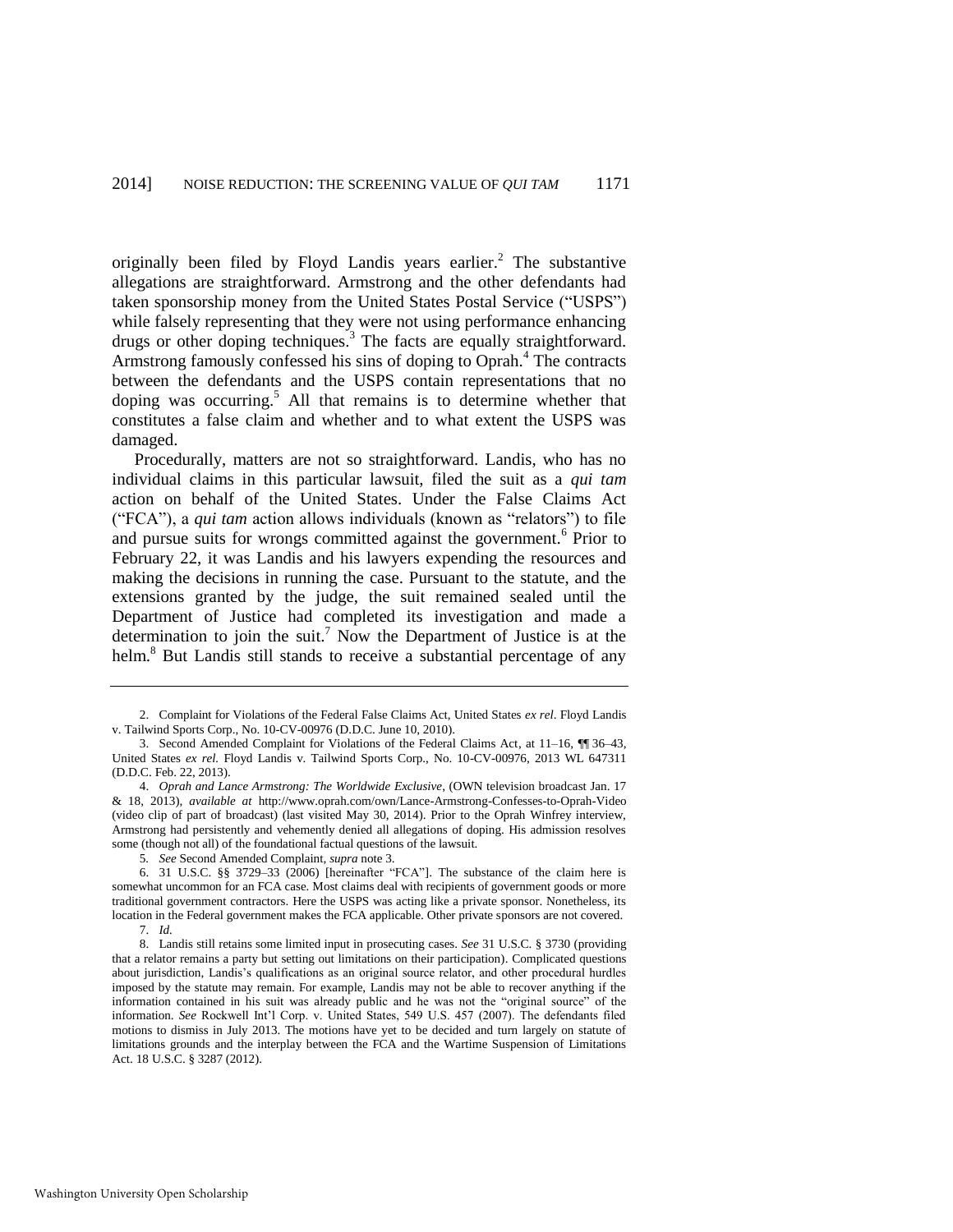<span id="page-4-0"></span>USPS recovery.<sup>9</sup> And if history is any indicator, recovery is quite likely now that the Department of Justice has taken over.<sup>10</sup>

Meanwhile, in the same district court, the Securities and Exchange Commission has obtained an agreement from JPMorgan Chase to pay over \$296 million in fines for misleading investors about the quality of mortgage-backed securities just before the 2008 financial crisis.<sup>11</sup> How are these cases connected? Whistleblowers. The lawsuit leading to the JPMorgan settlement was brought by the SEC. But its allegations may have been derived from information provided to it by one or more unnamed whistleblowers.<sup>12</sup> On February 8, 2013, the SEC invited any individuals claiming to have provided information that led to the settlement to make a claim for their whistleblower reward under the new whistleblower provision in the Dodd-Frank Act ("DFA").<sup>13</sup>

The financial rewards for whistleblowers under the FCA and the DFA are similar.<sup>14</sup> The procedural mechanisms for the JPMorgan whistleblowers to report and recover under the DFA, however, are different along many important dimensions from those for FCA claimants like Floyd Landis. The FCA whistleblower brings the case directly to the court on behalf of the government and must convince a judge that he has cleared a number of statutory hurdles. DFA whistleblowers, on the other hand, inform directly to the SEC. The procedure is more streamlined but prosecution and recovery is at the discretion of the  $SEC.<sup>15</sup>$  At least in the

12. *See Notices of Covered Actions: 2013 Archive*, U.S. SEC. & EXCH. COMM'N, http://www.sec. gov/about/offices/owb/owb-awards/2013-nocas.shtml (last visited Apr. 9, 2014).

13. *Id.*

<sup>9.</sup> *See* 31 U.S.C. § 3730(d) (providing an award for relators ranging from ten and thirty percent of the overall recovery).

<sup>10.</sup> There is a dramatic difference in overall success rate between those cases where the government does and does not intervene. *See* David Kwok, *Does Private Enforcement Attract Excessive Litigation? Evidence from the False Claims Act*, PUB. CONT. L.J. (forthcoming) (manuscript at 10), *available at* http://papers.ssrn.com/sol3/papers.cfm?abstract\_id=1832934 ("as of September 20, 2009, only 239 of 3,920 non-intervened cases resulted in a settlement or judgment in favor of the United States, a 6% success rate. In comparison, of the 1,134 cases in which the DOJ intervened, 1,076 resulted in a settlement or judgment in favor of the United States, a 95% success rate."). *See also* Pamela H. Bucy, *Private Justice*, 76 S. CAL. L. REV. 1, 51 (2002) (finding a stark difference in dismissal rates).

<sup>11.</sup> Litigation Release No. 22533, U.S. Sec. & Exch. Comm'n, SEC Charges J.P. Morgan Securities, LLC With Misleading Investors in RMBS Offerings (Nov. 16, 2012), *available at* http://www.sec.gov/litigation/litreleases/2012/lr22533.htm.

<sup>14.</sup> The DFA ranges from ten to thirty percent and the FCA ranges from fifteen to thirty percent. *Compare* Dodd-Frank Act, Pub. L. No. 111-203, § 922, 124 Stat. 1376, 1844 (2010) *with* 31 U.S.C. § 3730(d).

<sup>15.</sup> Dodd-Frank Act, Pub. L. No. 111-203, § 922, 124 Stat. 1376, 1844 ("Any determination made under this section, including whether, to whom, or in what amount to make awards, shall be in the discretion of the Commission"). The determination of the amount of the reward within the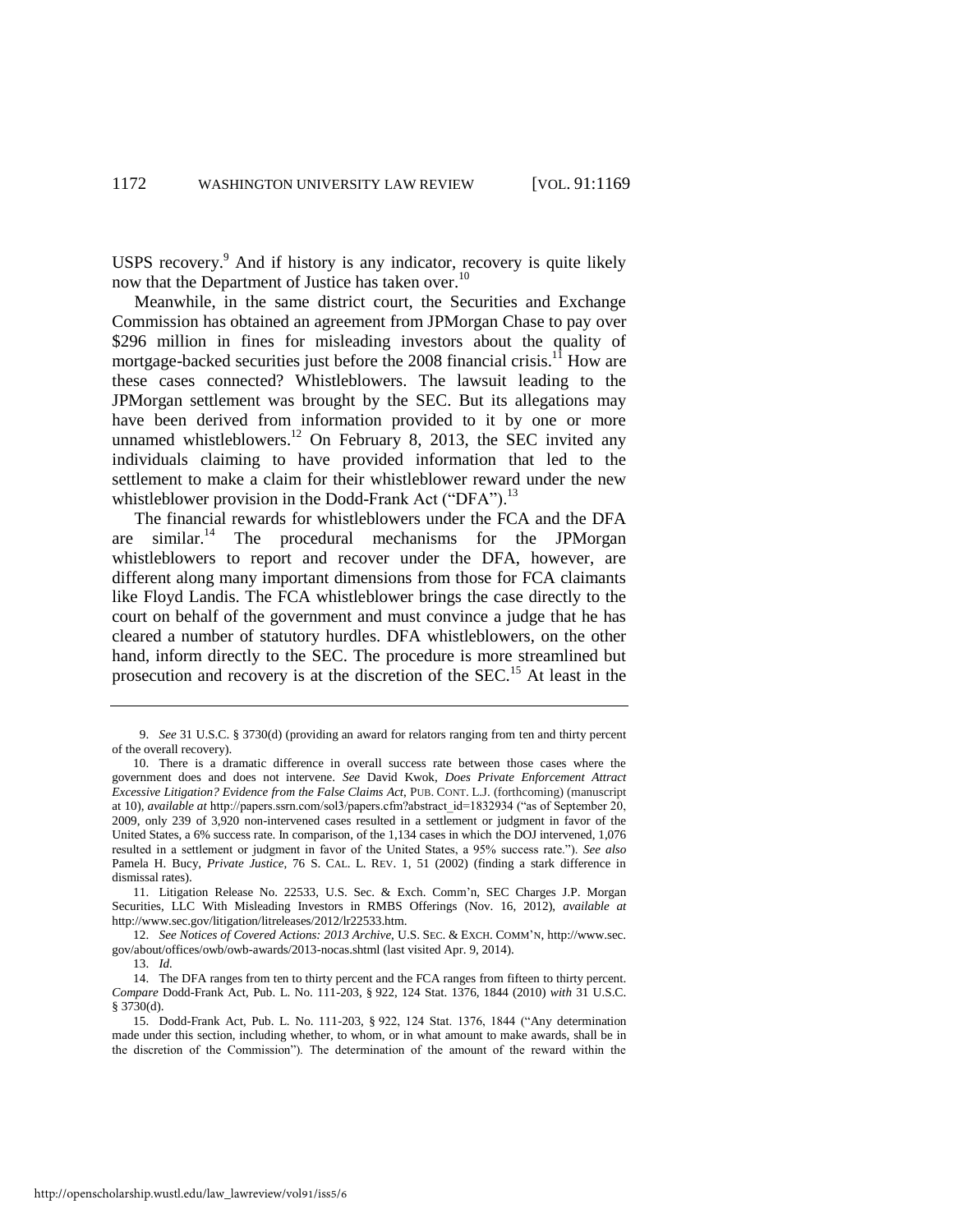initial inquiry, the court has no say in the DFA award, $16$  and the DOJ has no say in the FCA award.<sup>17</sup>

Why the difference? And which is better? We explore those questions in this Article. We present a model demonstrating the value of the FCA *qui tam* mechanism in situations where it is difficult to verify the merits of the whistleblower's claim. The *qui tam* process screens information and in turn improves enforcement and deterrence. Screening models are, of course, broadly relevant and well developed elsewhere. But the concept has not been addressed in the FCA or the DFA whistleblower context. We suggest that this neglected feature of the *qui tam* mechanism is perhaps its defining and most valuable characteristic.

<span id="page-5-3"></span><span id="page-5-1"></span><span id="page-5-0"></span>The existing literature on whistle-blowing has focused primarily on (1) the incentive effects of whistleblower rewards and protection, $18^{\circ}$  and (2) the regulatory capture that may necessitate empowering individuals to bring *qui tam* cases on behalf of the government.<sup>19</sup> The first strand has been well explored theoretically and a new empirical literature is emerging to test those theories. $20$  But these tell us little about the comparative advantage of an FCA court-centric private-plaintiff mechanism and a DFA agency-centric mechanism.<sup>21</sup>

statutory bounds of ten and thirty percent is unreviewable and other determinations are reviewed by the courts of appeals under the deferential arbitrary-and-capricious standard of 5 U.S.C. § 706 (Supp. IV 1965–69).

<span id="page-5-2"></span><sup>16.</sup> *Id.* 

<sup>17. 31</sup> U.S.C. § 3730(d) (providing rules for awards in FCA cases).

<sup>18.</sup> *See, e.g.*, Yuval Feldman & Orly Lobel, *The Incentives Matrix: The Comparative Effectiveness of Rewards, Liabilities, Duties, and Protections for Reporting Illegality*, 88 TEX. L. REV. 1151 (2010); Alexander Dyck et al., *Who Blows the Whistle on Corporate Fraud?*, 65 J. FIN. 2213 (2010).

<sup>19.</sup> *See, e.g.*, Geoffrey Christopher Rapp, *Mutiny by the Bounties? The Attempt to Reform Wall Street by the New Whistleblower Provisions of the Dodd-Frank Act*, 2012 BYU L. REV. 73, 135; J. Randy Beck, *The False Claims Act and the English Eradication of* Qui Tam *Legislation*, 78 N.C. L. REV. 539 (2000); Bucy, *supra* not[e 10,](#page-4-0) at 51. A third strand might be identified in the work, theoretical and empirical, on the proper design within one or the other mechanism. For example, David Freeman Engstrom tests the effectiveness of professional relators and a "*qui tam* bar" within the FCA mechanism. David Freeman Engstrom, *Harnessing the Private Attorney General: Evidence from Qui Tam Litigation*, 112 COLUM. L. REV. 1244 (2012). We do not here explore every design question within each system. Our inquiry is more foundational in comparing an FCA-like mechanism to a DFAlike mechanism.

<sup>20.</sup> Feldman & Lobel, *supra* note [18.](#page-5-0) For a collection of empirical work, see Engstrom, *supra* note [19,](#page-5-1) at 1269 n.83.

<sup>21.</sup> Ferziger and Currell compared the FCA to other bounty systems in place in 1999. Their analysis long predates the DFA and the recent amendments to the FCA. They focused primarily on the FCA's advantage in committing the government to a reward. That is not true of the agency whistleblower schemes they examined. They also explore the optimal level of reward. Marsha J. Ferziger & Daniel G. Currell, *Snitching for Dollars: The Economics and Public Policy of Federal Civil Bounty Programs*, 1999 U. ILL. L. REV. 1141.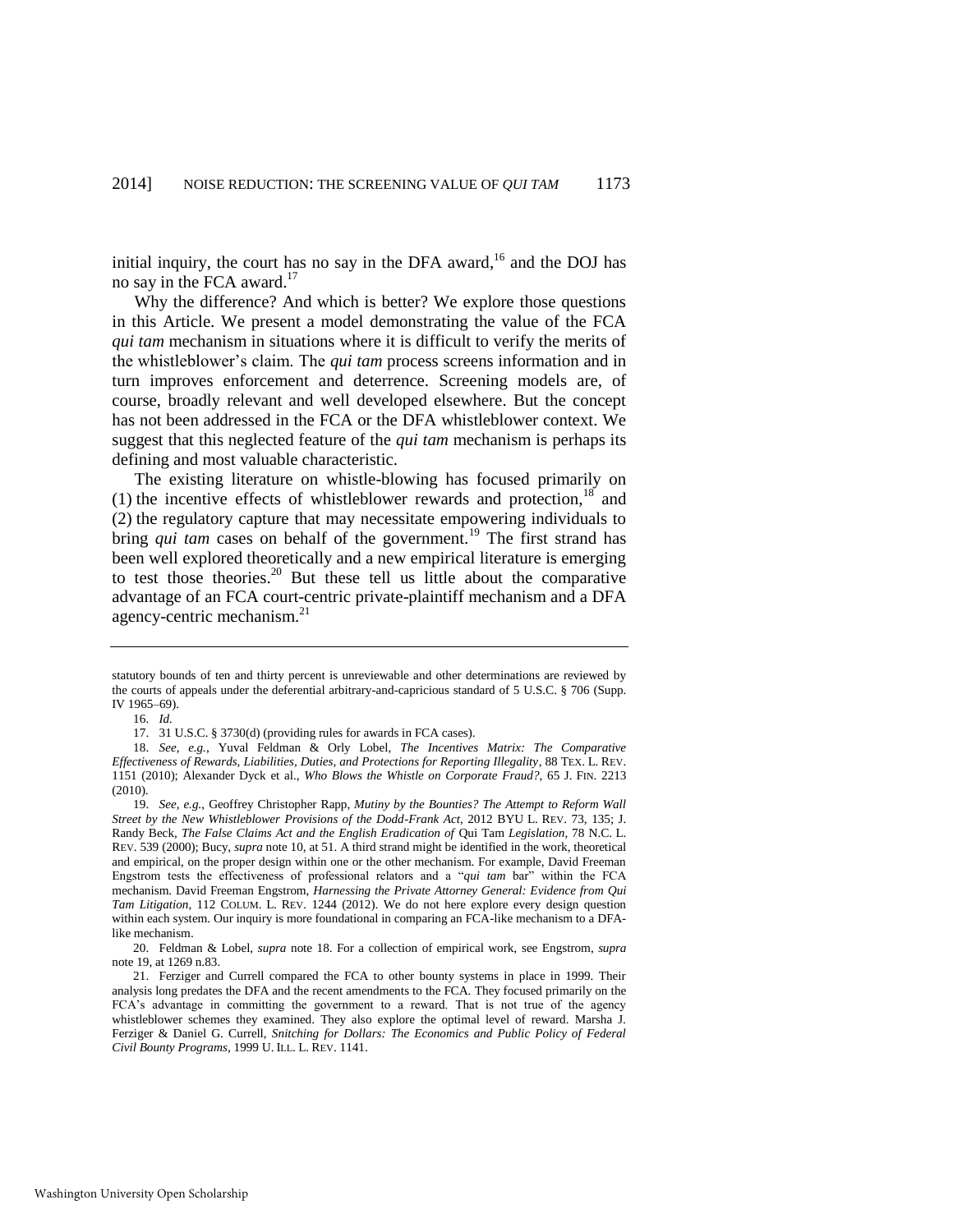The second strand provides a regulatory-capture and agency-incentive justification for preferring the court-centric private-plaintiff mechanism.<sup>22</sup> This suggests that executive agencies cannot be trusted, because of capture or resource constraints. This reasoning is flawed and under theorized. It is difficult to reconcile with any general theory of agency power. It provides no coherent explanation for why a court-centric private plaintiff mechanism should be utilized in whistleblower cases and not other agency investigations, prosecutions, and regulation. Rather it suggests an unusual and idiosyncratic solution for general agency-incentive problems and suggests no reason to think that a court-centric solution will be more effective than the alternatives.<sup>23</sup>

<span id="page-6-0"></span>We suggest a different justification for the FCA mechanism based on information screening. Starting with a rational actor model and assuming risk neutrality, we compare the two mechanisms.<sup>24</sup> We show that the court-centric private-plaintiff mechanism<sup>25</sup> is superior to the agencycentric mechanism<sup>26</sup> when there is asymmetric information<sup>27</sup> because it screens for the most accurate information from whistleblowers. This private cost commitment is not required of the SEC whistleblower under the DFA scheme.

Thus, the *qui tam* design should—all else being equal—create a separating equilibrium that enhances the overall quality of information to the enforcers and reduces the costs of effective enforcement. In turn, the design will increase the deterrence effect of whistle-blowing. These screening benefits are particularly important for a whistleblower scheme (with its inherent information asymmetry), $^{28}$  and the outcome does not

26. We will refer to this as the DFA-like mechanism.

<sup>22.</sup> *See, e.g.*, Rapp, *supra* note [19,](#page-5-1) at 135.

<sup>23.</sup> Regulatory capture has been studied generally. This literature identifies the problem in various contexts beyond whistle-blowing and explores various proposals for structural solutions. *See* Jean-Jacques Laffont & Jean Tirole, *The Politics of Government Decision-Making: A Theory of Regulatory Capture*, 106 Q. J. ECON. 1089 (1991); Ian Ayres & John Braithwaite, *Tripartism: Regulatory Capture and Empowerment*, 16 L. & SOC. INQUIRY 435 (1991); Michael E. Levine & Jennifer L. Forrence, *Regulatory Capture, Public Interest, and the Public Agenda: Toward a Synthesis*, 6 J.L. ECON. & Org., Special Issue, Jan. 1990, at 167; Michael A. Livermore & Richard L. Revesz, *Regulatory Review, Capture, and Agency Inaction*, 101 GEO. L.J. 1337 (2013); *see also*  PREVENTING REGULATORY CAPTURE: SPECIAL INTEREST INFLUENCE AND HOW TO LIMIT IT (Daniel Carpenter & David A. Moss, Eds., 2013).

<sup>24.</sup> See *infra* notes [143–](#page-38-0)44 for a discussion of the impact of risk aversion, irrationality, and the role of non-pecuniary benefits for whistleblowers.

<sup>25.</sup> We will generally refer to this as the *qui tam* mechanism or the FCA-like mechanism.

<sup>27.</sup> *See infra* Part II.A on the causes and dynamics of asymmetric information.

<sup>28.</sup> Information asymmetry exists when one party has information that is not available to the other. Whistleblower mechanisms by definition presuppose this state of affairs. If information were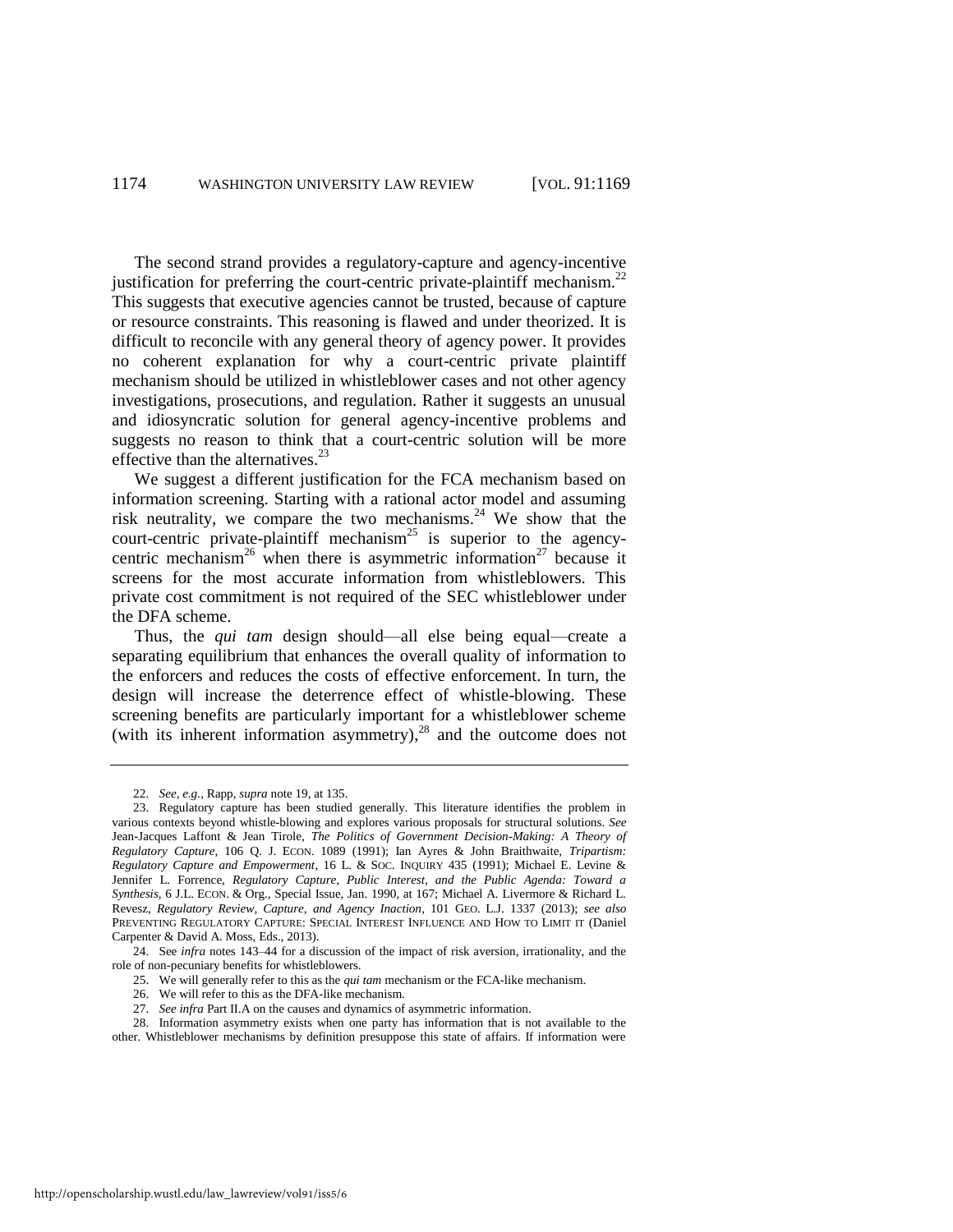turn on the quality of the enforcing agency or the level of agency-incentive problems. We do not, however, suggest that all else is equal or that the FCA is perfectly designed. Our point is simply that its value in screening information through cost imposition has been under appreciated. To the extent other mechanisms can be modified to achieve this screening, they may be preferable to the FCA design.

<span id="page-7-0"></span>Indeed, this analysis provides new, prescriptive guidelines generally for designing whistleblower systems that effectively deter fraud in various contexts.<sup>29</sup> Our analysis suggests that the worries of agency capture and a reduced quantity of information under the DFA are overemphasized. The more vexing concern will be an over-provision of tips relative to a mechanism that imposes some cost on the whistleblowers. This overprovision will swamp the reviewing agency with low-quality information. If the agency is budget constrained and cannot easily distinguish lowquality tips from high-quality tips, this shifts resources toward less effective investigation. Alternatively, it may shift enforcement to other types of cases with less information asymmetry even if those cases are otherwise less important.<sup>30</sup> By reducing effective enforcement, this will in turn result in less deterrence.

Even in the FCA model, an increase in the bounty payment can often lead to under-deterrence. That is, as the reward to the FCA relator is increased, the benefit of the screening of the *qui tam* mechanism dissipates and the outcome converges with the inefficient DFA result.<sup>31</sup> Indeed, the

available to the Government, the whistleblower would not be necessary. For more on asymmetric information, see *infra* Part II.A.

<sup>29.</sup> This analysis of the deterrence effect has been somewhat neglected in the literature evaluating the DFA and FCA whistleblower mechanisms. David Kwok looks at the different deterrence effects of FCA litigation in prosecuting different types of cases. He does not, however, address the deterrent effect of the *qui tam* mechanism compared to other mechanisms. Additionally, in addressing the way to increase deterrence, he concludes that the government should increase the bounty payments. *See* David Y. Kwok, *The Price of Private Enforcement Under the False Claims Act* 13, 30 (Working Paper, Aug. 2012), *available at*: http://works.bepress.com/david\_kwok/5. Heidi Hansberry also suggests that increased reporting leads to increased enforcement and, therefore, increased deterrence. *See* Heidi L. Hansberry, Comment, *In Spite of Its Good Intentions, The Dodd-Frank Act Has Created an FCPA Monster*, 102 J. CRIM. L. & CRIMINOLOGY 195 (2012). We suggest that this is the wrong approach.

<sup>30.</sup> This may explain the surge in SEC enforcement of options-backdating investigations following the news reports demonstrating the prevalence of and statistical roadmap to identifying such violations even where the magnitude may have been quite small. On the rate of options-backdating cases, see Stephen J. Choi, Adam C. Pritchard, & Anat Carmy Wiechman, *Scandal Enforcement at the SEC: The Arc of the Options Backdating Investigations* (U. of Mich. Law & Econ, Empirical Legal Studies Ctr. Paper No. 11-009; N.Y.U. Law & Economics Research Paper No. 11-20, Jan. 14, 2013), *available at* http://papers.ssrn .com/sol3/papers.cfm?abstract\_id=1876725.

<sup>31.</sup> This is in direct contrast to Kwok, *supra* not[e 29,](#page-7-0) at 13, 30.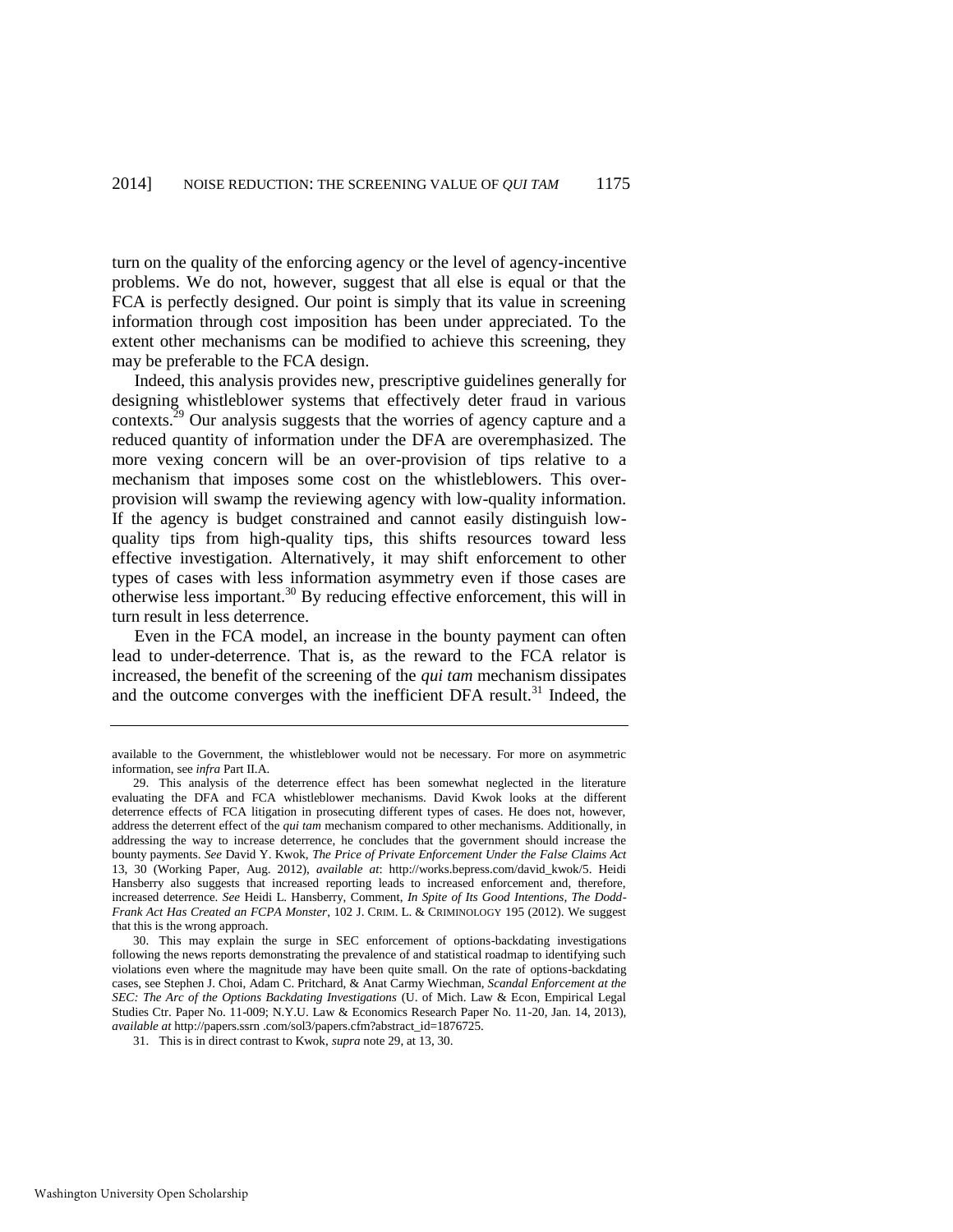screening model shows that the precise relationship between the level of compensation and the private costs that whistle-blowing imposes is more important than previously recognized.<sup>32</sup> Our analysis also provides insight into the failure of private-plaintiff mechanisms in other environments where whistleblowers are not involved.<sup>33</sup>

We proceed in three parts. In Part I, we explore the contrasts between the FCA and the DFA (and other mechanisms similar to the DFA). In Part II, we illustrate the information screening value of the *qui tam* mechanism, setting out a model for eliciting private information in the enforcement context. Part III explores larger implications and limitations of this model, namely (1) the likelihood that whistleblowers may not be motivated by financial rewards, but rather by morality or revenge; (2) the costs and errors that may arise when such mechanisms have been employed where information screening was not a central concern; and (3) other areas of law where we may or may not think court-centric private-plaintiff mechanisms can be valuably employed for information screening.

#### I. JUSTIFYING THE COMPETING MECHANISMS

#### *A. The Different Mechanisms*

The mechanisms in the FCA and DFA are just two of many such mechanisms—statutory and judge made—that provide for private enforcement of public regulation. But they are among the most important. Together false claims and securities fraud litigation account for thousands of cases that have led to billions of dollars in recovery for the federal government.<sup>34</sup> The FCA has been called the "gold standard" of whistleblower legislation and provides a powerful example of the *qui tam*

<sup>32.</sup> Ferziger's and Currell's 1999 article stands out as one of the rare pieces in the literature to note that a higher reward can lead to noise and inefficient enforcement. Ferziger & Currell, *supra* note [21,](#page-5-2) at 1172. For the most part, Ferziger and Currell treat costs as given and focus on optimal rewards. They advocate a very low bounty to account for this and provide a model for setting rewards. We take their analysis further, exploring the effects on deterrence and delving deeper into the cost side of the equation. In contrast to their conclusion, our model suggests that rewards could be set very high (and often should be) if loss-contingent costs can be increased.

<sup>33.</sup> Attempts at private enforcement of public regulation have been well documented across various areas from corporate governance and securities to intellectual property to employment and environment law. *See, e.g.*, J. Maria Glover, *The Structural Role of Private Enforcement Mechanisms in Public Law*, 53 WM. & MARY L. REV. 1137 (2012). Many view the use of this mechanism in areas of corporate governance as a major failure. We explore the implications of our model in these broader contexts in Part III.

<sup>34.</sup> *See* Engstrom, *supra* not[e 19,](#page-5-1) at 1246 n.2 (collecting statistics).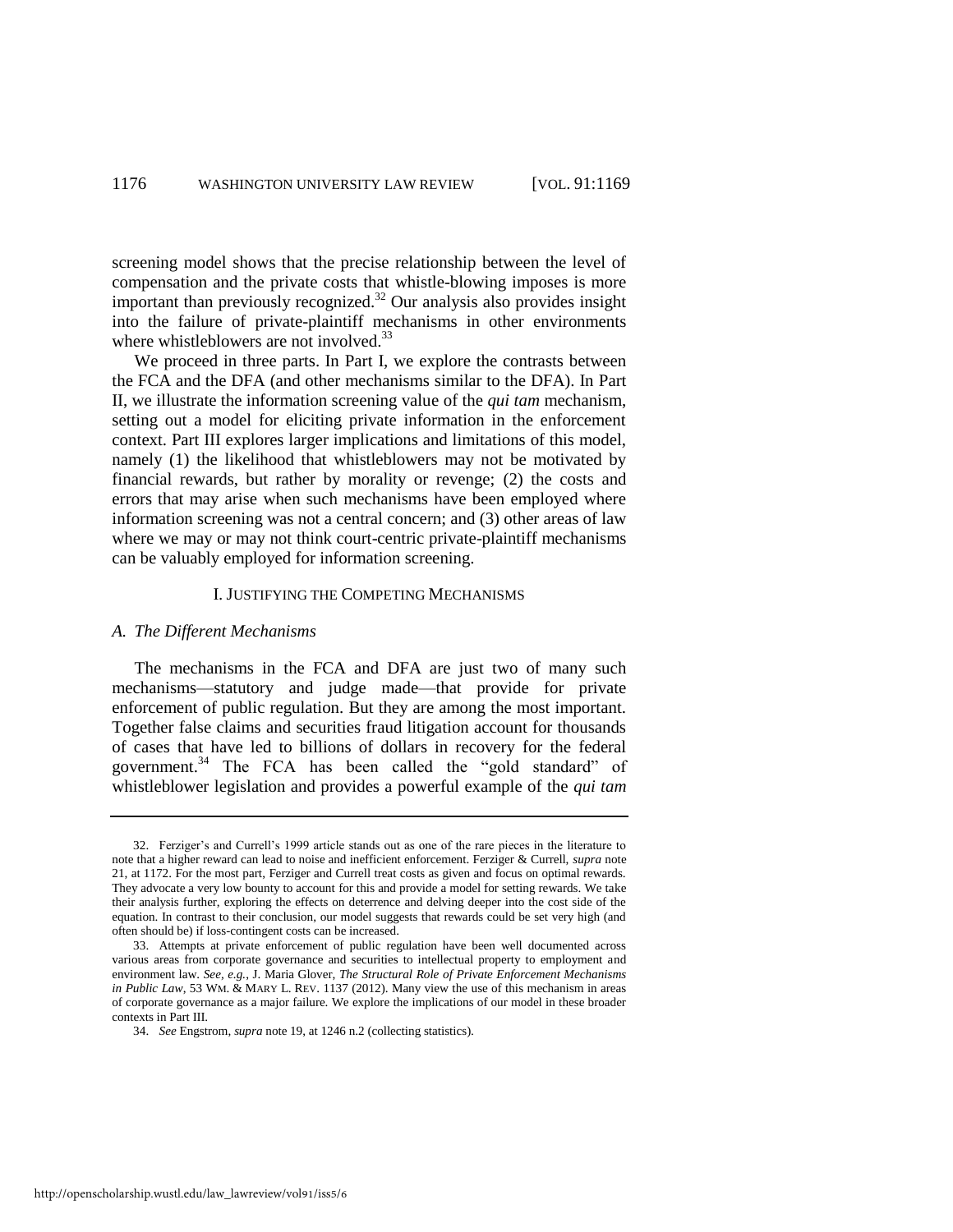<span id="page-9-0"></span>mechanism.<sup>35</sup> Its history since enactment during the Civil War has been well documented. $36$  It has been amended many times and contains many complex and at times difficult to interpret procedural provisions.<sup>37</sup> In short, those provisions bar whistleblowers from bringing a false claims suit based on public information unless the whistleblower is the original source of that information.<sup>38</sup>

The whistleblower files its lawsuit under seal and must provide the underlying information to the government.<sup>39</sup> The government has sixty days (although extensions are often requested and granted) to review the allegations before it must decide whether to intervene and take over the lawsuit.<sup>40</sup> If the government intervenes it takes over primary control of the lawsuit. If the government decides not to intervene, the relator retains  $control<sup>41</sup>$ 

If the lawsuit is successful, the wrongdoer pays up to treble damages and penalties and the whistleblower receives a bounty under the statute. $42$ This reward ranges from twenty-five to thirty percent of recovered damages where the government does not intervene and fifteen to twentyfive percent of recovered damages where the government does intervene.<sup>43</sup>

The DFA's section 922 is the latest high-profile whistleblower provision. Modeled largely after the IRS's whistleblower program,<sup>44</sup> it provides a bounty to whistleblowers that bring information to the SEC if that information leads to a monetary sanction in a judicial or administrative action.<sup>45</sup> The bounty is only available if the action "results"

<sup>35.</sup> *See* Cynthia Estlund, *Rebuilding the Law of the Workplace in an Era of Self-Regulation*, 105 COLUM. L. REV. 319, 376 (2005).

<sup>36.</sup> *See* Matthew S. Brockmeier, *Pulling the Plug on Health Care Fraud: The False Claims Act after* Rockwell *and* Allison Engine*,* 12 DEPAUL J. HEALTH CARE L. 277, 281–85 (2009) (discussing history of the FCA); Engstrom, *supra* not[e 19,](#page-5-1) at 1270 (summarizing history and collecting sources).

<sup>37.</sup> *See* Engstrom, *supra* not[e 19.](#page-5-1) Over the years, the statute has led to numerous circuit splits in interpreting various phrases within it. *See* Brockmeier, *supra* not[e 36,](#page-9-0) at 288–89 (noting the volume of circuit splits and documenting that "[c]ourts have been asked to interpret virtually every word of every provision of the Act at some point").

<sup>38. &</sup>quot;False claims" include false claims for money from the government under a contract or some other legal right as well as false statements of money owed to the government (reverse false claims). 39. 31 U.S.C. § 3730(b) (2006).

<sup>40.</sup> *Id.* 

<sup>41. 31</sup> U.S.C. § 3730(c)(3).

<sup>42. 31</sup> U.S.C. § 3730(d).

<sup>43</sup>*. Id.*

<sup>44.</sup> *See* Rapp, *supra* note [19,](#page-5-1) at 132. Historically, the IRS had discretionary authority to pay whistleblowers. In 2006, awards became mandatory for large cases. Feldman & Lobel, *supra* not[e 18,](#page-5-0)  at 1168.

<sup>45.</sup> Dodd-Frank Act, Pub. L. No. 111-203, § 922, 124 Stat. 1376, 1844 (2010).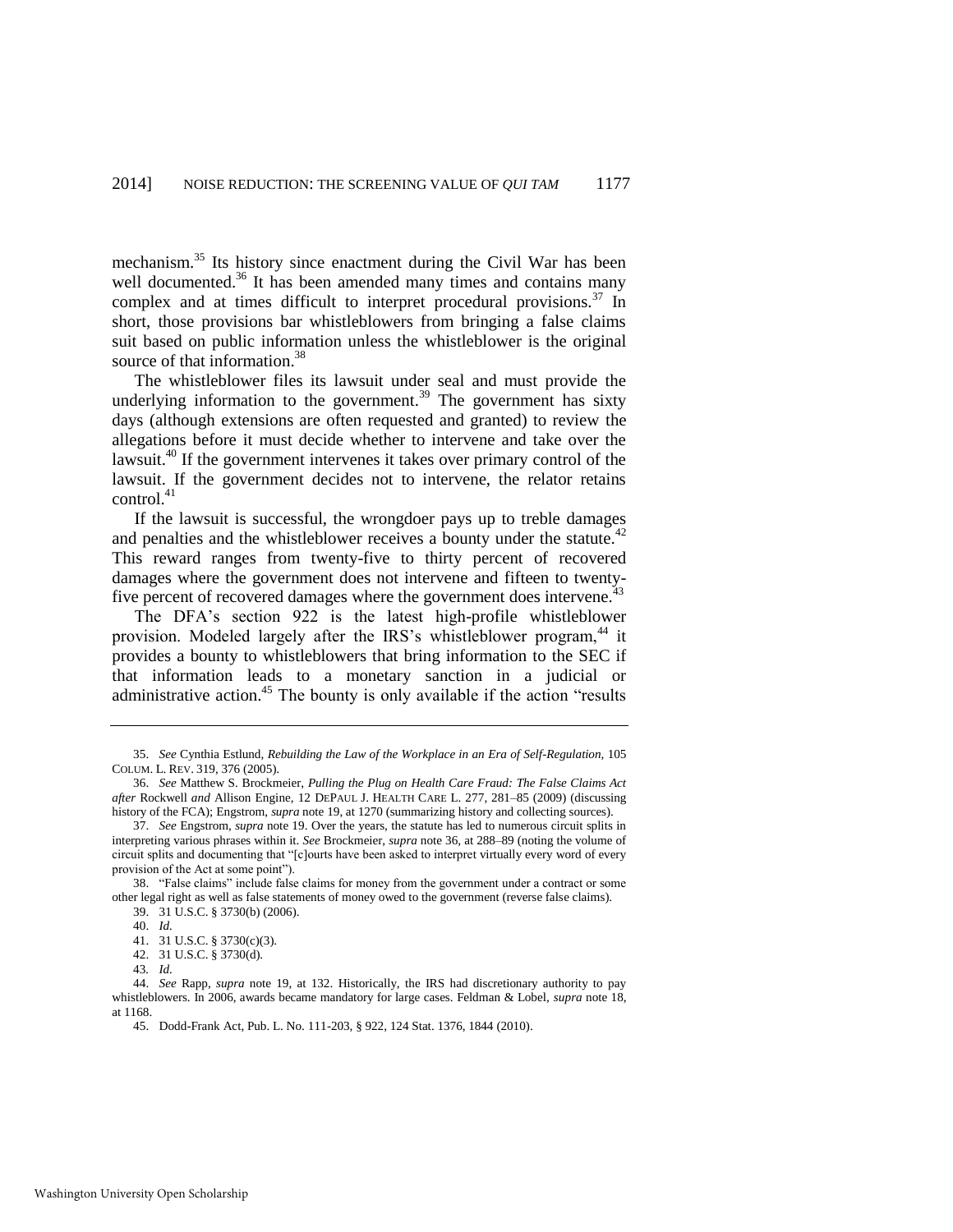in monetary sanctions exceeding  $$1,000,000."$ <sup>46</sup> The bounty given is bounded by statute to be between ten and thirty percent of the monetary sanctions imposed; but the exact amount within those bounds is subject to the discretion of the SEC.<sup>47</sup> The initial mechanism for the reward does not involve the courts. The determination to issue or not issue the award may be appealed directly to the court of appeals. For those challenges, the SEC is given a high level of deference under  $5 \text{ U.S.C. }$   $\frac{8}{3}$   $706^{48}$  The determination of the amount of the award cannot be challenged in the courts.<sup>49</sup>

#### <span id="page-10-0"></span>*B. Existing Justifications*

We demonstrate below that a central value of a *qui tam* mechanism over other forms of whistleblower procedures is the information-screening mechanism. An upshot of this is that *qui tam* is a particularly important mechanism where there is asymmetric information that is difficult to verify. Of the various justifications and benefits of the *qui tam* system over other mechanisms, the screening mechanism we model is the most distinctive—and potentially most valuable—feature of the mechanism. Indeed, most of the existing justifications in the whistleblower literature fail to explain why a *qui tam* process provides a better mechanism or why that mechanism is uniquely valuable in the whistleblower context. We explore these limitations of the existing literature in this section.

The goals of a whistleblower mechanism are plain: we want to elicit the most accurate information at the lowest cost in order to deter fraud. The means are more complicated. The foundational inquiry, which has been explored in great detail, is whether it makes sense to pay individuals for information.<sup>50</sup> The benefits of payment lie in the creation of pecuniary incentives to nudge otherwise reluctant informants to reveal what they know. The problems might include encouraging false information, and crowding out information that would otherwise be provided for nonpecuniary reasons that include moral or ethical considerations.<sup>51</sup>

<sup>46.</sup> *Id.*

<sup>47</sup>*. Id.*

<sup>48.</sup> *Id.* 

<sup>49.</sup> *Id.* As of the end of the 2013 fiscal year, the SEC has made only six whistleblower awards as the bulk of qualifying cases are still pending. Five of the awards were in the thousands of dollars. The sixth was an award of \$14 million. U.S. SEC. & EXCH. COMM'N, 2013 ANNUAL REPORT TO CONGRESS ON THE DODD-FRANK WHISTLEBLOWER PROGRAM 14–15, *available at* http://www.sec.gov/about/ offices/owb/annual-report-2013.pdf *.*

<sup>50.</sup> *See* Feldman & Lobel, *supra* not[e 18;](#page-5-0) Rapp, *supra* not[e 19;](#page-5-1) Engstrom, *supra* not[e 19.](#page-5-1) 

<sup>51.</sup> *See* Feldman & Lobel, *supra* note [18](#page-5-0) (on the interplay of moral and pecuniary incentives).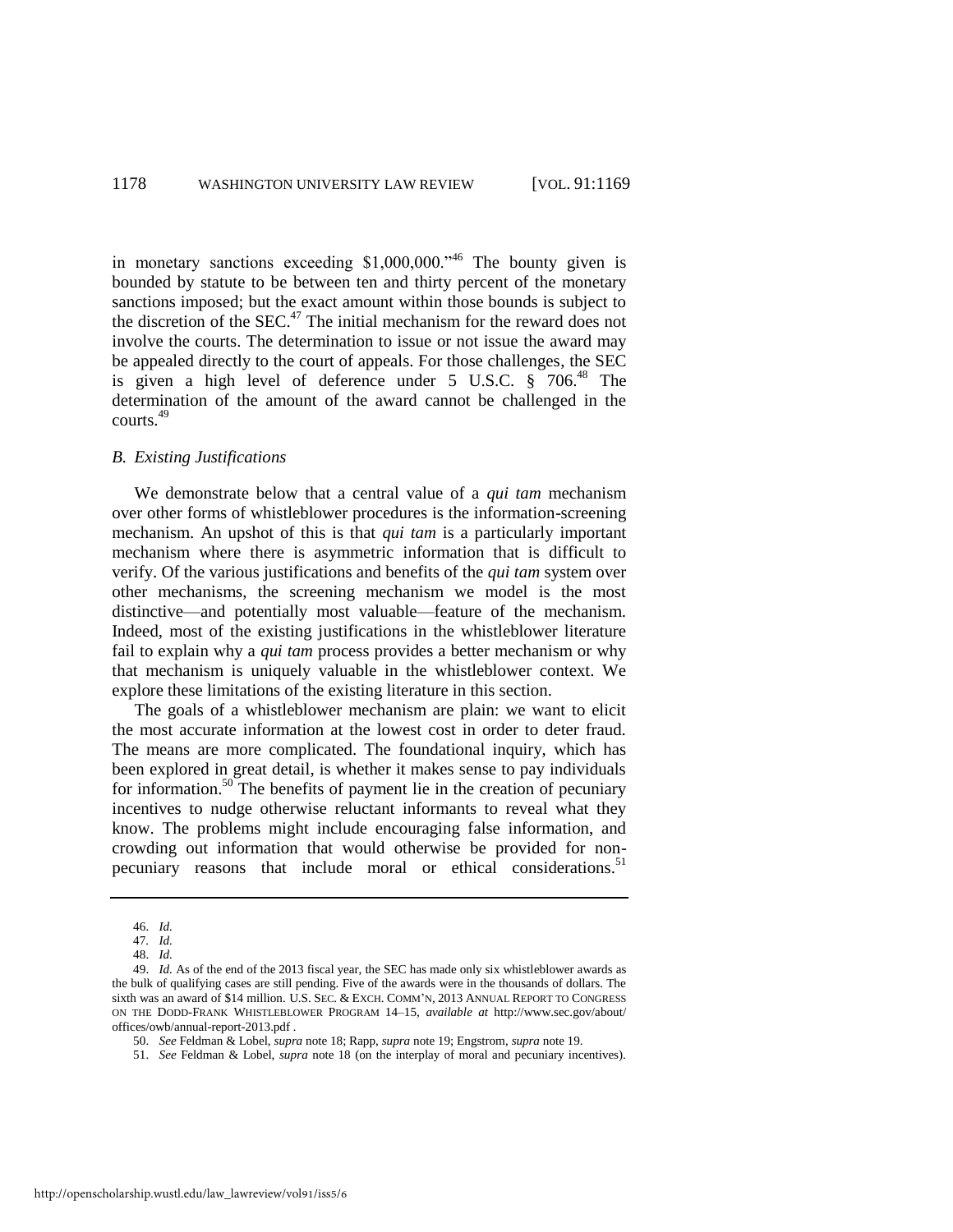<span id="page-11-0"></span>Nonetheless, recent empirical work shows that monetary incentives for fraud revelation do have a strong, positive effect on an employee's decision to blow the whistle.<sup>52</sup> This result holds irrespective of the severity of the fraud.<sup>53</sup> The level of false information has been harder to test.<sup>54</sup>

A second question that arises is who should receive the information from the whistleblower and what should be done with it. A fear of regulatory capture and political influence has led many to believe that the individuals within executive branch agencies and departments cannot be trusted with acting on information that their long-time business partners are defrauding the government. The regulatory-capture story is that the industry has "captured" the agency and exercises influence on its decisions. The political influence story is similar.<sup>55</sup> The influence comes from politically elected officials above the agency. In turn, those officials may be captured by special-interest groups. The solutions to these problems may be at odds with each other: political oversight might curb regulatory capture at the agency level but increase potentially problematic political influence. In that sense, the political oversight just moves the capture problem up one step in the command chain.

53. Dyck et al., *supra* not[e 18,](#page-5-0) at 2215.

54. There may also be concerns that rewards might lead potential whistleblowers to facilitate or encourage fraud in hopes of reporting it later. There is no evidence that this is a significant problem.

55. *See* sources cited *supra* not[e 23.](#page-6-0) 

The argument that providing financial rewards may crowd out better information comes from behavioral psychology literature. We do not address this argument in detail. The idea is that providing information is good when provided with altruistic motives. Increasing the rewards dilutes the quality of the information because informers feel the monetary reward cheapens their role. *See* Diego G. Pardow, *What Should We Expect From the Dodd-Frank Bounty Program?* (Working Paper, July 23, 2012), *available at* http://works.bepress.com/dpardow/1. This argument assumes that altruistic ventures, such as donating blood, may lose their altruistic qualities once financial compensation is given. This may lead to a "crowding out" of blood, especially high-quality blood. *See* RICHARD M. TITMUSS, THE GIFT RELATIONSHIP: FROM HUMAN BLOOD TO SOCIAL POLICY (1971); Philippa Howden-Chapman, John Carter, & Nicholas Woods, *Blood Money: Blood Donors' Attitudes to Changes in the New Zealand Blood Transfusion Service*, 312 BRITISH MED. J. 1131 (1996). The evidence for this idea, however, in the blood donation context is somewhat mixed. *See, e.g.*, Carl Mellström & Magnus Johannesson, *Crowding Out in Blood Donation: Was Titmuss Right?*, 6 J. EUR. ECON. ASS'N 845 (2008) (finding no crowding out effect in males, but a significant effect in females); Nicola Lacetera, Mario Macis, & Robert Slonim, *Rewarding Altruism? A Natural Field Experiment*  (Nat'l Bureau of Econ. Research, Working Paper No. 17636, 2011), *available at* http://www.nber.org/ papers/w17636.

<sup>52.</sup> Dyck et al., *supra* not[e 18,](#page-5-0) at 2215. The authors find that this effect is particularly strong in the healthcare industry. Engstrom suggests that Dyck et al.'s result may follow from the fact that potential whistleblowers in the healthcare industry are better positioned to observe fraud because of the industry's relatively flat organizational structure and the result tells us little about the degree of crowding out compared to a world where bounties are not available to healthcare workers. David Freeman Engstrom, *Whither Whistleblowing? Bounty Regimes, Regulatory Context, and the Challenge of Optimal Design*, 15 THEORETICAL INQUIRIES L. (forthcoming 2014), *available at* http://papers.ssrn. com/sol3/papers.cfm?abstract\_id=2341808.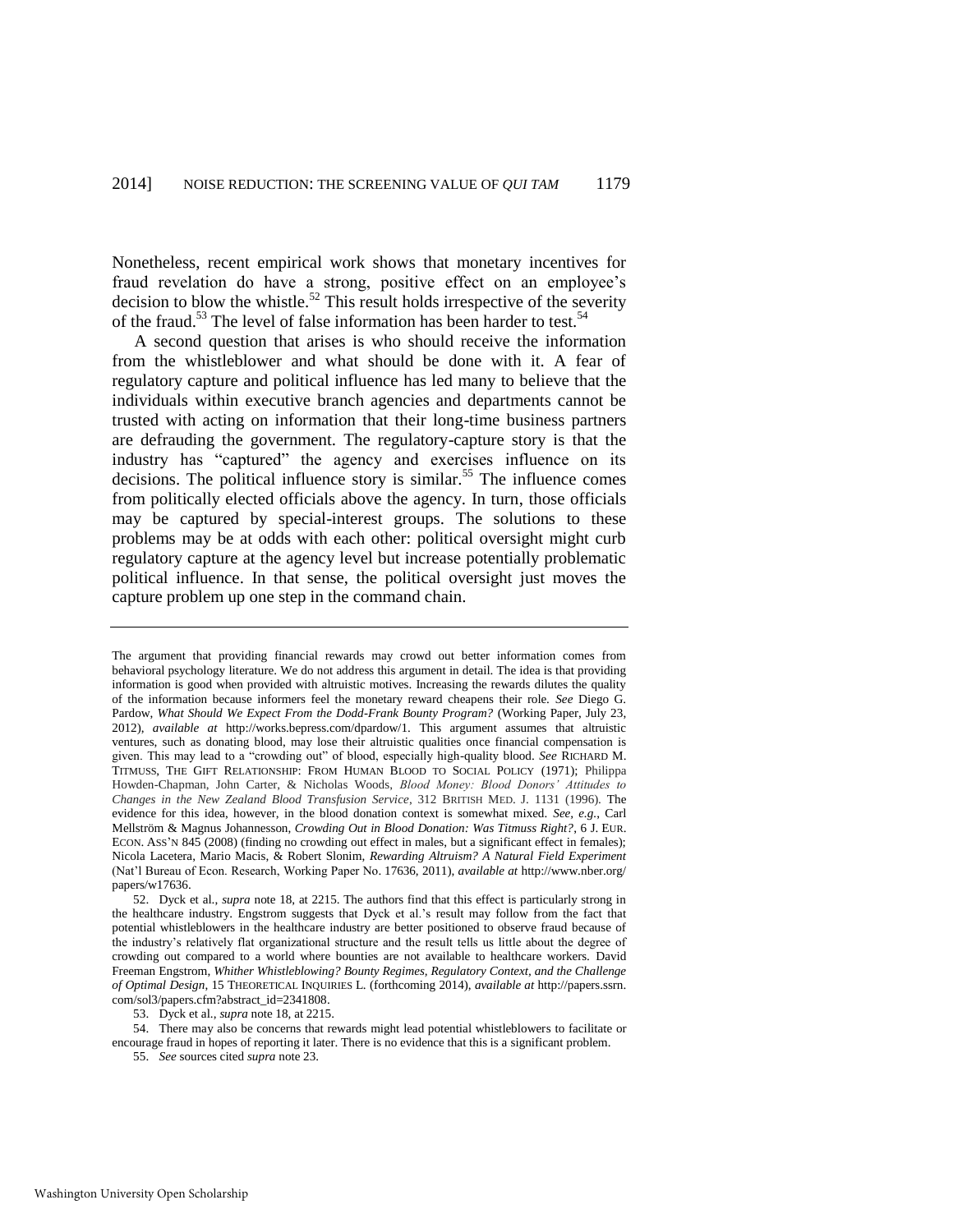These fears have long been cited as a defense of the FCA's grant of prosecutorial authority to individuals on behalf of the government. When the executive branch fails to do so, the individual may pursue the case in court subject to dismissal by the court.<sup>56</sup> Similarly, regulatory capture has been at the heart of critiques of alternative mechanisms like the DFA. Because those mechanisms leave the discretion to the government agency, it is argued, they lead to too few investigations and prosecutions.<sup>57</sup>

<span id="page-12-1"></span>This argument places a great deal of faith in the judiciary as immune to agency capture. The assumption is that the judiciary is not subject to outside influence and enforcement constraints the way that agencies are. While this may be correct, the conclusion requires more theoretical and empirical grounding than has been provided. $58$  Of course, this faith (often under-theorized) in courts as outside guardians of proper incentives is not at all unique to this case. Eric Posner and Adrian Vermeule have noted that this problem—which they label the inside-outside problem—is an incoherency that pervades much of legal scholarship.<sup>59</sup> As Posner and Vermeule point out, it may very well be true that courts have more publicspirited and less selfish motives than other government actors, or that the institutional structure constrains their self-driven motives more, but that point should not be assumed without further foundational support.<sup>60</sup>

On the other side of the equation, the arguments in favor of a judicial process assume that no executive agency can be designed to significantly reduce regulatory capture. This assumption has stronger empirical and theoretical support. While the SEC's organization as an independent agency<sup>61</sup> may be viewed as an attempt to reduce political influence from the executive,  $62$  many suspect there is a regulatory-capture problem that

<span id="page-12-0"></span><sup>56.</sup> The real shift might be not to the relators but to the courts that exercise ultimate authority.

<sup>57.</sup> Rapp, *supra* not[e 19.](#page-5-1)

<sup>58.</sup> Eric Posner & Adrian Vermeule, *Inside or Outside the System?* (Pub. Law & Legal Theory, Working Paper No. 422, Mar. 2013), *available at* http://chicagounbound.uchicago.edu/public\_law\_ and\_ legal\_theory/395/.

<sup>59.</sup> *Id.* at 22, 37.

<sup>60</sup>*. Id.* at 7–8. It is also possible that if courts defer to government agencies, they could indirectly be captured by the industry. Government agencies or departments are captured by the industry; the court defers to the government; the court has thus been captured.

<sup>61.</sup> On independent agencies, s*ee* Rachel E. Barkow, *Insulating Agencies: Avoiding Capture Through Institutional Design*, 89 TEX. L. REV. 15 (2010) (discussing the key features of independent agencies); Kirti Datla & Richard L. Revesz, *Deconstructing Independent Agencies (and Executive Agencies)*, 98 CORNELL L. REV. 769 (2013); Adrian Vermeule, *Conventions of Agency Independence*, 113 COLUM. L. REV. 1163 (2013).

<sup>62.</sup> Some may argue that its independence exacerbates the regulatory capture problem, because the executive has less direct control and the industry is especially influential. Of course, that might be viewed as trading capture from one constituency for capture from another. Barkow, *supra* note [61,](#page-12-0) at 34–35 (summarizing various arguments).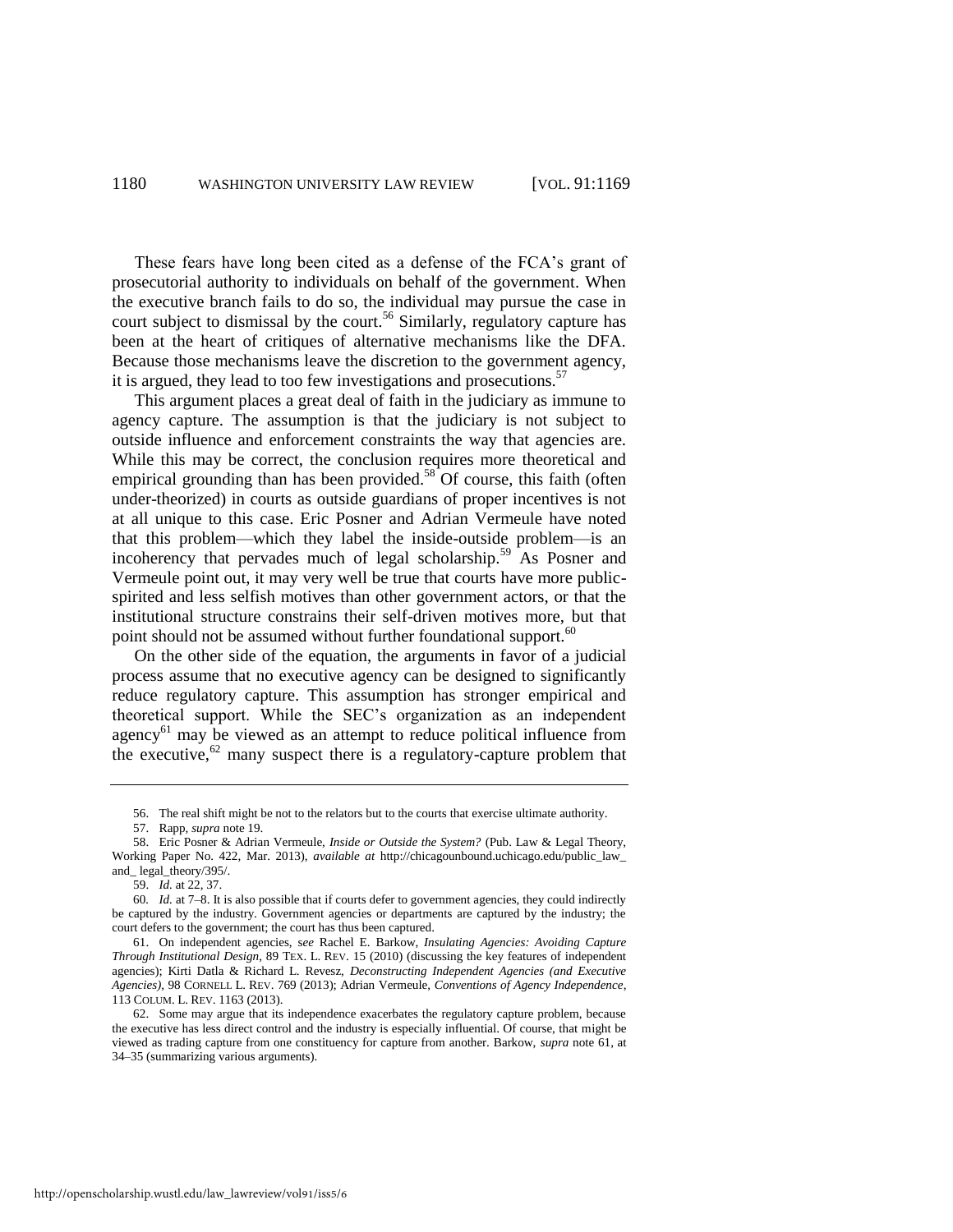arises from the coziness that exists between the SEC and the finance industry.<sup>63</sup> But all of this begs the question of why we worry more or differently about capture in whistleblower cases. Agencies routinely investigate, enforce and regulate industries where the risk of capture is high. Much ink has been spilled in suggesting mechanisms and structures that employ internal and external checks on a given agent's bad incentives. Dual agencies, independent monitors, court oversight, congressional oversight, and overlapping state power are just a few of the proposed solutions.<sup>64</sup> Even oversight by a central agency like DOJ or OIRA can be seen as a potential curb to some of the agency-capture problems.<sup>65</sup> It is not clear why the use of private plaintiffs and the shift of gatekeeping to the courts are better than other solutions; or, if they are, why they should only be utilized in the whistleblower cases.

<span id="page-13-0"></span>Indeed, one might worry more about the non-whistleblower cases. The SEC's capture by the industry should concern us with SEC criminal enforcement, SEC rule setting, SEC trading review, and so on. The assumption that we only worry about the capture when an outsider blows a whistle on an offense unknown to the SEC has a weak logical foundation.

This point can be seen in other areas of regulation that intersect with the FCA. For example, the Minerals Management Service (MMS) (formerly an agency of the Department of the Interior) regulated federal natural resources and collected royalties on oil and gas taken from Federal lands.<sup>66</sup> The MMS was disgraced in 2008 when it came to light that its employees received lavish gifts from industry representatives and had "frequently consumed alcohol at industry functions, had used cocaine and

<sup>63.</sup> *See* Jill E. Fisch, *Top Cop or Regulatory Flop?, The SEC at 75*, 95 VA. L. REV. 785, 785–86 (2009) ("The SEC has been the target of relentless criticism . . . [including] assertions of delays and blunders and possible industry capture . . . ."); William W. Bratton & Joseph A. McCahery, *Regulatory Competition, Regulatory Capture, and Corporate Self-Regulation*, 73 N.C. L. REV. 1861 (1995).

<sup>64.</sup> *See* sources cited *supra* note[s 19](#page-5-1) [& 20.](#page-5-3)

<sup>65.</sup> *See, e.g.*, Christopher C. Demuth & Douglas H. Ginsburg, *White House Review of Agency Rulemaking*, 99 HARV. L. REV. 1075 (1986); John O. McGinnis, *Presidential Review as Constitutional Restoration*, 51 DUKE L.J. 901 (2001); Cass R. Sunstein, *Paradoxes of the Regulatory State,* 57 U. CHI. L. REV. 407 (1990); *but see* Nicholas Bagley & Richard L. Revesz, *Centralized Oversight of the Regulatory State*, 106 COLUM. L. REV. 1260, 1308, 1312 (2006). The nuances of these arguments are further discussed in Barkow, *supra* note [61;](#page-12-0) Ryan Bubb & Patrick Warren, *Optimal Agency Bias and Regulatory Review* (N.Y.U. Pub. L. & Legal Theory Research Paper Series, Paper No. 12-69; N.Y.U. Law & Economics Research Paper No. 12-47, Jan. 15, 2013), *available at* http://papers.ssrn.com/ sol3/papers.cfm?abstract\_id=2201042; and Jennifer Nou, *Agency Self-Insulation Under Presidential Review*, 126 HARV. L. REV. 1755 (2013).

<sup>66.</sup> The MMS no longer exists. It has been replaced by the Bureau of Ocean Energy Management and the Bureau of Safety and Environmental Enforcement. See *The Reorganization of the Former MMS*, BUREAU OCEAN ENERGY MGMT., http://www.boem.gov/About-BOEM/ Reorganization/Reorganization.aspx (last visited Mar. 13, 2014).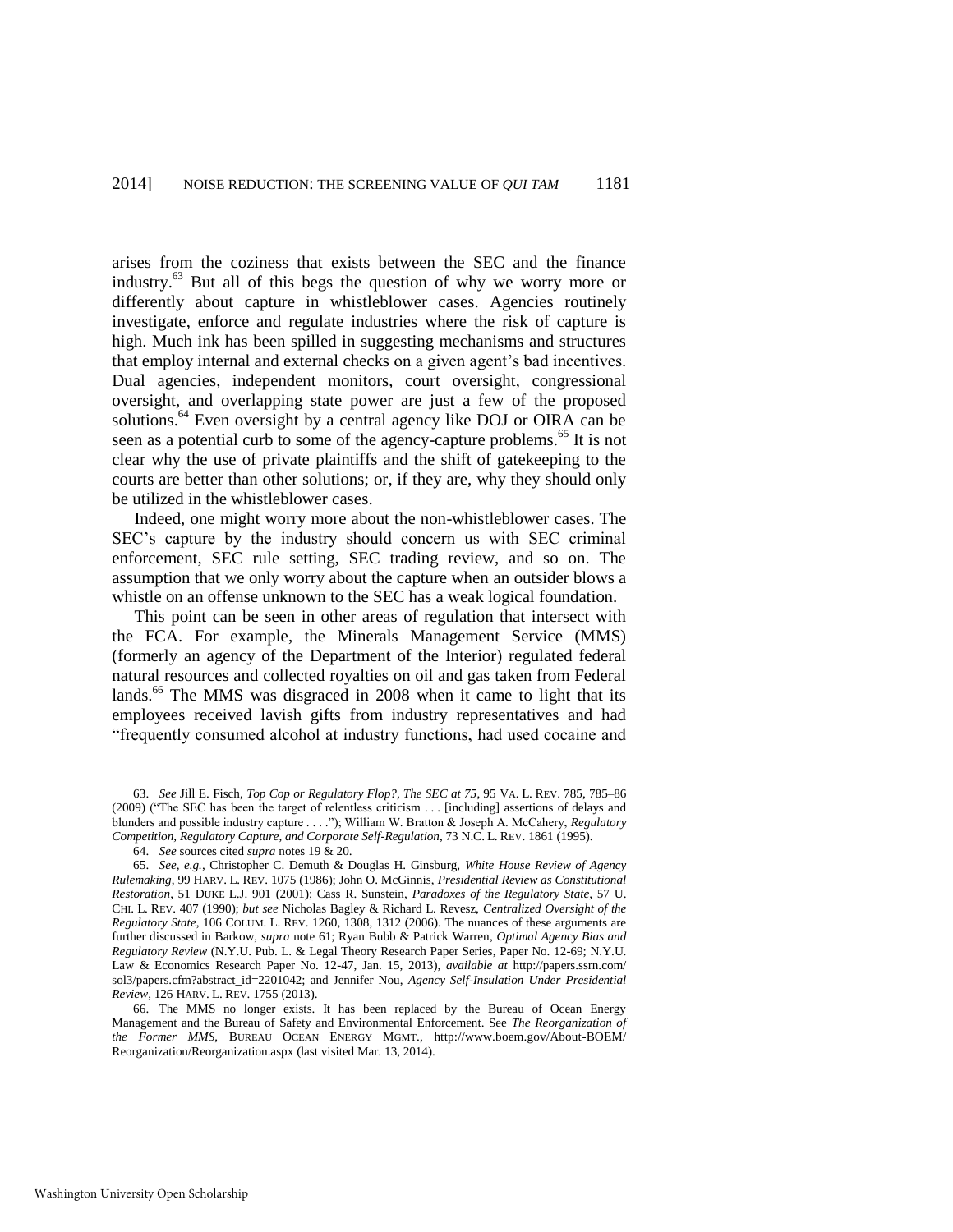marijuana, and had sexual relationships with oil and natural gas company representatives."<sup>67</sup>

One might be relieved to know that when whistleblowers allege that the MMS was duped out of royalties on federal oil or gas, the Department of Justice cannot prevent the case from going forward. But it is not clear why. The DOJ is not the captured agency in these cases. $68$  A simpler solution, if direct agency capture was the main problem, might have been just to move the prosecution on tips up to the DOJ level without granting *qui tam* protection. Some have even suggested that the *qui tam* process introduces its own major capture problem.<sup>69</sup> The DOJ has less of the coziness with the oil executives it sues than the MMS does. But once you introduce the *qui tam* mechanism, you introduce a different coziness that comes from many *qui tam* relators' counsel being former DOJ lawyers and future employers of current DOJ lawyers. This is the classic revolving door problem.<sup>70</sup>

Moreover, it is the abuses that the MMS did know about that should worry us most. If a federal agency is sitting on information that is in its possession and either doing nothing or doing too little, that is a good signal of some agency problem. And if coziness is the problem, we might think that the mishandling of existing investigations would be common. But the FCA essentially excludes these cases from plaintiff's power and judicial oversight. As a practical matter, the whistleblower has to acquire the relevant information from outside of the agency. A media report that the agency is sitting on information would be a public disclosure that bars suit by anyone without independent information. Similarly, a whistleblower who identified the case through a FOIA request would be barred from independently proceeding as a whistleblower.<sup>71</sup> This leaves no room for outside whistleblowers to police agency enforcement. For example, in the MMS context, the Department of Interior's investigative report uncovered a scheme where lucrative contracts were being awarded improperly with major conflicts of interest. In several cases the

<sup>67.</sup> *Oil Brokers Sex Scandal May Affect Drilling Debate*, USA TODAY (Sept. 11, 2008, 10:18 AM), *available at* http://usatoday30.usatoday.com/news/washington/2008-09-11-oil-scandal-drilling \_N.htm (quoting from investigative report by Interior Department).

<sup>68.</sup> Of course, the DOJ could itself be captured and putting pressure on the MMS. But the facts of the cases suggest the problem was precisely the opposite. *See id.* 

<sup>69.</sup> *See* Engstrom, *supra* not[e 19,](#page-5-1) at 1251–52.

<sup>70.</sup> Engstrom attempts to test these claims with new empirical data. *See id.*

<sup>71.</sup> Schindler Elevator Corp. v. U.S. *ex rel.* Kirk, 131 S. Ct. 1885 (2011).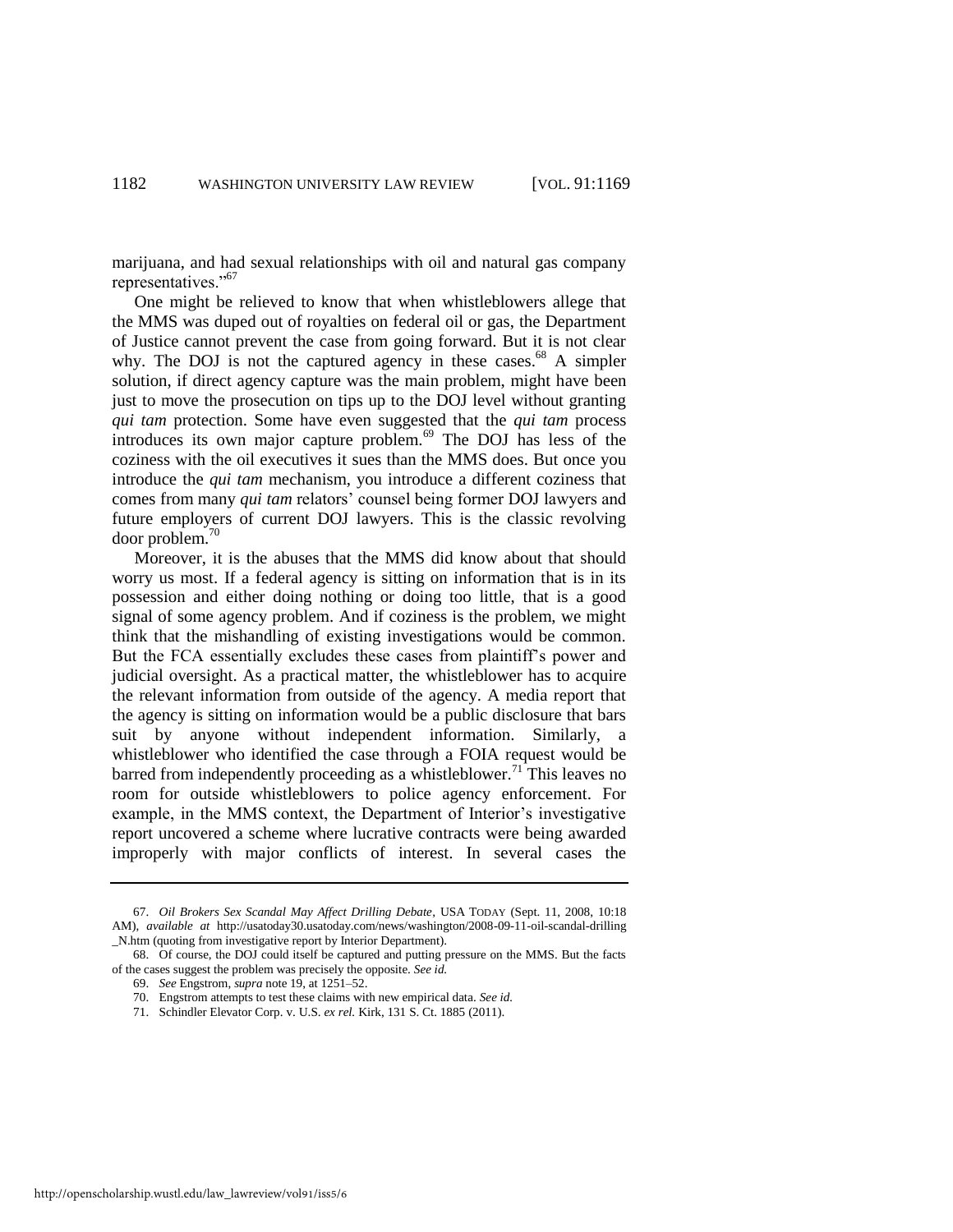Department of Justice declined to prosecute the offenders.<sup>72</sup> There was nothing that *qui tam* relators could do about that. These conflicts would be hard to fit under a false claims act violation. But, more fundamentally, no whistleblower could qualify as an original source of information that had already been disclosed in a government report.<sup>73</sup>

Concerns of political influence where capture is occurring higher up the chain are rampant in the Lance Armstrong case. Allegations of attempts to capture government officials have circled the case for years. Some allege that a federal criminal investigation was dropped against him under odd circumstances.<sup>74</sup> Moreover, one Congressman appeared to be using his influence to stop the United States Anti Doping Agency (USADA) from investigating Lance Armstrong.<sup>75</sup> In response to the allegations and proceedings USADA brought against Armstrong and his affiliates, the Congressman asked for the Office of National Drug Control Policy (ONDCP) to investigate the use of taxpayer funds given to USADA. The letter requesting the investigation included a lengthy defense of Armstrong including the oft-repeated (but false) recitation that Armstrong had never failed a drug test even though he had been tested over 500 times.<sup>76</sup> Disappointed with the response from ONDCP and the continued investigation, the Congressman somewhat ominously announced: "I will continue to follow USADA's activities with interest."<sup>77</sup>

75. Christian Red, *USADA's Lance Armstrong Probe Met with Opposition by Politicians Including Congressman Jim Sensenbrenner*, N.Y. DAILY NEWS (Oct. 17, 2012, 8:47 PM), *available at* http://www.nydailynews.com/sports/i-team/armstrong-probe-thwarted-politics-article-1.1186090.

76. Letter from Congressman Sensenbrenner to ONDCP (July 12, 2012), *available at*  http://sensenbrenner.house.gov/news/documentsingle.aspx?DocumentID=303025. As has now been established, the statement that Armstrong never failed a test was false. *See Oprah and Lance Armstrong: The Worldwide Exclusive*, (OWN television broadcast Jan. 17 & 18, 2013), *available at* http://www.oprah.com/own\_tv/onc/lance-armstrong-one.html.

77. Statement of Congressman Sensenbrenner (Aug. 23, 2012), *available at* http://sensenbrenner. house.gov/news/documentprint.aspx?DocumentID=303025 (statement in response to the Office of Nat'l Drug Control Policy's reply to the Congressman's inquiry into the roughly \$9 million in taxpayer funds given to the U.S. Anti-Doping Agency).

<sup>72.</sup> Emma Schwartz, *No More Sex, Drugs, and Gifts*, ABC NEWS (Sept. 18, 2008), http://abc news.go.com/Blotter/story?id=5836045.

<sup>73.</sup> It might be argued that the political system provides the appropriate check on the DOI's or DOJ's failure to pursue claims in these cases. But the same political mechanism would work if the FCA placed the DOI or DOJ rather than the relator in charge of prosecuting whistleblower claims.

<sup>74.</sup> Reed Albergotti, *Armstrong Lobbying Targeted Investigator*, WALL ST. J. (Feb. 18, 2013, 5:48 PM), *available at* http://online.wsj.com/article/SB1000142412788732444910457831194185128 4534.html (lobbying firm was hired on Armstrong's behalf to raise questions about the FDA investigation); Pete Yost, *Influence Game: Armstrong Lobbying Cycle*, AP'S THE BIG STORY (July 17, 2012, 4:35 PM), http://bigstory.ap.org/article/influence-game-armstrongs-lobbying-cycle (noting the influence Armstrong had on Congress); *Report: Armstrong's Influence Extends Beyond Sport*, CYCLINGNEWS.COM (Oct. 23, 2012), http://www.cyclingnews.com/news/report-armstrongs-influenceextends-beyond-sport (same).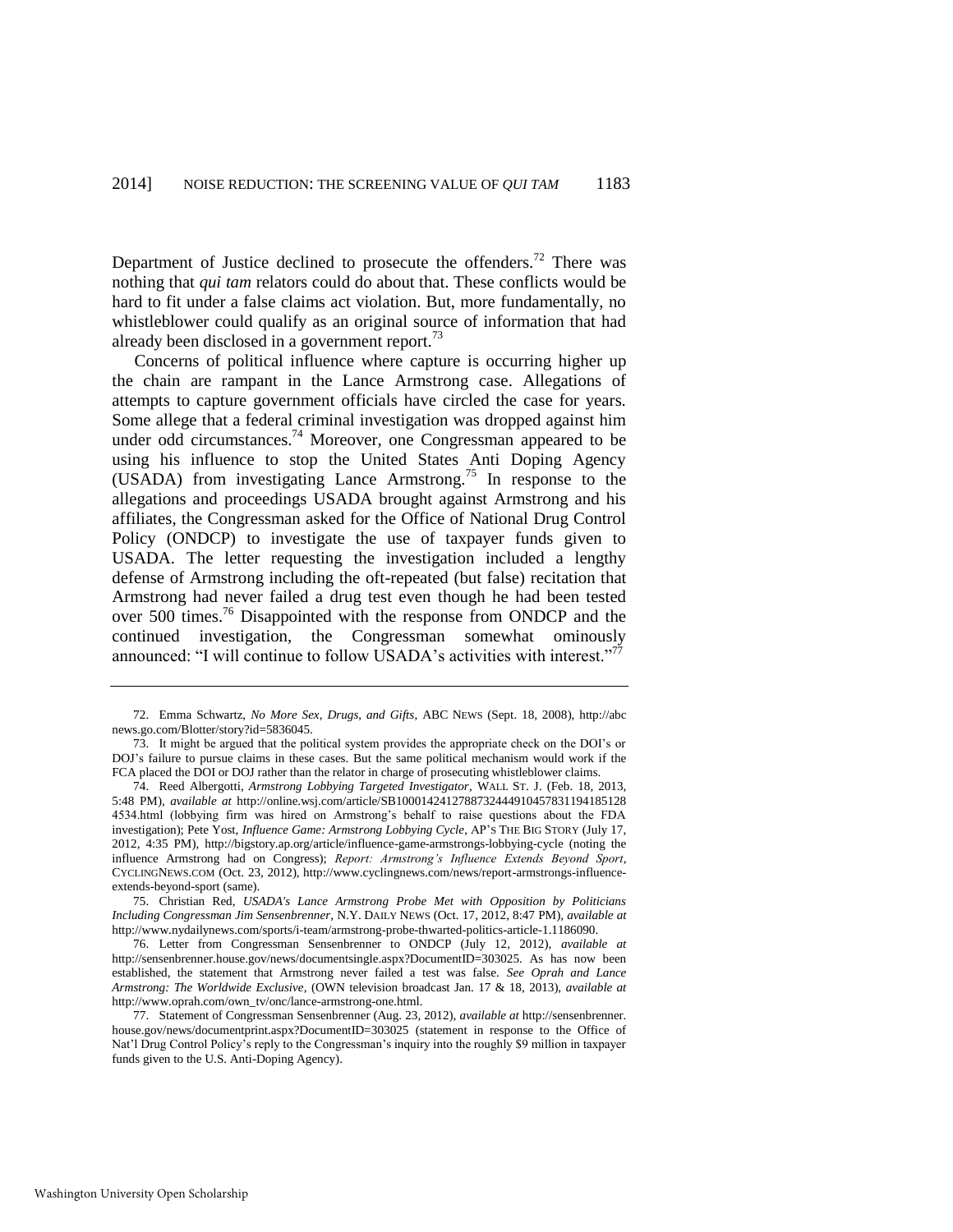Again, none of these agency problems can be addressed by *qui tam* litigation. The conflicts relate to investigations that are beyond the reach of the FCA. Floyd Landis has no ability to prosecute a federal criminal investigation against Armstrong. Only the civil allegations about the USPS contract, of which Landis has independent knowledge, could have gone forward without government approval. But if the *qui tam* mechanism is about curbing agency problems, we should grant individuals the right to bring suits whenever there is a potential conflict, not just where information resides outside of the regulators' possession. We do not see that. Instead, the mechanism is only employed where the supposedly captured agent is presented with information that he or she has likely never seen before.

We might even think we trust the captured agent more when the information is new and comes only from a whistleblower. The surprise at the information, and the possibility that the whistleblower will go public against the captured agent as well should serve as an incentive to prosecute that is not present in other cases.

The arguments for not allowing private citizens to prosecute all government claims (criminal or civil) in the face of a conflict of interest include avoiding interference with government functioning and a deference to the political process. Again, those apply equally in the whistleblower context. The DFA prevents individuals from interfering with the SEC's enforcement process and there may be political ramifications if the SEC ignores whistleblowers. The same should be true for the MMS. In some sense, the SEC is less politically accountable than the MMS and the DOI and more susceptible to pressure from the industry, $78$  suggesting that the DFA and FCA mechanisms are inaptly designed. Under an agency-capture theory, *qui tam* mechanisms should be more desirable when the agency is independent and not politically accountable.<sup>79</sup>

All of this is to say that the existing justifications for preferring an FCA mechanism to a DFA mechanism are unsatisfactory.<sup>80</sup> It is not clear that

<sup>78.</sup> *See* sources cited *supra* not[e 65.](#page-13-0) 

<sup>79.</sup> This is true if we think that the capture is coming from the industry representatives who deal with the agency. The opposite would be true if we think inappropriate influence is coming from the White House or the DOJ.

<sup>80.</sup> There are other justifications based more on psychological benefits for whistleblowers that we do not address. Geoffrey Rapp, for example, criticizes the DFA regime for not providing bounties when the damages against the fraudulent party are less than \$1 million. *See* Rapp, *supra* note [19,](#page-5-1) at 92–95, 143–44. Rapp also notes that a *qui tam* action would have provided plaintiffs with a forum to be heard. *Id.* at 78. The argument is based on the behavioral psychology approach that suggests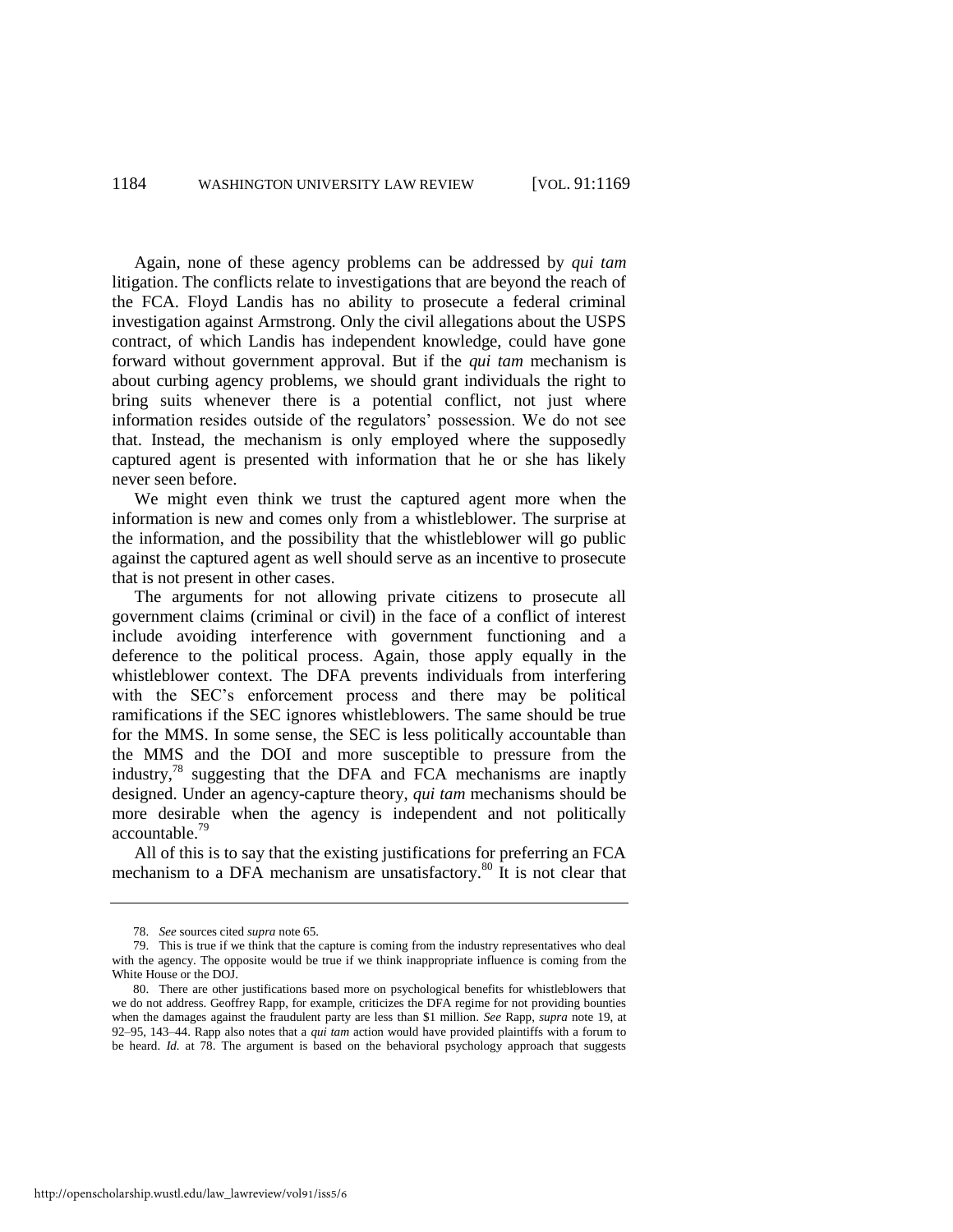there is anything unique about a whistleblower case that raises additional concerns about agency capture than other roles played by agencies. And we do not see many proposals to hand the entire administrative state over to the courts.<sup>81</sup> It has also been noted that agency-capture problems are likely to be present within the *qui tam* mechanism as well.<sup>82</sup> Resourceconstraint arguments fall to a similar challenge. If *qui tam* cases encourage claims that an agency cannot prosecute because of resource constraints, it is difficult to justify using that mechanism only when the agency does not possess the relevant information. This is equally unlikely.<sup>83</sup>

We should not take this critique as a reason to embrace the DFA over the FCA. There is, as we show in Part II, a stronger justification for the FCA mechanism design. It has nothing to do with agency capture. Rather, it is all about information screening. And we suggest, even with all of the faith in the SEC as being trustworthy beyond reproach, the FCA provides a better mechanism than the DFA for dealing with whistleblower cases. We are not the first to critique the new DFA whistle-blowing regime for omitting *qui tam* provisions. Other commentators, however, have focused on aspects other than the screening benefits that *qui tam* would have provided.<sup>84</sup> We demonstrate the advantage of the FCA's procedures in screening information in the next part.

#### II. SCREENING THE QUALITY OF A WHISTLEBLOWER'S INFORMATION

Many benefits and costs of whistle-blowing are common to both the DFA and the FCA. The key distinction between the two is that under the FCA, an informant brings the information to the attention of the government through a private *qui tam* action; under the DFA, an informant anonymously brings information to the regulatory agency.

In this section, we develop a model to illustrate that *qui tam* actions in the FCA provide a useful mechanism for screening the quality of a

whistleblowers are motivated by more than just money. This is no doubt true. Rapp uses experimental evidence to suggest that *qui tam* gives whistleblowers "a chance to tell their stories and to restore their reputations." *See id.*

<sup>81.</sup> Nor is it obvious that there is anything unique about judicial oversight that makes it the only solution to regulatory-capture problems. *See* Posner & Vermeule, *supra* not[e 58.](#page-12-1) 

<sup>82.</sup> *See* Engstrom, *supra* not[e 19 \(](#page-5-1)examining DOJ regulatory capture within the FCA regime).

<sup>83.</sup> Many proposals for private bidding on the right to pursue actions for others provide a mechanism for providing financing for profitable lawsuits that may not be pursued because of resource constraints that limit litigation. Nothing in the system requires that a resource constrained entity also be information constrained. See *infra* text accompanying notes [158–](#page-43-0)66 for a discussion of these dynamics in the context of shareholder derivative suits.

<sup>84.</sup> *See supra* note[s 18](#page-5-0)[–20.](#page-5-3)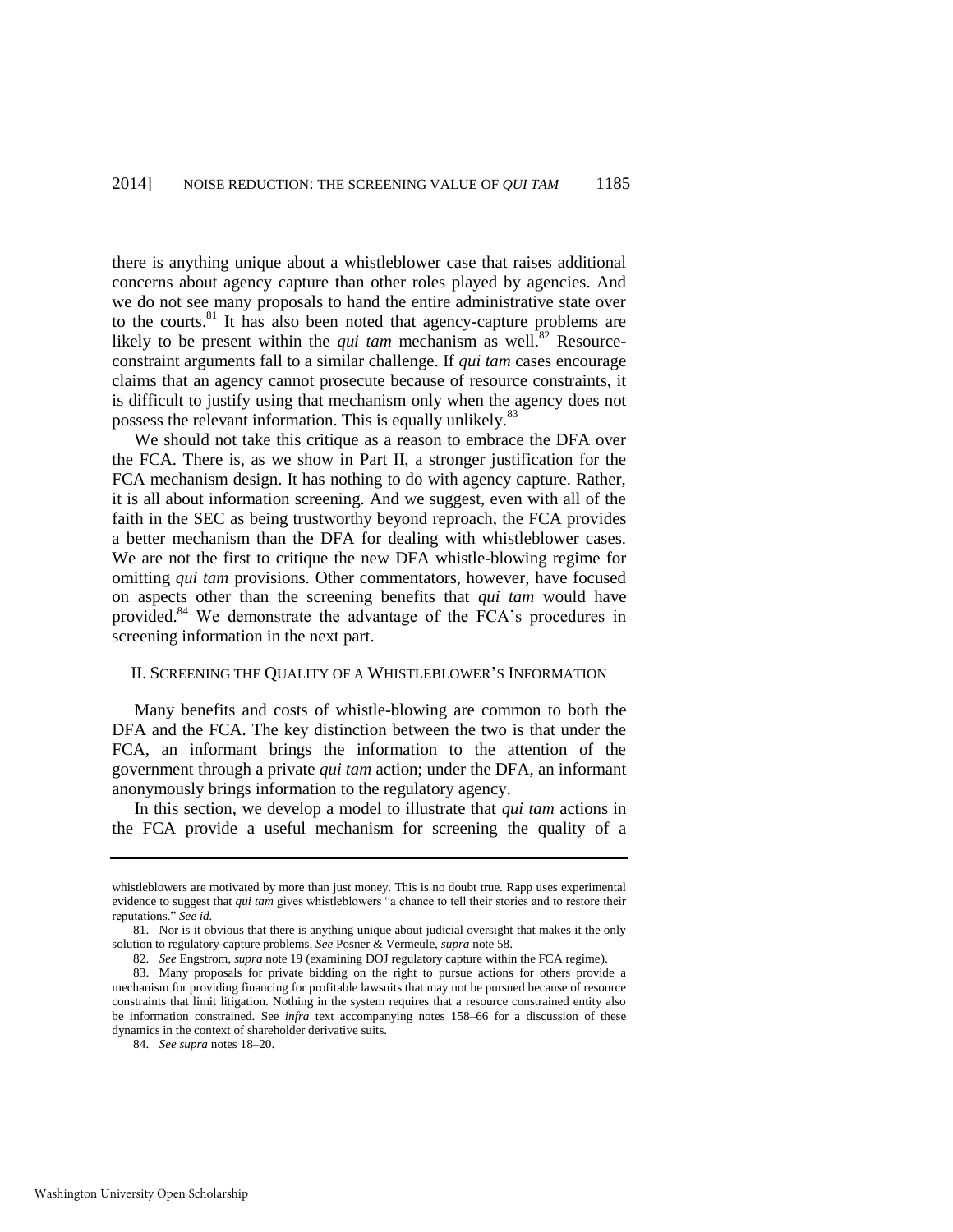whistleblower's information. We show that increasing the rewards for informing or decreasing the private cost of informing—such as the regime provided for under the DFA—dilutes the quality of the information brought forward. We also show the counter-intuitive result that increasing the rewards to whistleblowers may lead to an increase in the underlying fraud. Our model builds on rich law and economics literature exploring the differences between litigation and regulation. This literature, however, has largely focused on the effectiveness of ex post litigation compared to ex ante regulation.<sup>85</sup> The ex ante regulation of corporate fraud in the United States before the DFA was commonly critiqued for its ineffectiveness.<sup>86</sup> Here, our model departs from this literature by exploring the deterrent effects of two different forms of ex post litigation.

# *A. Screening as a Solution to the Problem of Hidden Information in Whistle-blowing*

The hidden information problem is illustrated by George Akerlof's classic example of the market for second-hand cars.<sup>87</sup> The seller of a second-hand car knows whether the product is high quality or whether it is low quality (i.e., a "lemon"). The buyer, on the other hand, is poorly informed. He cannot determine, without incurring high cost, whether the car is a lemon or not. This hidden information causes the market to unravel. That is, bad cars "drive out" the good cars, because the two types of cars sell for the same price. This "lemons problem" is pervasive in all aspects of a market economy where one side of the market is better informed than the other.<sup>88</sup>

<sup>85.</sup> *See, e.g.*, Donald Wittman, *Prior Regulation versus Post Liability: The Choice Between Input and Output Monitoring*, 6 J. LEG. STUDIES 193 (1977); Steven Shavell, *Liability for Harm versus Regulation of Safety*, 13 J. LEG. STUDIES 357 (1984); Steven Shavell, *A Model of the Optimal Use of Liability and Safety Regulation*, 15 RAND J. OF ECON*.* 271 (1984); Joshua Schwartzstein & Andrei Shleifer, *An Activity-Generating Theory of Regulation*, 56 J. OF L. & ECON. 1 (2013); REGULATION VS. LITIGATION: PERSPECTIVES FROM ECONOMICS AND LAW (Daniel P. Kessler ed., 2011); ANDREI SHLEIFER, THE FAILURE OF JUDGES AND THE RISE OF REGULATORS (2012).

<sup>86.</sup> *See* Rapp, *supra* not[e 19;](#page-5-1) Dyck et al., *supra* not[e 18.](#page-5-0) 

<sup>87.</sup> In the early 1970s, economists generated models illustrating how asymmetric information can distort the efficiency of markets. *See, e.g.*, George A. Akerlof, *The Market for "Lemons": Quality Uncertainty and the Market Mechanism*, 84 Q. J. OF ECON. 488 (1970).

<sup>88.</sup> For example, how does a potential employer know whether a job candidate is productive or lazy? The job candidate has a far better idea about her own productivity than the firm does. The information asymmetry means that a highly productive worker is treated as an unproductive worker; she is offered a wage that is below her worth. From a theoretical perspective, see generally DOUGLAS G. BAIRD, ROBERT H. GERTNER & RANDAL C. PICKER, GAME THEORY AND THE LAW 153–56 (1994).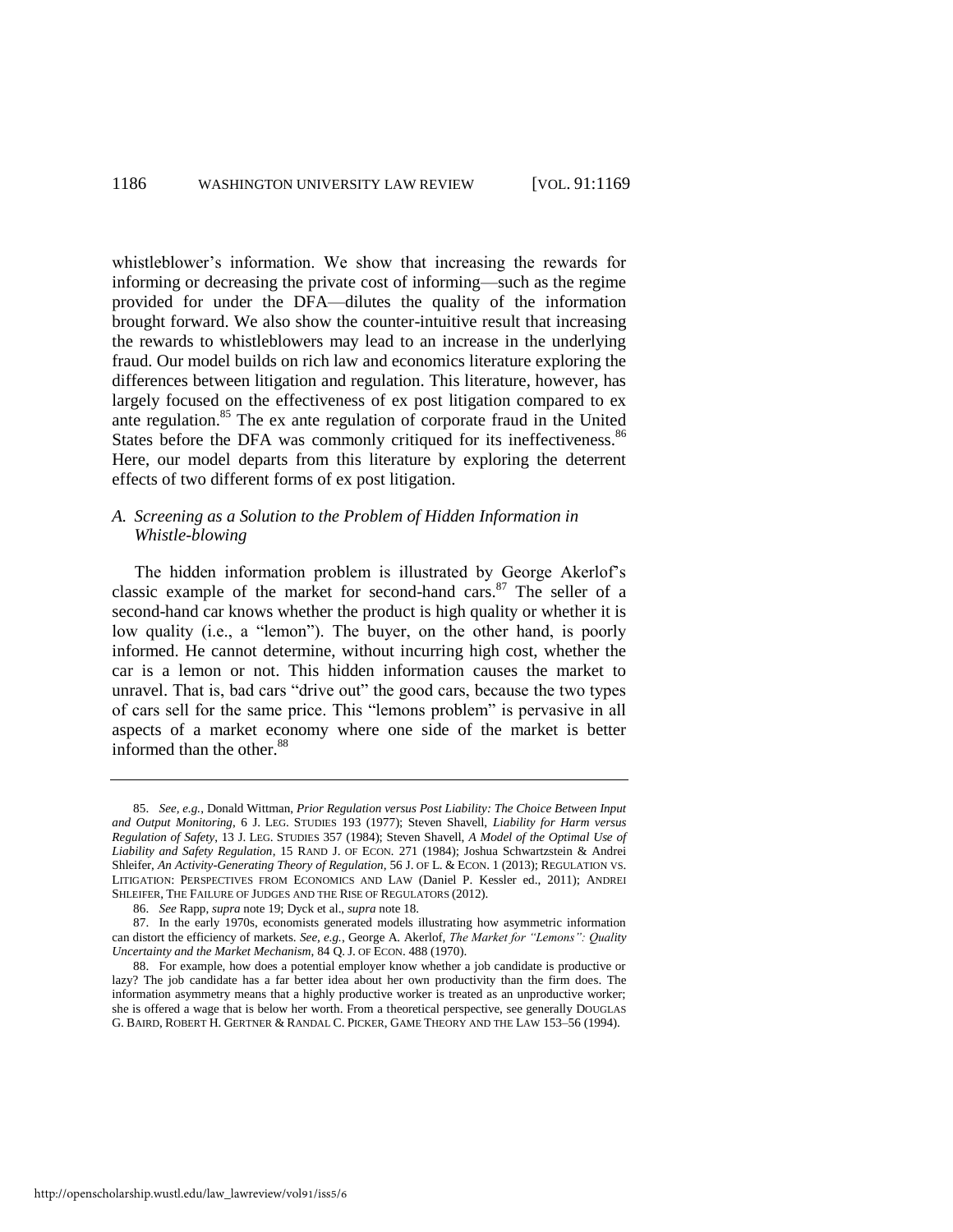There are two actions that can help alleviate the problem of asymmetric information: *signaling* and *screening. Signaling* takes place when the better-informed side of the market takes steps to indicate their type to the less-informed side of the market. $89$  That is, individuals with better information can *signal* their type.

*Screening* is closely linked to signaling, but it differs in one key respect. In a signaling model, the better-informed player moves first to send a signal to the less well-informed player of their attributes. In a screening model, the less well-informed player moves first. For example, a hiring firm can screen the productivity of workers by offering higher wages for candidates with higher educational levels.<sup>90</sup> In screening models, the party with poorer information sets up a screen in order to determine the type of the better-informed party. It is a mechanism by which the less well-informed party can extract private information from the better-informed party.

The lemons problem arises in the context of whistle-blowing. The government cannot determine the quality of a whistleblower's information without engaging in a costly investigation. But this does not mean that the government should simply rely on ex ante regulation. Rather, the government can screen the information that a whistleblower brings forward.

Ex ante regulation of fraudulent behavior is often difficult and expensive. In the context of the FCA and government procurement, the federal government contracts for a wide variety of goods and services ranging from computers to aircraft carriers, from construction materials to medical services through Medicare reimbursements. The federal government spends over a trillion dollars each year on discretionary

<sup>89.</sup> In the second-hand car example, the dealer may distinguish between high- and low-quality cars by offering longer warranties for high-quality cars. The longer the warranty is signaling that the car is high quality.

<sup>90.</sup> In 1973, Michael Spence illustrated that an individual's education level can operate as a signal for productivity. Imagine that there are two types of people: productive workers and unproductive workers. An unproductive worker has a higher cost of completing more years of education than the productive worker. Consequently, a productive worker can signal their type to potential employers by undertaking more years of education. Michael Spence, *Job Market Signaling*, 87 Q. J. OF ECON. 355 (1973). For these contributions to economics, George Akerlof and Michael Spence (along with Joseph Stiglitz, another prominent economist who studied problems of asymmetric information) were awarded the 2001 Nobel Prize in Economics. *See* Press Release, Nobelprize.org, The Sveriges Riksbank Prize in Economic Sciences in Memory of Alfred Nobel 2001 (Oct. 10, 2001), *available at* http://www.nobelprize.org/nobel\_prizes/economic-sciences/laureates/2001/press.html.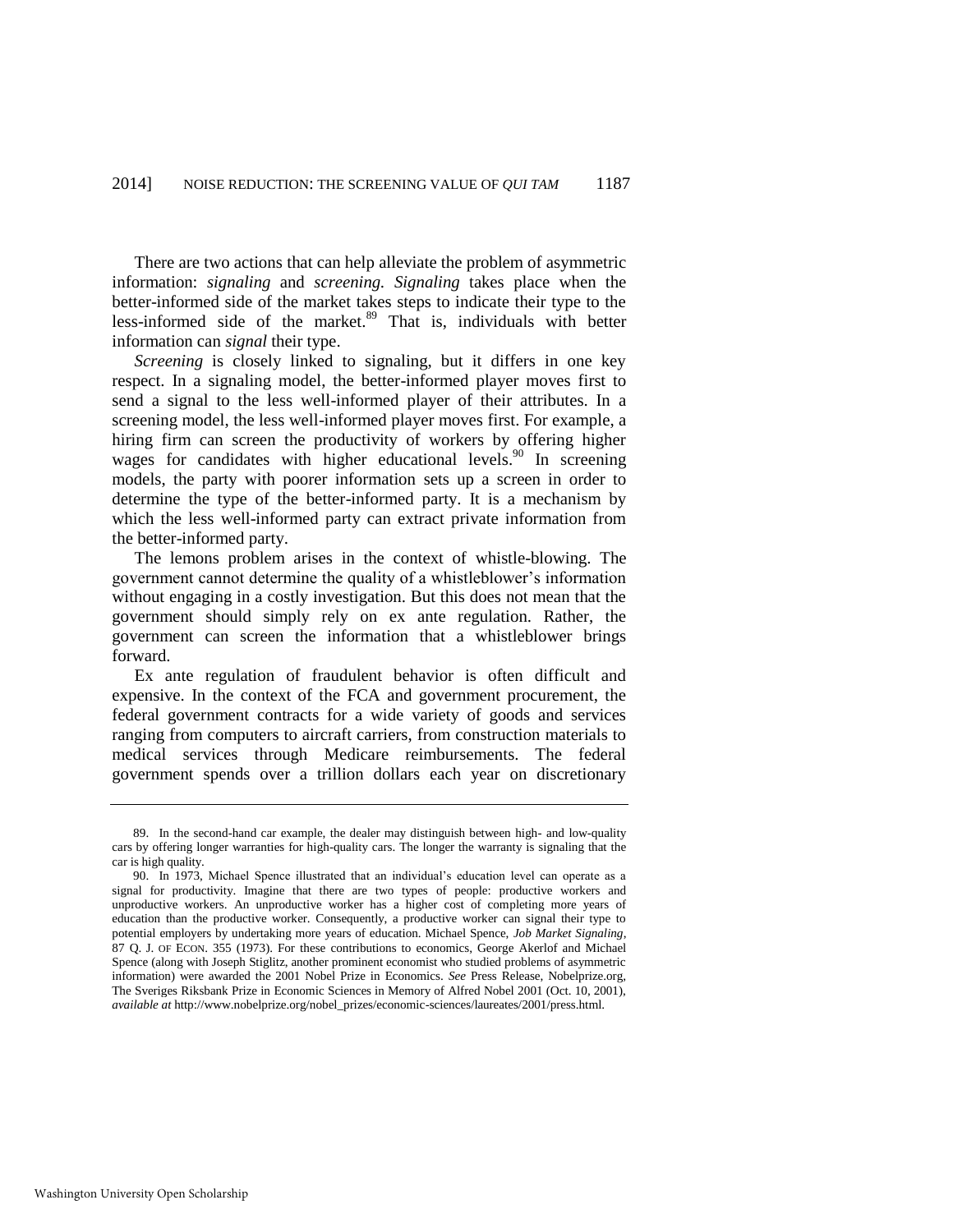spending.<sup>91</sup> In the context of the DFA and SEC regulation, there are, on average, about 2.7 billion trades made per day on the New York Stock Exchange.<sup>92</sup> Analyzing and regulating every single contract, transaction, or document for evidence of fraud is simply not practicable or cost effective.<sup>93</sup> Some evidence on the ineffectiveness of ex ante regulation in detecting fraud might be reflected in the fact that the SEC detected only seven percent of alleged major corporate scandals between 1996 and 2004.<sup>94</sup>

To use resources more efficiently, government regulators often seek to rely on information provided by whistleblowers that have better information about the existence of fraud.<sup>95</sup> As noted above, however, the government must contend with the problem of hidden information. The government does not know, ex ante, how strong the whistleblower's information is. On one hand, the whistleblower could have high-quality information. She may have actually been involved in the fraud or she may be privy to sensitive information about how the fraud was conducted. On the other hand, the whistleblower may be poorly informed and have lowquality information. The employee may not understand the nature of the behavior or what constitutes fraud. The whistleblower's information may not establish the merits of the claim. Alternatively, the whistleblower may have a vendetta against the firm and over-blow the quality of information she knows is weak. Put simply, the government regulator finds it difficult to determine whether a whistleblower's information is high-quality information or whether the information is a lemon.

Consider the following example. A former employee of a healthcare provider approaches the government regulator and informs them that his former employer has been making excessive and inaccurate claims for Medicare reimbursements. The government regulator is unable to assess,

http://openscholarship.wustl.edu/law\_lawreview/vol91/iss5/6

<sup>91.</sup> In fiscal year 2012, discretionary spending by the federal government was \$1.285 trillion, slightly less than the \$1.344 trillion requested in the budget. *See* CONG. BUDGET OFFICE, THE BUDGET AND ECONOMIC OUTLOOK: FISCAL YEARS 2013 TO 2023 (2013).

<sup>92.</sup> *See* N.Y. STOCK EXCH., http://www.nyse.com/financials/-1022221393023.html#dlyvolume (last visited Feb. 11, 2014).

<sup>93.</sup> On the inefficiency of ex ante regulatory enforcement costs, see Steven Shavell, *A Fundamental Enforcement Cost Advantage of the Negligence Rule over Regulation* (Harvard John M. Olin Discussion Paper Series, Discussion Paper No. 731, Sept. 2012), *available at* http://papers.ssrn. com/sol3/papers.cfm?abstract\_id= 2144553.

<sup>94.</sup> *See* Alexander Dyck, Adair Morse, & Luigi Zingales, *Who Blows the Whistle on Corporate Fraud?*, 65 J. FIN. 2213, 2214 (2010).

<sup>95.</sup> According to the Association of Certified Fraud Examiners (ACFE), over forty percent of fraud detection occurs as a result of tips. *See* ASS'N OF CERTIFIED FRAUD EXAMINERS, 2010 REPORT TO THE NATIONS, *available at* http://www.acfe.com/uploadedFiles/ACFE\_Website/Content/documents/ rttn-2010.pdf (last visited May 31, 2014).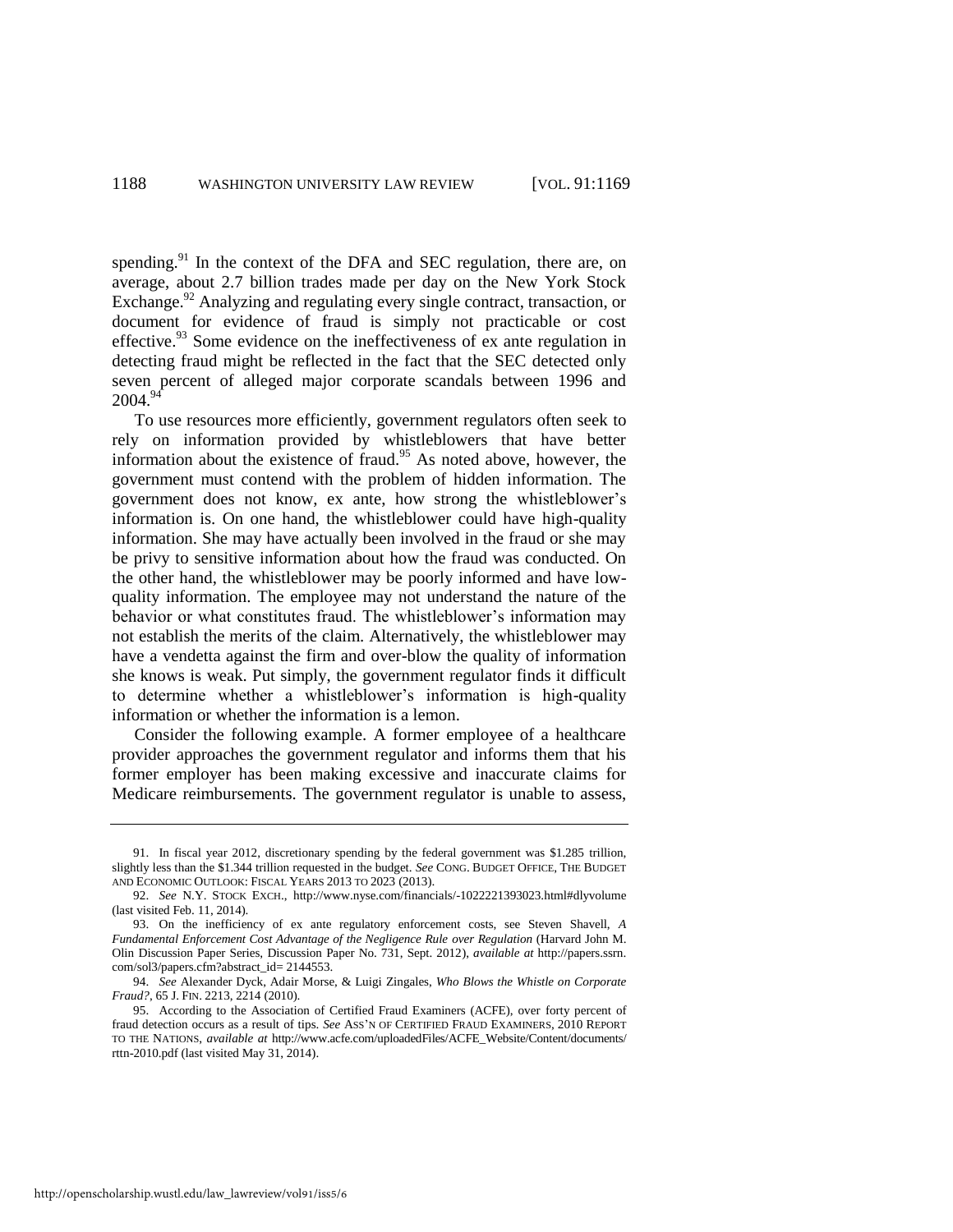ex ante, whether the former employee genuinely has inside information that fraud has been committed, has an unfounded hunch, or is simply using a weak signal to seek revenge against his former employers.<sup>96</sup> The government cannot know the quality of the information the whistleblower has without engaging in a costly investigation.

Whistle-blowing laws are enacted with the express purpose of inducing parties with private information about socially costly dishonest or illegal behavior to come forward to the poorly informed government. The government seeks a mechanism that encourages whistleblowers with highquality information to come forward but at the same time, discourages whistleblowers with low-quality information from coming forward. Investigations of claims made by low-quality informants are a waste of society's resources.

In the next section, we illustrate how a *qui tam* mechanism screens out low-quality information with a simple game-theory model.

## *B. The Model of Screening*

Here, we sketch our model that captures the essence of a screening mechanism of the FCA whistle-blowing scheme. We start with two foundational assumptions and then later discuss what happens when those assumptions are relaxed. First, we assume that the deterrence is a proper and dominant goal of these anti-fraud statutes. This is consistent with the public rhetoric and legislative history surrounding both statutes.<sup>97</sup> Second, as is customary, we assume a rational actor framework. The impact of imposing costs and offering rewards will obviously differ if whistleblowers or those committing fraud are not rational. This is not to say, however, that our model cannot account for non-pecuniary costs and rewards. A whistleblower may get value from morality, indignation, or revenge. As with any other payoff that value must be considered when designing the correct cost-reward dynamic.

<sup>96.</sup> For literature on revenge as a motive see Engstrom, *supra* note [19,](#page-5-1) at 1275 n.109 (collecting sources).

<sup>97.</sup> That being said, the same conclusions hold if we assume a dominant punitive goal. Other theories of punishment may focus on factors such as the expressive power of law to make certain rules more salient, provide behavioral focal points, or to otherwise shift norms. *See generally* Richard H. McAdams, *A Focal Point Theory of Expressive Law*, 86 VA. L. REV. 1649 (2000). Our model does not address those facets of anti-fraud law.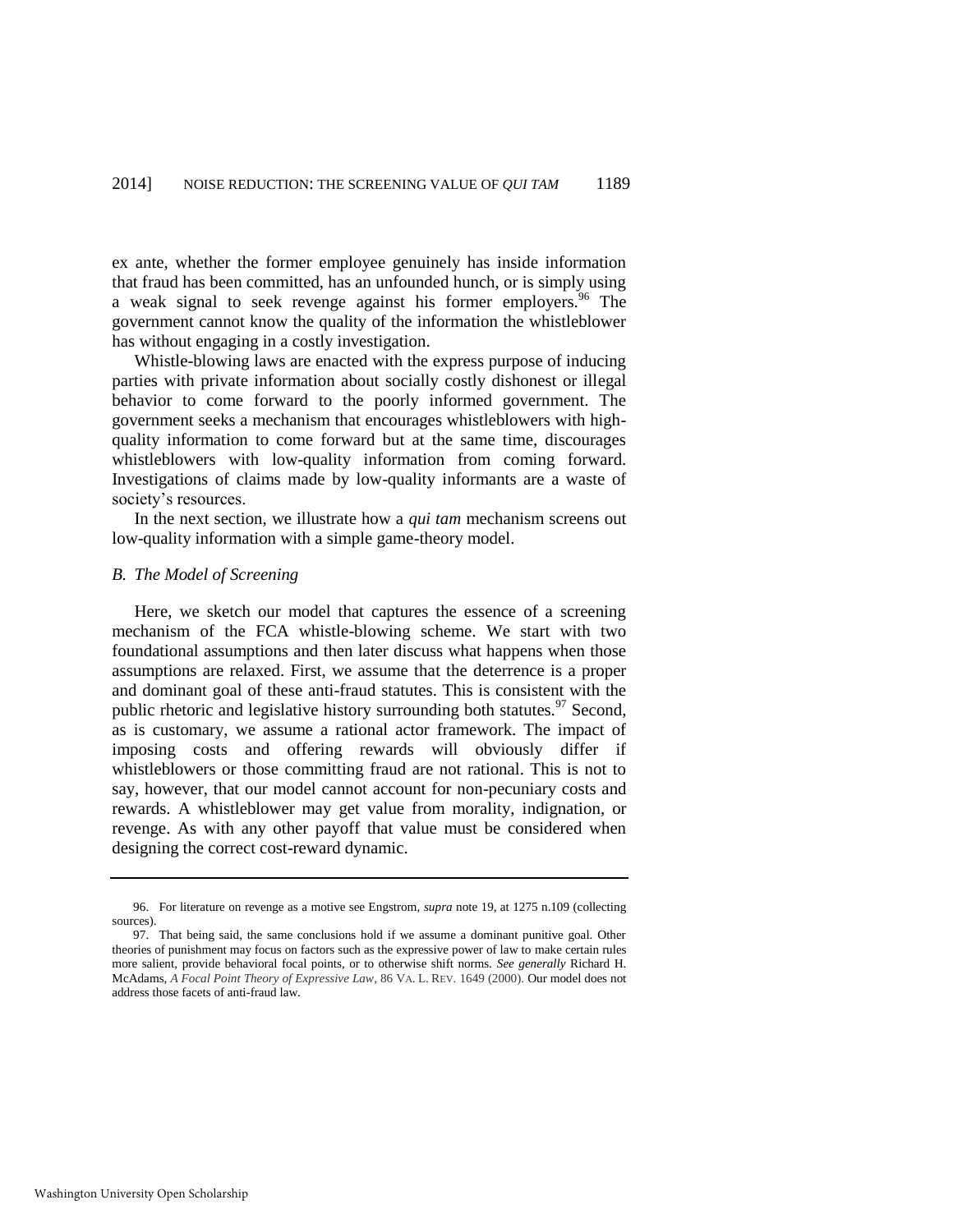#### *1. The Decision to Commit Fraud (Firms)*

Let's first examine the potential for a firm to engage in socially costly fraudulent behavior. Much of the academic literature on *qui tam* actions starts from the assumption that fraud has occurred.<sup>98</sup> From an economic perspective, however, the whistleblower scheme only provides value if it deters socially costly fraudulent behavior. This deterrent effect is explicit in our model.

Consider an example of fraudulent behavior that could be captured under the FCA. Firms make the decision whether or not to commit fraud when contracting with the government. The economy has 1000 government contracts to supply various building materials. Each contract is worth \$20 million. These 1000 contacts are awarded to 1000 different suppliers in the economy, who comprise a subset of a larger number of potential suppliers. Each firm has the option to fraudulently misrepresent the quality of the building materials used by the firm.

Assume that there are two types of firms: efficient firms and inefficient firms. Efficient firms have a low cost of supplying high-quality materials. Assume that they receive no private benefit from fraudulently misrepresenting the quality of their materials. These efficient firms make up ninety percent of all firms. The inefficient firms, on the other hand, can privately benefit from fraudulent behavior if their fraudulent behavior remains undetected. By misrepresenting the quality of their product, they stand to gain \$6 million. These inefficient firms make up about ten percent of all firms. This fraudulent behavior is costly to society as a whole. Assume each case of fraudulent behavior in each contract costs society \$10 million. This social cost comes from the misallocation of resources, mismatching of contracting partners, and procurement of substandard materials.<sup>99</sup>

<span id="page-22-0"></span>While fraudulent contracting is socially costly, the government agency or regulatory body investigating fraud does not have the resources to investigate all 1000 government contracts. Assume the government agency is afforded a budget of \$50 million to investigate fraud and each investigation costs the agency \$1 million. If the agency chooses to spend the \$1 million, they will know with certainty whether or not fraud has been committed. If fraud has been committed, the case against the dishonest firm is clear and the information is verifiable before a court of

<sup>98.</sup> *See supra* Part I.

<sup>99.</sup> *See* STEVEN SHAVELL, FOUNDATIONS OF ECONOMIC ANALYSIS OF LAW 330 (2004).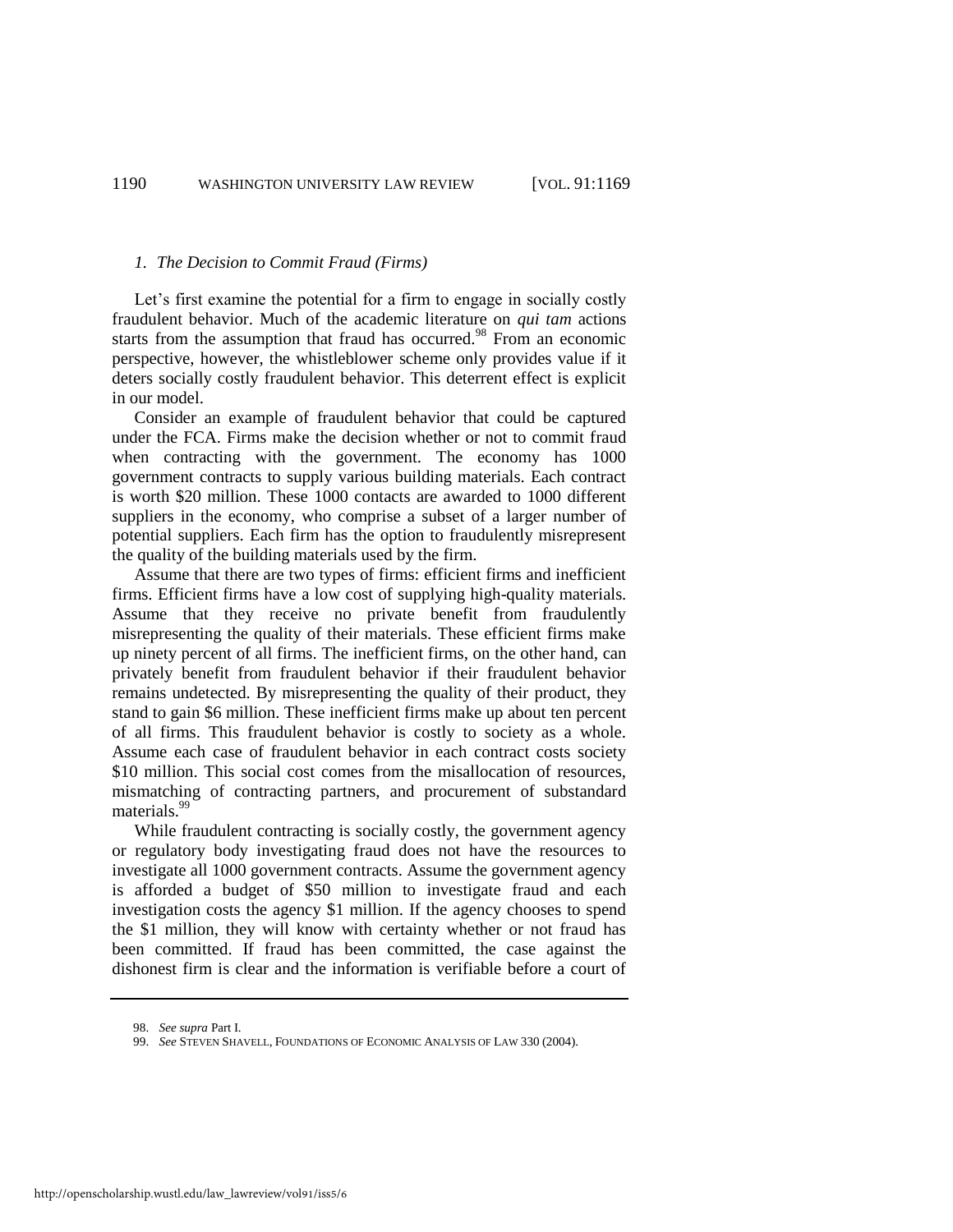law. The agency can only investigate fifty claims, at most, under the budgetary restrictions. For simplicity, assume that if the government agency tries to spread the budget across more than fifty cases, and spends less than \$1 million on any one investigation, the probability of accurately detecting fraud falls to zero. We further assume that if an inefficient firm is investigated and found guilty of making fraudulent claims against the government, the firm pays damages of \$20 million (or, is simply forced to pay back the contract money).<sup>100</sup>

In a first, best world—where the government agency investigating fraud has perfect information and can distinguish between an efficient firm and an inefficient firm—there would be no problem of fraud. The agency would simply restrict its investigations to the 100 inefficient firms, increasing the likelihood of being detected to fifty percent. (Recall that there are only fifty investigations). When the probability of detection is fifty percent, the expected damages are \$10 million (fifty percent of the \$20 million damages). This is far greater than the \$6 million of private benefit that an inefficient firm can stand to gain from committing fraud.<sup>101</sup> As a consequence, inefficient firms will be truthful about the costs of their materials and will be less likely to win government contracts. Fraudulent behavior is deterred.

The problem of fraud, however, exists when the government agency does not have perfect information. If the agency has weak ex ante information about which firms are committing fraud, it may perhaps randomly selecting fifty of the 1000 contracts to investigate. The likelihood of a fraudulent firm getting caught is now just five percent. The expected damages that a fraudulent, inefficient firm will have to pay, therefore, are only \$1 million (five percent of \$20 million). Given that the private benefit of committing fraud is \$6 million, it is in their private interests to commit fraud.<sup>102</sup>

In the equilibrium outcome here, all inefficient firms commit fraud. The inefficient firms know that the government agency may simply randomize; they know that the agency cannot ex ante detect which firms are potential fraudsters. The social cost of this fraudulent behavior is high.

<sup>100.</sup> Under the FCA, treble damages may be awarded. The fact that the government could claim up to \$60 million here does not change the substance of the screening mechanism described below; it merely affects the height of the hurdles.

<sup>101.</sup> If the government has perfect information as to the efficiency of the firm at the front end of the contracting process, then there would be no problem of fraud in the first place. The inefficient firms would simply not win contracts over efficient firms.

<sup>102.</sup> It also follows that an efficient firm will never commit fraud under these assumptions. The efficient firm generates no private benefit from committing fraud.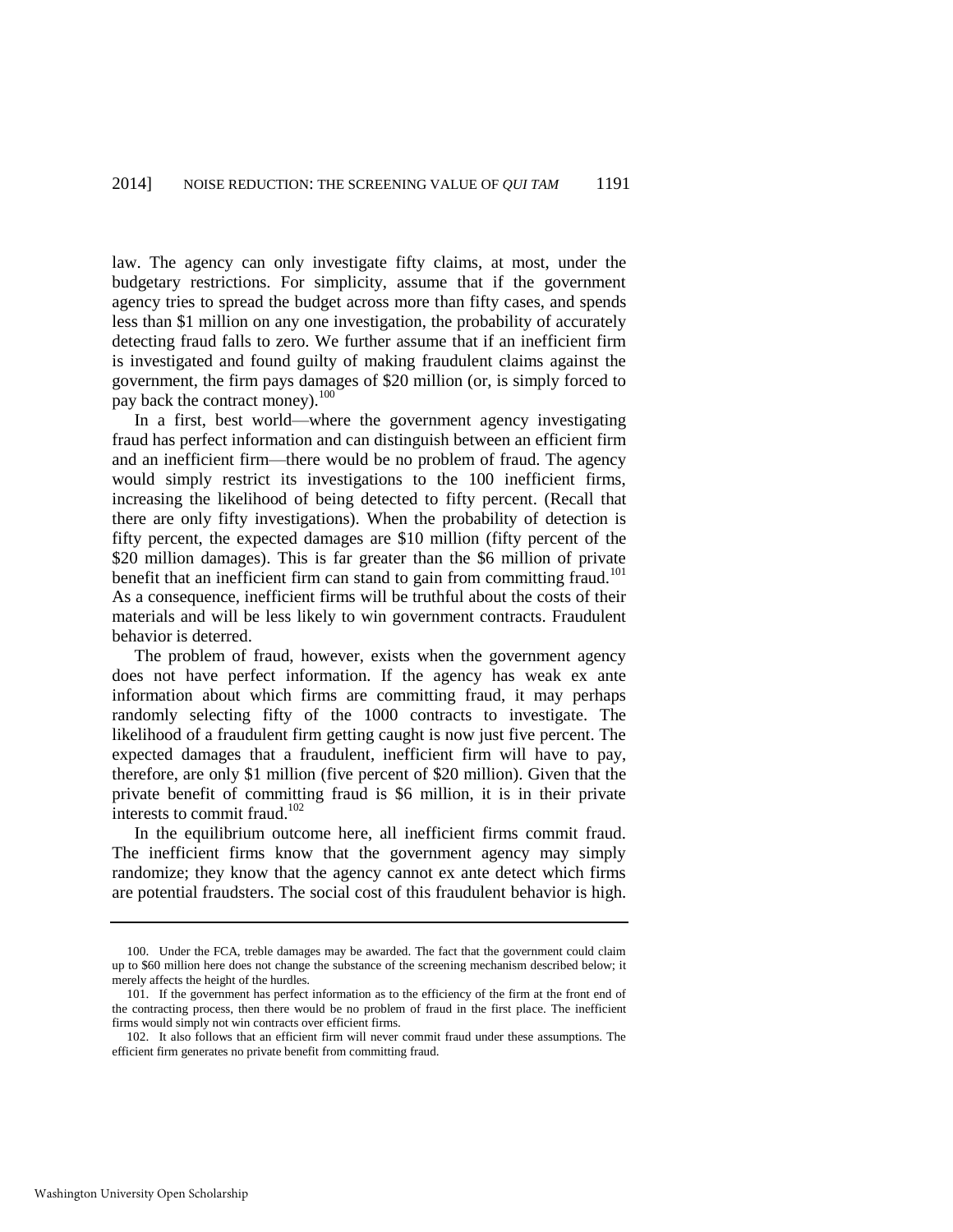Not only will inefficient firms commit fraud, but the government agency also wastes \$40 million investigating claims against efficient firms. This misallocation of the regulator's investigation resources may attract further costs as efficient firms waste resources to defend themselves against nonmeritorious investigations. This may discourage efficient firms from contracting with the government in the future.<sup>103</sup>

In order to better distinguish between efficient and inefficient firms, the government agency seeks to rely on inside information from individual employees of these firms. But that information is only useful if it is accurate. For example, the government may get 100 accurate inside reports of fraud tips and 400 inaccurate inside reports based on weak information. If the government cannot distinguish the tips, it has to randomly choose fifty of the firms to investigate. In expectation those fifty investigations will lead to ten fraudulent firms (or twenty percent) being caught. The expected penalty for fraudulent firms will be \$4 million (twenty percent of \$20 million), and they will not be deterred.

The next subsection looks at the incentives whistleblowers have to come forward with these tips.

# *2. The Decision to Blow the Whistle (Informants)*

In our model, an employee at each of these firms may receive private information about whether his firm has committed fraud. The individual receives a signal that is either *strong* or *weak.* The strong signal of fraud may be seeing a smoking gun document that outlines how the firm has dishonestly contracted with the government. The weak signal of fraud may simply be rumor or hearsay about dishonest or fraudulent dealings.

Employees at any type of firm—efficient or inefficient—can receive a weak signal of fraud. These weak signals are evenly distributed across all firms. We will assume the signal is correct only ten percent of the time. Only employees of inefficient and fraudulent firms, however, can receive a strong signal. That is, if an employee receives a strong signal that fraud is occurring, he has strong information that the firm is inefficient *and* has committed fraud. We assume that each employee knows the quality of his own information. He knows whether the information is strong or weak and he knows the likelihood that the information is correct. Put simply, he knows the probability the claim of fraud will be successfully proven.

<sup>103.</sup> These arguments against the FCA have been made before in the literature. *See, e.g.*, William E. Kovacic, *The Civil False Claims Act as a Deterrent to Participation in Government Procurement Markets*, 6 SUP. CT. ECON. REV. 201 (1998). The problem will be even greater under the DFA.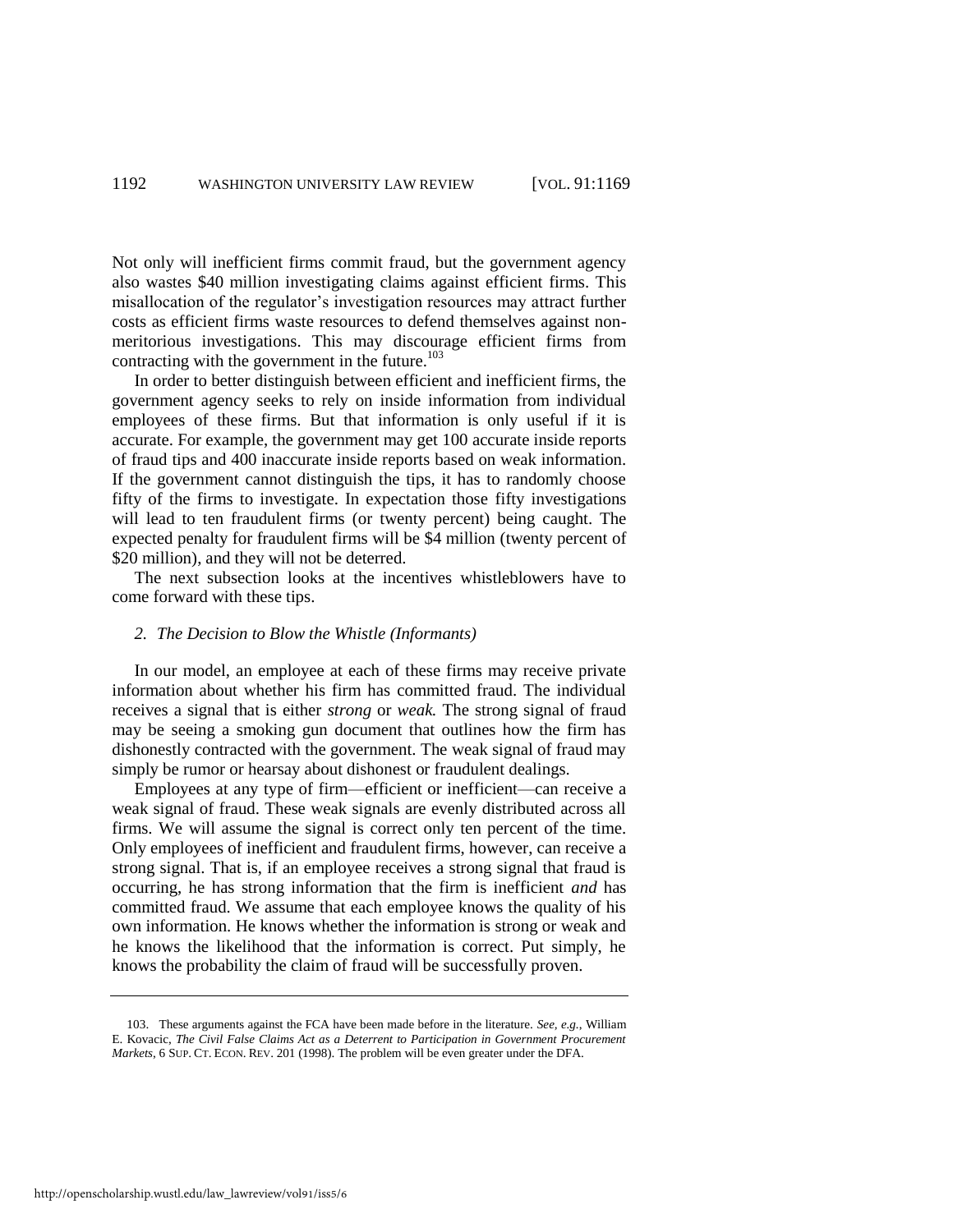The government agency investigating fraud can harness the employee's inside information about fraud to help overcome their information deficiencies. There are two problems, however, that the government must address if seeking to incentivize whistle-blowing behavior. First, the government agency cannot ex ante determine the quality of the information that is brought before them by the whistleblower. The employee makes a claim, but the government cannot determine whether the individual has received a strong signal of fraud or a weak signal of fraud. In order to verify the information, the government must launch a full-scale investigation at a cost of \$1 million.<sup>104</sup>

Second, there is a private cost that an individual employee must bear when blowing the whistle on fraudulent behavior. These costs include potential retaliation by the employer or restrictions on promotions or other employment opportunities in the future. Many whistleblowers either lose their job or are demoted. These private costs will be discussed in greater detail below.<sup>105</sup> For now, let's assume that the whistleblower estimates these costs to be \$250,000. There are two ways for the government to improve the benefit-cost balance. One way is to minimize the cost of blowing the whistle by ensuring anonymity and confidentiality. Another method is to increase the benefit side of the equation by compensating the whistleblower for any losses he may incur if he does provide the information.<sup>106</sup> Consistent with the economic literature, we assume that the government can incentivize individuals with financial reward; if the whistleblower expects to receive *at least* \$250,000 in compensation, he will be incentivized to come forward. $107$  In the next sub-section, we model the institutional framework of different types of whistle-blowing schemes to illustrate the benefits of *qui tam* actions.

<sup>104.</sup> We assume that this investigation cost of the government is constant and there is no difference between the cost of investigating a tip that comes directly to the agency and the cost of investigating the veracity of a claim made by an individual in a suit.

<sup>105.</sup> *See infra* Part II.B.3.b.

<sup>106.</sup> The economics literature on rewards—and rewards from private enforcement—is vast. The underlying incentive of the agent responding to a reward is at the heart of the rational actor model in law and economics. In the context of private enforcement, see SEAN FARHANG, THE LITIGATION STATE: PUBLIC REGULATION AND PRIVATE LAWSUITS IN THE UNITED STATES 21–31 (2010) (discussing the incentive structure of litigation).

<sup>107.</sup> As noted below, there may be different types of information about fraud where individuals are willing to provide tips for free. *See infra* Part III.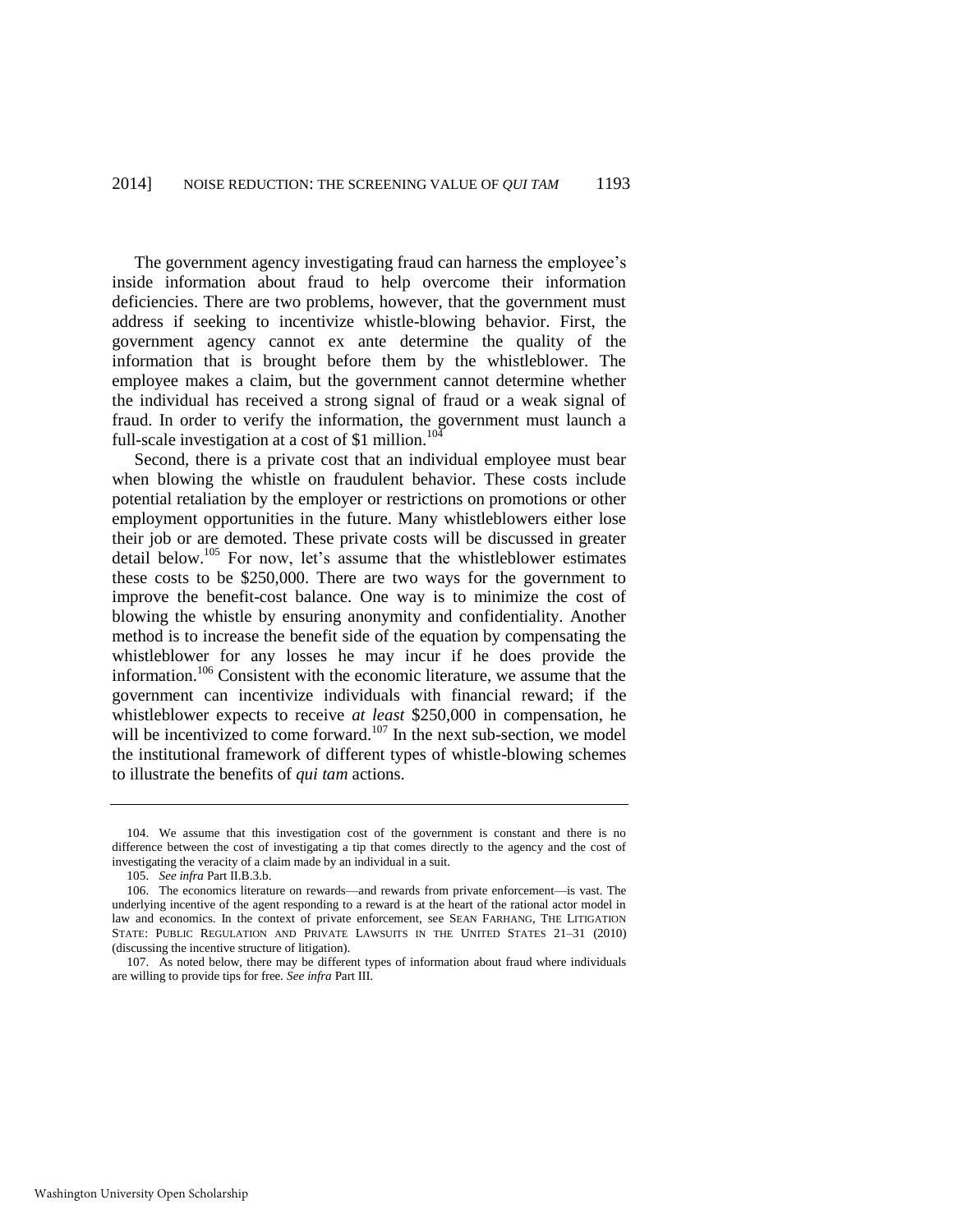#### *3. The Structure of Whistle-Blowing Laws (Government)*

In our model, the government agency investigating fraud recognizes that whistleblowers must be financially incentivized to blow the whistle. In this sub-section, we explore different institutional options open to the government.

# *a. Financial Reward Schemes*

Let's first spell out why a "flat fee" or fixed payment made to every employee who blows the whistle will not work. If the government agency offers \$250,000 to any employee who has received a signal of fraud, all potential whistleblowers that receive a signal—weak or strong—will come forward.<sup>108</sup> This incentive scheme will generate too much whistle-blowing: The government will not be able to ex ante distinguish between wellinformed whistleblowers and poorly informed whistleblowers. This generates what is known as a "pooling" effect<sup>109</sup>: employees with weak information are treated the same as employees with strong information. The flat fee fails to separate good information from bad.

Next, let's consider the effects of making the payment to the whistleblower conditional upon a successful finding of fraud. Under both the FCA and the DFA, the whistleblower is entitled to a portion of the damages that the government receives. Making payment conditional upon success can operate as a screen. Informants with high-quality information will be incentivized to bring their information to the attention of the government agency. On the other hand, informants with weak information will be less inclined to blow the whistle, because the expected benefits are lower.<sup>110</sup> The expected benefit is a function of the likelihood of success and individuals with strong information, therefore, have a higher expected reward than individuals with weak information. The government is able to

<sup>108.</sup> Our model assumes that individuals receive a signal before coming forward as a whistleblower. We assume that a fabricated signal can easily be identified as such and penalties for fraud will deter such behavior. The key is that the weak signal, from the government's view, *might* be a strong signal. The same is not true when individuals receive no signal.

<sup>109.</sup> In game-theory literature *pooling* occurs when different types of individuals behave the same way. Here, those employees who receive a weak signal act the same way as those employees who receive a strong signal. *See, e.g.*, JOEL WATSON, STRATEGY: AN INTRODUCTION TO GAME THEORY 282–92 (2001); ERIC RASMUSEN, GAMES AND INFORMATION: AN INTRODUCTION TO GAME THEORY Ch. 9 &11 (4th ed. 2007); ANDREU MAS-COLELL, MICHAEL D. WHINSTON, & JERRY R. GREEN, MICROECONOMIC THEORY Ch. 13 (1995).

<sup>110.</sup> Whistleblowers know that the *expected benefits* are lower when the information is weak because, while the reward is the same for both types, the probability of winning the reward is much lower for whistleblowers with weaker information.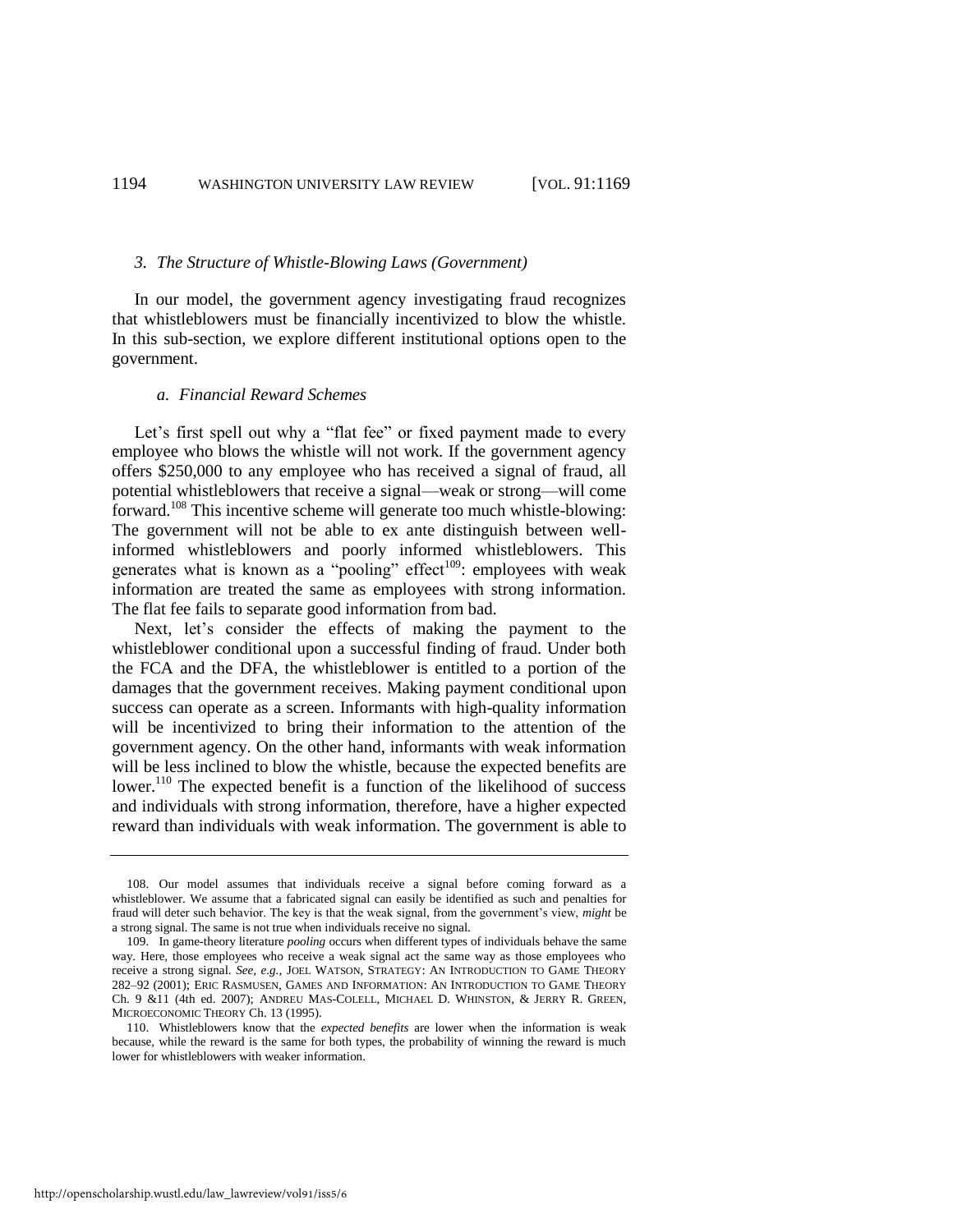set up a screen that whistleblowers with strong information will clear, but whistleblowers with weak information will not. This generates a "separating" equilibrium.<sup>111</sup>

But this separating equilibrium is not guaranteed by simply making the whistleblower's payment contingent upon success. If the contingent payment is too low, then there will be a pooling equilibrium: no individuals will come forward. There will be, therefore, no deterrent effect of the whistle-blowing law and inefficient firms will continue to commit fraud. For example, let's say in our model that the government offered a bounty of just one percent of any damages to the whistleblower. This will incentivize neither informants with weak information nor informants with strong information to come forward. Whistleblowers with strong information bear a cost of \$250,000, but have an expected benefit of just one percent of \$20,000,000 (\$200,000). The expected bounty is not sufficiently high to incentivize whistle-blowing behavior. The expected reward for whistleblowers with weak information is even lower.<sup>112</sup> The effect of a pooling equilibrium on the decision of a firm to commit fraud is clear. With no whistle-blowing behavior, inefficient firms are not deterred from engaging in fraudulent behavior.

We can observe a separating equilibrium by increasing the reward. Under this equilibrium, only an informant with strong information will come forward. The expected benefits now outweigh the costs. An informant with weak information knows that the cost of blowing the whistle outweighs any expected cut of the damages from any successful fraud claim. Since only informants with high-quality information come forward, the government can focus its efforts on these claims of fraud. This increases the likelihood that an inefficient firm committing fraud will be caught.

In our model, suppose that the government offers ten percent of any damages to the whistleblower. Whistleblowers with strong information have an expected reward of \$2 million. This more than covers the cost of blowing the whistle. Whistleblowers with weak information, however, will not be induced to come forward. Those with weak information have only a ten percent chance of recovery and so they will value the chance of a

<sup>111.</sup> In game-theory literature, a *separating equilibrium* is where individuals of different types behave differently. Here, a separating equilibrium is desirable when those employees with strong information come forward; but those employees with weak information do not.

<sup>112.</sup> Here, a whistleblower with weak information has only a ten percent chance of success. The expected reward, therefore, for a whistleblower with weak information is ten percent x one percent x  $$20$  million = \$20,000.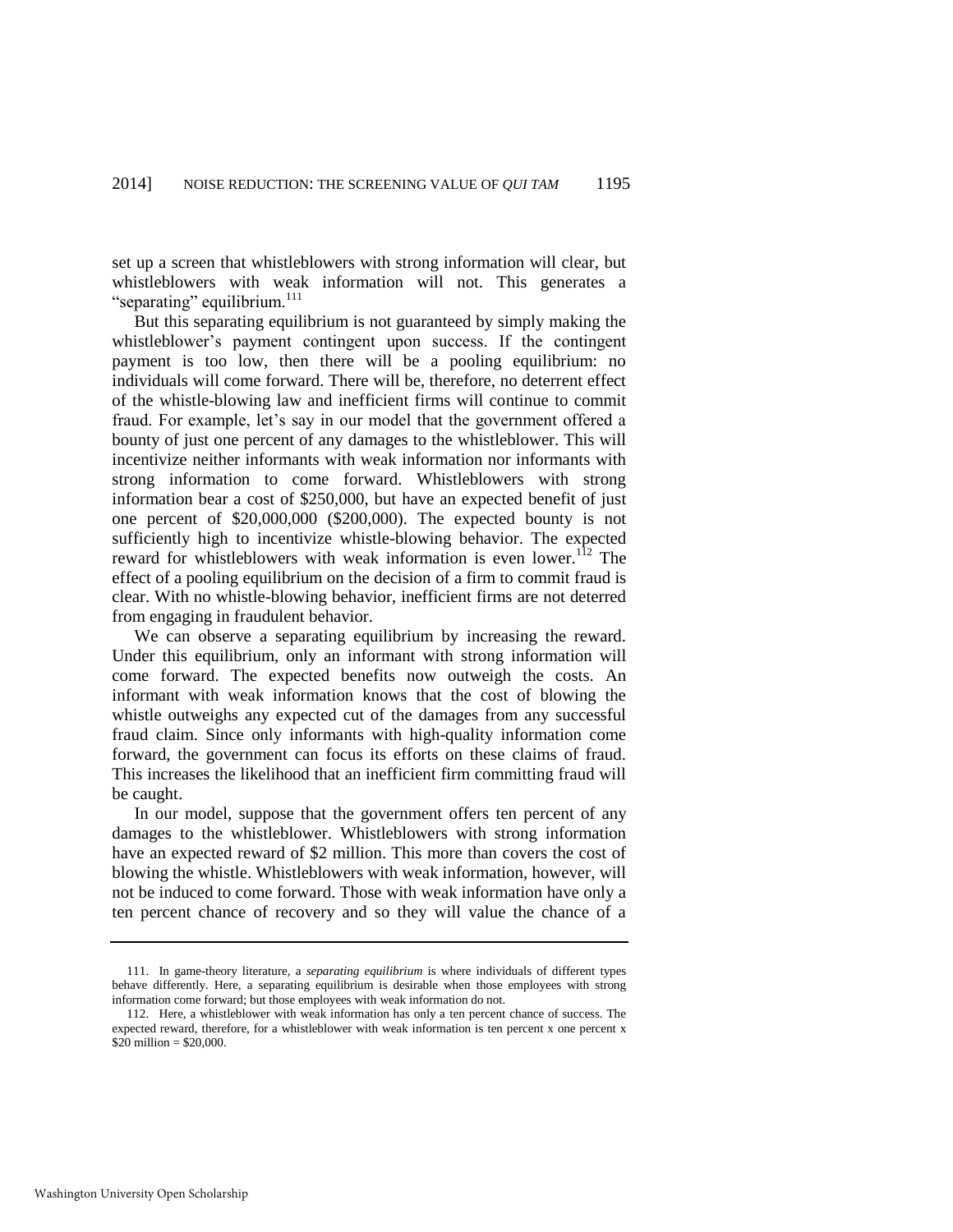reward at \$200,000. Under the conditions of the model, only whistleblowers with strong information will come forward.

This enhanced ability to screen information deters fraud. By increasing the likelihood of detection, inefficient firms are discouraged from acting dishonestly. No inefficient firm will commit fraud provided a sufficiently high proportion of employees of inefficient firms receive a strong signal. $113$ 

The relationship between increasing rewards and increasing deterrence is not monotonic, however. If the rewards are too high, then whistleblowers with weak signals will be incentivized to come forward. For example, increasing the rewards can encourage disgruntled employees with poor information to blow the whistle in the hope of hitting the jackpot (recall that ten percent of weak signals will result in recovery). Once again, we have a pooling equilibrium; but this time, too many informants come forward.<sup>114</sup> If the success-contingent payment to whistleblowers is too high, then the institutional structure begins to resemble the fixed-fee system described above.

In our model, if a whistleblower is entitled to twenty-five percent of the damages awarded against the fraudulent firm then all employees who receive a signal—weak or strong—will come forward. Whistleblowers with weak information will come forward because the expected reward (ten percent of  $$5$  million)<sup>115</sup> exceeds the cost of blowing the whistle. As with the flat-fee incentive structure, the government cannot ex ante distinguish between well-informed whistleblowers and poorly informed whistleblowers. The regulator is faced with the problem of information overload.

Excessive contingent payments not only dilute the quality of the information, but they have an ancillary effect of reducing the deterrence. We are left with a rather perverse result that increasing the rewards to potential whistleblowers can actually encourage firms to commit fraud.

http://openscholarship.wustl.edu/law\_lawreview/vol91/iss5/6

<sup>113.</sup> Let's say, for example, that an employee in fifty percent of inefficient firms receives a strong signal if fraud is actually committed. The agency, therefore, receives reports from fifty whistleblowers. All the whistleblowers that come forward received a strong signal. The likelihood of a fraudulent inefficient firm being investigated is, therefore, fifty percent. The expected cost of committing fraud, therefore, is \$10 million (fifty percent of the \$20 million damages), while the benefit is \$6 million. No inefficient firm will commit fraud under these conditions.

<sup>114.</sup> *See* Ferziger & Currell, *supra* not[e 21,](#page-5-2) at 1172.

<sup>115.</sup> To be clear, the expected reward is ten percent x twenty-five percent x \$20 million  $=$ \$500,000. This is greater than the cost incurred.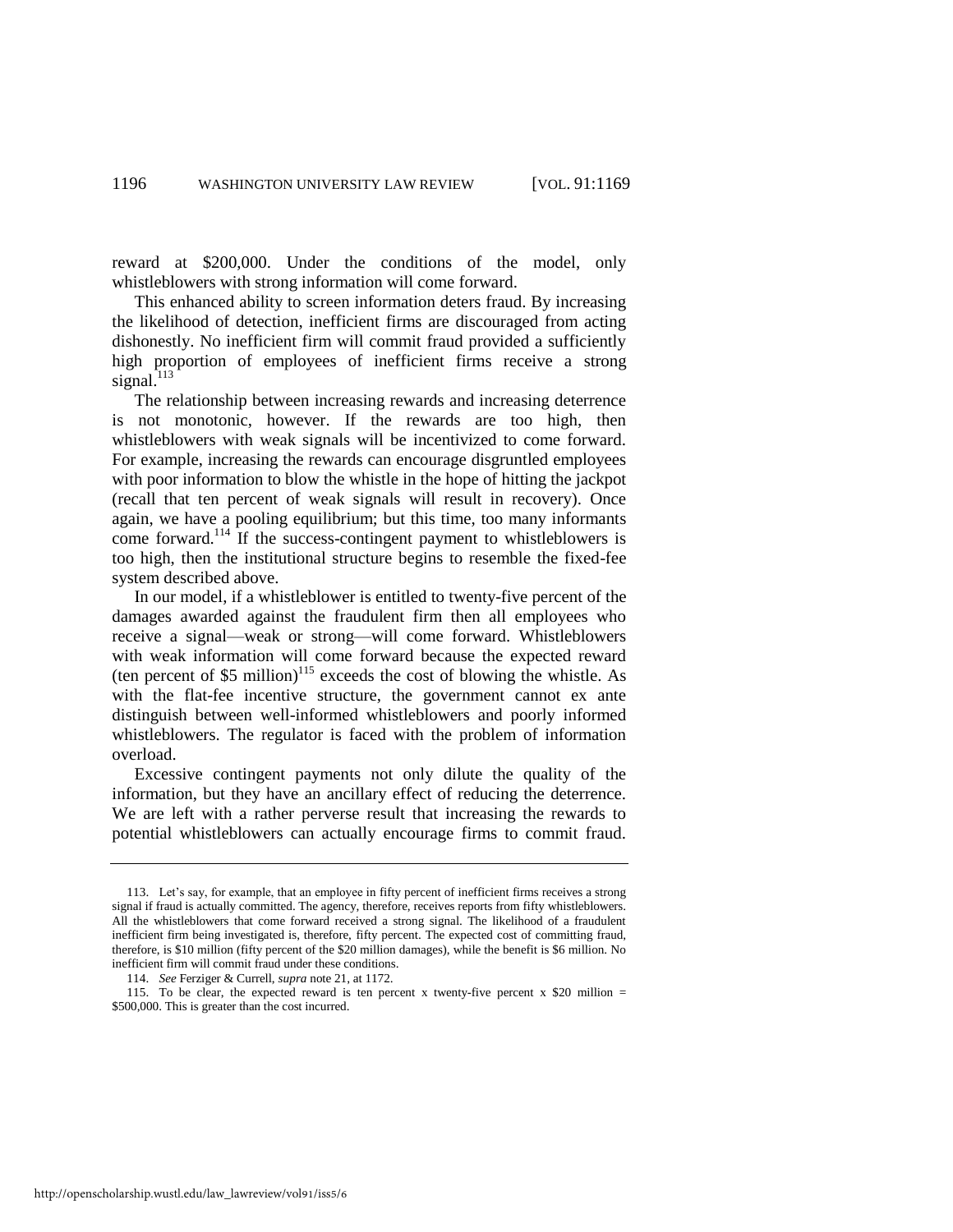The argument, here, essentially follows from the idea that greater accuracy in the legal process generates greater deterrence. $116$ 

These equilibria are illustrated graphically in Figure 1. If the reward is low (i.e., less than the threshold hurdle S), then no one will be incentivized to come forward. If the reward is increased to an amount between S and W, only informants with strong information come forward. This reward scheme deters fraud. Increasing the reward beyond the hurdle W, however, has deleterious effects. This incentivizes all whistleblowers to come forward and dilutes the quality of the information. This information overload reduces the deterrence effect and can produce greater incentive to commit fraud.

More generally, assume that the damages awarded against the firm are *D*, the percentage awarded to the whistleblower is *r*, and the cost of blowing the whistle is *c*. The probability of victory in a particular claim against the firm is *p* and is known by the whistleblower. Under these assumptions, a whistleblower will be incentivized into blowing the whistle if  $r > c/pD$ . There are two types of informants—those with weak information with probability of victory  $p_w$ , and those with strong information with probability of victory  $p_s$ . The threshold percentage of damages required to encourage strong informants is  $S = c/p<sub>s</sub>D$ . The threshold percentage of damages where weak informants will also be encouraged is  $W = c/p_w D$ . It follows that  $W > S$ .<sup>117</sup>

<sup>116.</sup> This argument follows from a familiar result in the law and economics literature that the deterrent effect of law is reduced as the likelihood of inaccuracy in the legal system—either Type I or Type II errors—increases. As Type II errors—that is, the likelihood of a guilty party being found not guilty—increase, the likelihood of punishment is reduced. Therefore, parties are more likely to commit crimes. As Type I errors—that is, the likelihood of an innocent party being found guilty—increase, the relative cost of committing a crime is reduced. Therefore, parties are more likely to commit crimes. *See* Louis Kaplow & Steven Shavell, *Accuracy in the Determination of Liability*, 37 J.L. & ECON. 1 (1994); Louis Kaplow & Steven Shavell, *Accuracy in the Assessment of Damages,* 39 J.L. & ECON. 191 (1996); Louis Kaplow, *The Value of Accuracy in Adjudication: An Economic Analysis*, 23 J. LEGAL STUD. 307 (1994). Here, in our model, we have only Type II errors. That is, inefficient and fraudulent firms are less likely to be found guilty of fraud when the regulator must randomize which firms to investigate because it has received too many tips. Given that they are less likely to be found guilty, the likelihood of committing fraud increases; this is in spite of the increase in the quantity of information flowing to the regulator.

<sup>117.</sup> Under our assumptions that  $D = $20$  million,  $c = $250,000$ ,  $p_w = 0.1$ , and  $p_s = 1$ , we get the following thresholds:  $S = 1/80$  and  $W = 1/8$ . That is, if the whistleblower receives less than 1/80th of the \$20 million damages, there is a *pooling equilibrium*: no one blows the whistle. If the whistleblower receives more than 1/8 of the damages, there is a *pooling equilibrium*: every employee who receives a signal blows the whistle. If the reward falls between these thresholds, only those with good information come forward. Such rewards optimize the deterrent effect of whistle-blowing.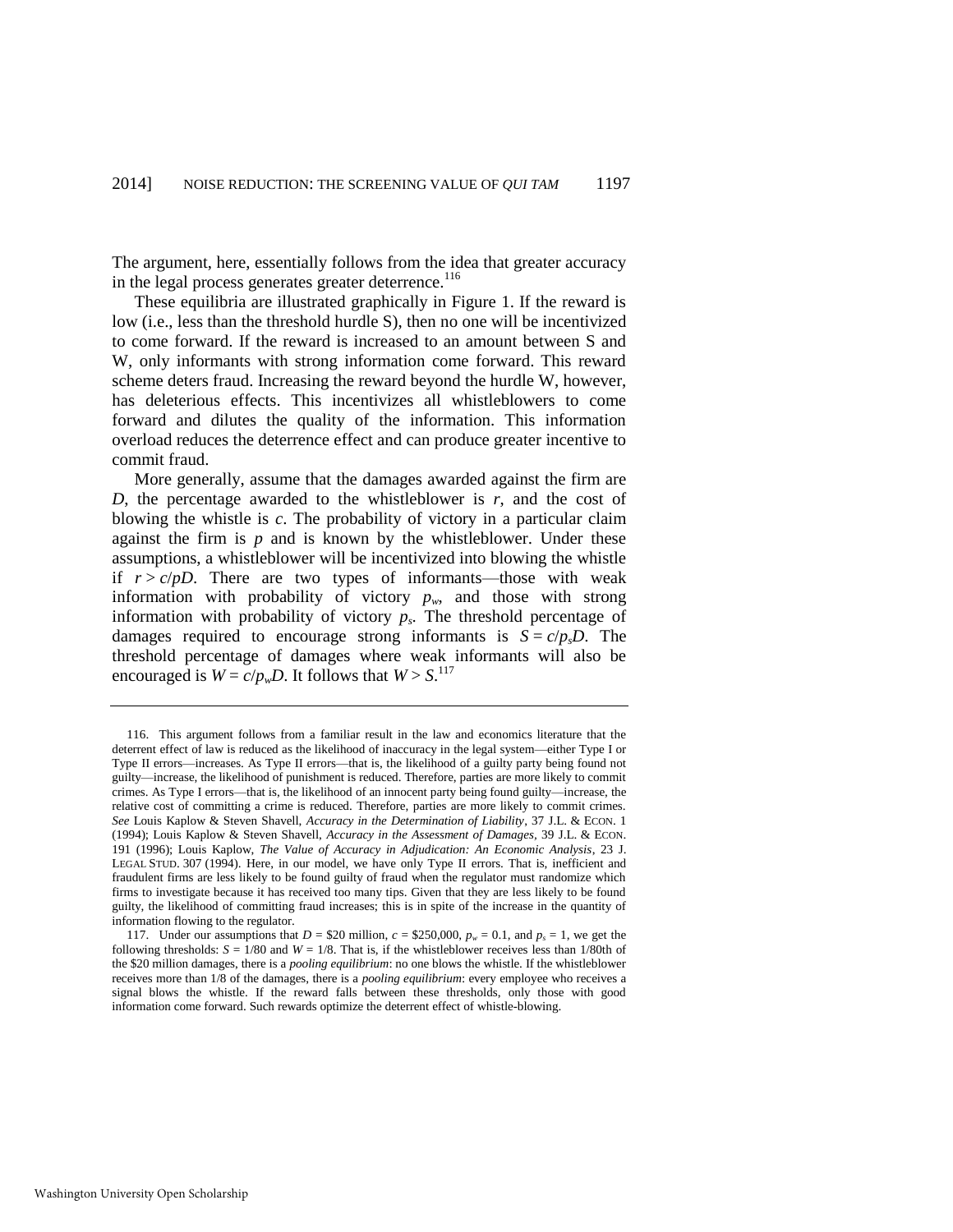#### FIGURE 1

| Pooling<br>equilibrium:<br>No informants<br>come forward | <b>Separating</b><br>equilibrium:<br>Informants with<br>strong information<br>come forward;<br>Informants with weak<br>information do not | Pooling<br>equilibrium:<br>Too many<br>informants<br>come forward |                             |
|----------------------------------------------------------|-------------------------------------------------------------------------------------------------------------------------------------------|-------------------------------------------------------------------|-----------------------------|
| No deterrence                                            | Firms deterred from<br>fraudulent behavior                                                                                                | No deterrence                                                     | Percentage of<br>damages    |
|                                                          |                                                                                                                                           |                                                                   | awarded to<br>whistleblower |

The deterrent effect of a whistleblower scheme is a function of the reward given to the whistleblower. If the reward is too high, it can *reduce* the deterrent effect.

The impact that a pooling equilibrium has on enforcement and deterrence should not be underestimated. If the whistleblowers pool on the left side of Figure 1, then the government has no tips to use in investigating firms. The best the government can do is investigate randomly. This lowers enforcement to five percent and deters no fraud. If the whistleblowers pool on the right side of Figure 1, then everyone with a weak signal blows the whistle. A firm that commits fraud faces no sanction from being the subject of a tip. Because the government is overwhelmed with tips, it does not have the resources to differentiate strong tips from weak tips and chooses randomly from the tips. The whistleblower can do nothing to differentiate its tip as strong because the government does not have the resources to verify.

Of course in the real world things are not so simple or binary. Some tips will be laughable. Others will be slam-dunks. But as long as there remains a large category of "plausible" cases, the lack of screening creates a cost. The government might look for indicia of strong tips. But as more tips come in, it will be harder to differentiate among the plausible tips, and it will be more costly for the government to examine the indicia closely. The measures will be more superficial, less verifiable, and more likely to produce false positives and false negatives.

The Bernie Madoff scandal provides a demonstration of this exact phenomenon. Even before the DFA, the SEC's limited resources required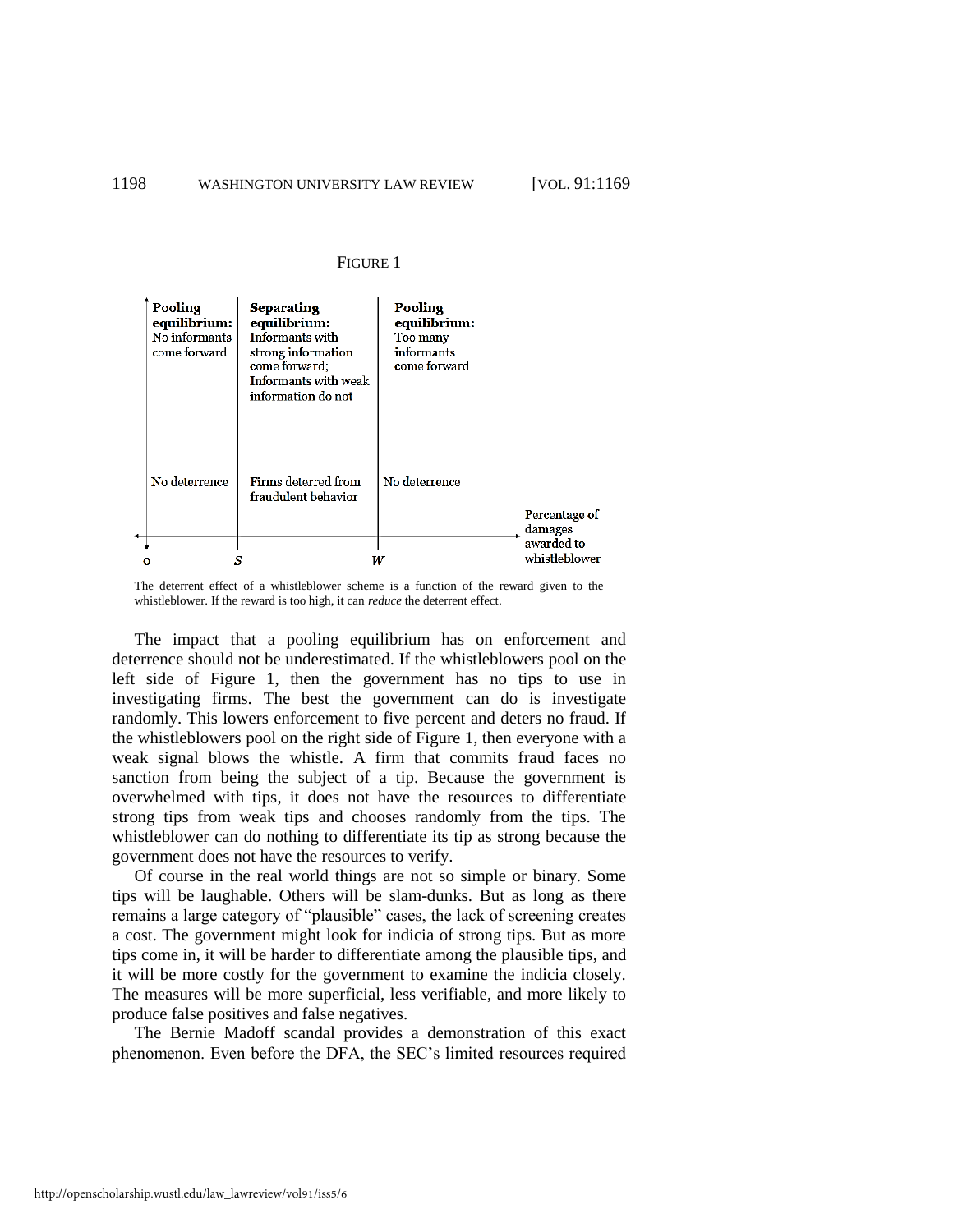them to be selective in choosing which tips to investigate. But their selection criteria were crude at best. Over nine years, Harry Markopolos provided the SEC with information about the Madoff scheme. The returns Madoff was achieving were unheard of. And at one point, Markopolos demonstrated that there were not enough options existing in the world for Madoff to be running the strategy he claimed. Madoff's operations were mathematically impossible. $^{118}$ 

Mathematical impossibility, however, was not one of the SEC's criteria for measuring the credibility of a tip. As Markopolos notes, the SEC basically determined, "the only way I would qualify as a whistleblower is if I came in with a tape recording of Bernie Madoff admitting he was running a Ponzi scheme . . . . Obviously, I didn't have that tape, and if I did I wouldn't have needed the SEC."<sup>119</sup>

#### *b. Reducing the Cost of Blowing the Whistle*

Individuals seeking to blow the whistle on fraudulent behavior may bear a high private cost of blowing the whistle. For example, the whistleblower may be threatened with retaliation that can come in the form of reduced opportunities for promotion, losing their job, or perhaps even threatened with criminal proceedings for their part in the fraudulent behavior.

Consider the following two examples. First, a group of eleven employees and former employees of the Food and Drug Administration (FDA) complained in letters to Congress that the FDA uses intimidation and coercion tactics in order to gain approval for unsafe or defective medical devices used to screen for cancer. These allegations were published on the front page of the New York Times.<sup>120</sup> Six of the whistleblowers subsequently brought a claim in the federal courts alleging that the FDA retaliated by unlawfully reading e-mails and, in some cases, terminating employment.<sup>121</sup>

<sup>118.</sup> *Oversight of the SEC's Failure to Identify the Bernard L. Madoff Ponzi Scheme and How to Improve SEC Performance: Hearing Before the S. Comm. on Banking, Housing & Urban Affairs*, 111th Cong. 30, 60 (2009) (statement of Harry Markopolos); *Assessing the Madoff Ponzi Scheme and Regulatory Failures: Hearing Before the Subcomm. on Capital Mkts., Ins. & Gov't Sponsored Enters. of the H. Comm. on Fin. Servs.*, 111th Cong. 5, 101 (2009) (statement of Harry Markopolos).

<sup>119.</sup> Interview by Steve Inskeep with Harry Markopolos (Mar. 2, 2010), *available at* http://www.npr.org/templates/story/story.php?storyId=124208012.

<sup>120.</sup> Harris Gardiner, *Scientists Say F.D.A. Ignored Warnings on Radiation Exposure*, N.Y. TIMES*,* Mar. 29, 2010, at A14.

<sup>121.</sup> Second Amended Complaint, Paul Hardy v. Margaret Hamburg, No. 1:11-CV-01739-RLW (D.D.C. July 17, 2012).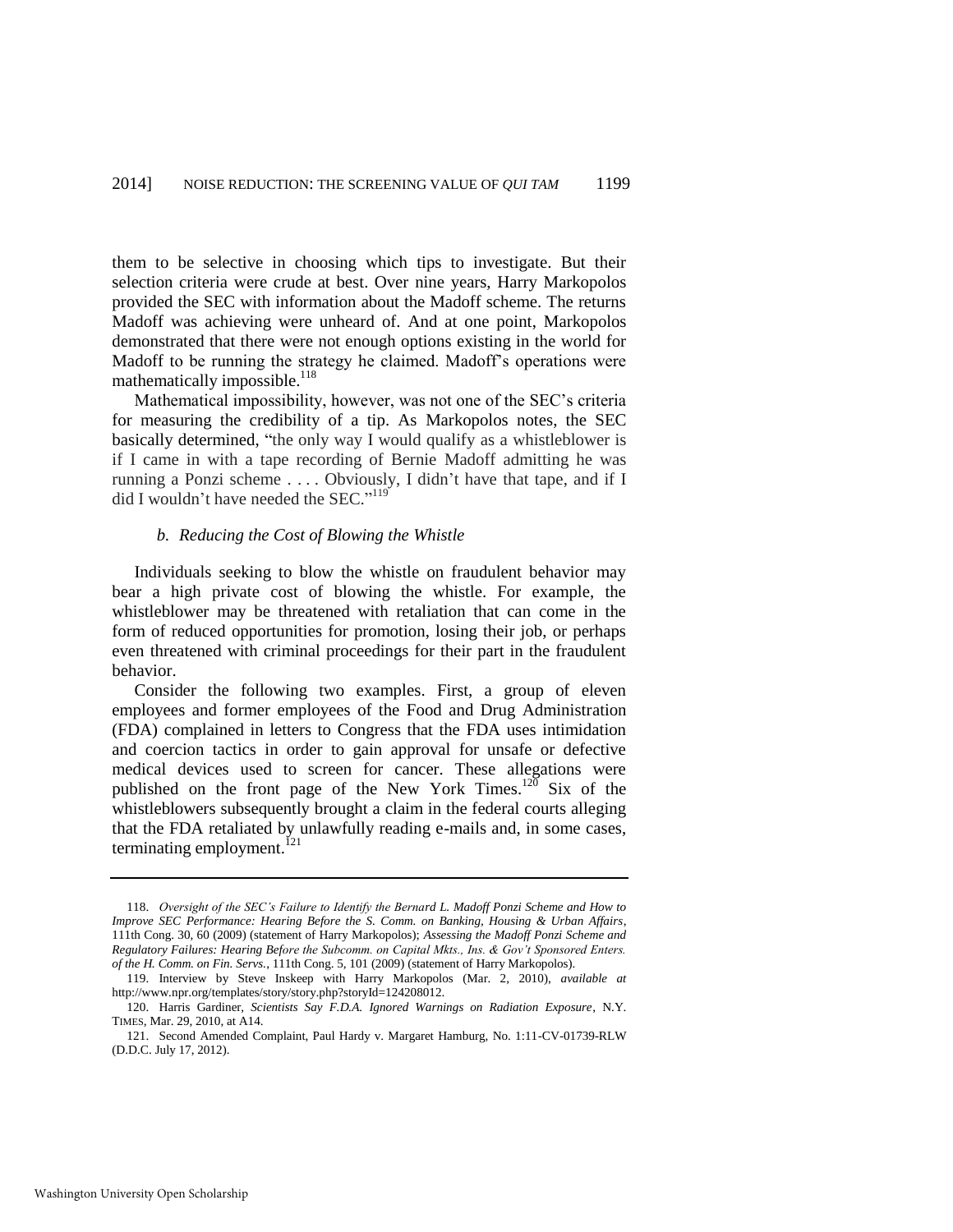Second, in light of a report that soccer referees had been fixing soccer matches in China, the Chinese Football Association offered amnesty and anonymity to any corrupt referees who admitted match-fixing behavior.<sup>122</sup> The chief referee, Gong Jianping, came forward and detailed the links between soccer officials, referees, and illegal gambling rings. The Chinese Football Association went against their word; they had Gong Jianping arrested and he was sentenced to ten years in prison. He died eighteen months later.<sup>123</sup>

Such potential costs of retaliation, no doubt, loom large in the decision of the individual to blow the whistle. The larger these costs, the less likely individuals will be to blow the whistle. A common argument in both the legal academic literature and popular press is that the government can further cultivate and encourage whistle-blowing by guaranteeing anonymity of the informant and preventing any possible retaliation against the whistleblower.<sup>124</sup> Protecting whistleblowers against such retaliation undoubtedly has the effect of encouraging whistle-blowing.<sup>125</sup> But the protection may reduce the ability of the regulator to screen the quality of the information—at least when the level of the reward and other costs are not considered or adjusted when designing the protection.

<sup>122.</sup> There is an extensive, game-theoretic literature on the use of leniency to encourage whistleblowers to come forward. The literature is largely situated in the antitrust arena, where leniency is given when a whistleblower informs about other members of a price-fixing cartel. The use of leniency is sensible in this context because of the instability of any cartel. *See, e.g.*, Cécile Aubert, Patrick Rey, & William E. Kovacic, *The Impact of Leniency and Whistle-Blowing Programs on Cartels*, 24 INT'L J. INDUS. ORG. 1241 (2006); Wouter P.J. Wils, *Leniency in Antitrust Enforcement: Theory and Practice*, 30 WORLD COMPETITION 25 (2007). *But see* Edward M. Iacobucci, *Cartel Class Actions and Immunity Programmes*, J. ANTITRUST ENFORCEMENT 1 (2013). Leniency may not have the same effect in the context of fraud as it does in the context of antitrust. First, the equilibria of fraudulent behavior are not inherently unstable, as it is in a cartel. Second, the leniency provisions only work if the whistleblower can be protected against prosecution or other state punishment. In the context of the FCA and the DFA, the individual whistleblower may not have committed any fraudulent or dishonest act; there may be nothing that a leniency or immunity program could do to incentivize coming forward.

<sup>123.</sup> *See, e.g.*, DECLAN HILL, THE FIX: SOCCER AND ORGANIZED CRIME 15 (2008)*.* 

<sup>124.</sup> *See, e.g.*, Robert J. McCarthy, *Blowing in the Wind: Answers for Federal Whistleblowers*, 3 WM. & MARY POL'Y REV., Spring 2012, at 184; ROBERTA ANN JOHNSON, WHISTLE-BLOWING: WHEN IT WORKS—AND WHY (2003)*.* For an example of recent media reports on drug use in Australian sport, see also Adam Cooper, *Whistleblowers Need Anonymity*, THE AGE NEWSPAPER (Feb. 10, 2013), *available at* http://www.theage.com.au/afl/afl-news/whistleblowers-need-anonymity-20130209-2e5d1. html.

<sup>125.</sup> The idea of the need to protect federal employees who blow the whistle and report agency misconduct from such retaliation is the basis of the Whistleblowers Protection Act of 1989, Pub. L. No. 101-12, § 2, 103 Stat. 16 (1989) ("The purpose of this Act is to strengthen and improve protection for the rights of Federal employees, to prevent reprisals, and to help eliminate wrongdoing within the Government . . . .").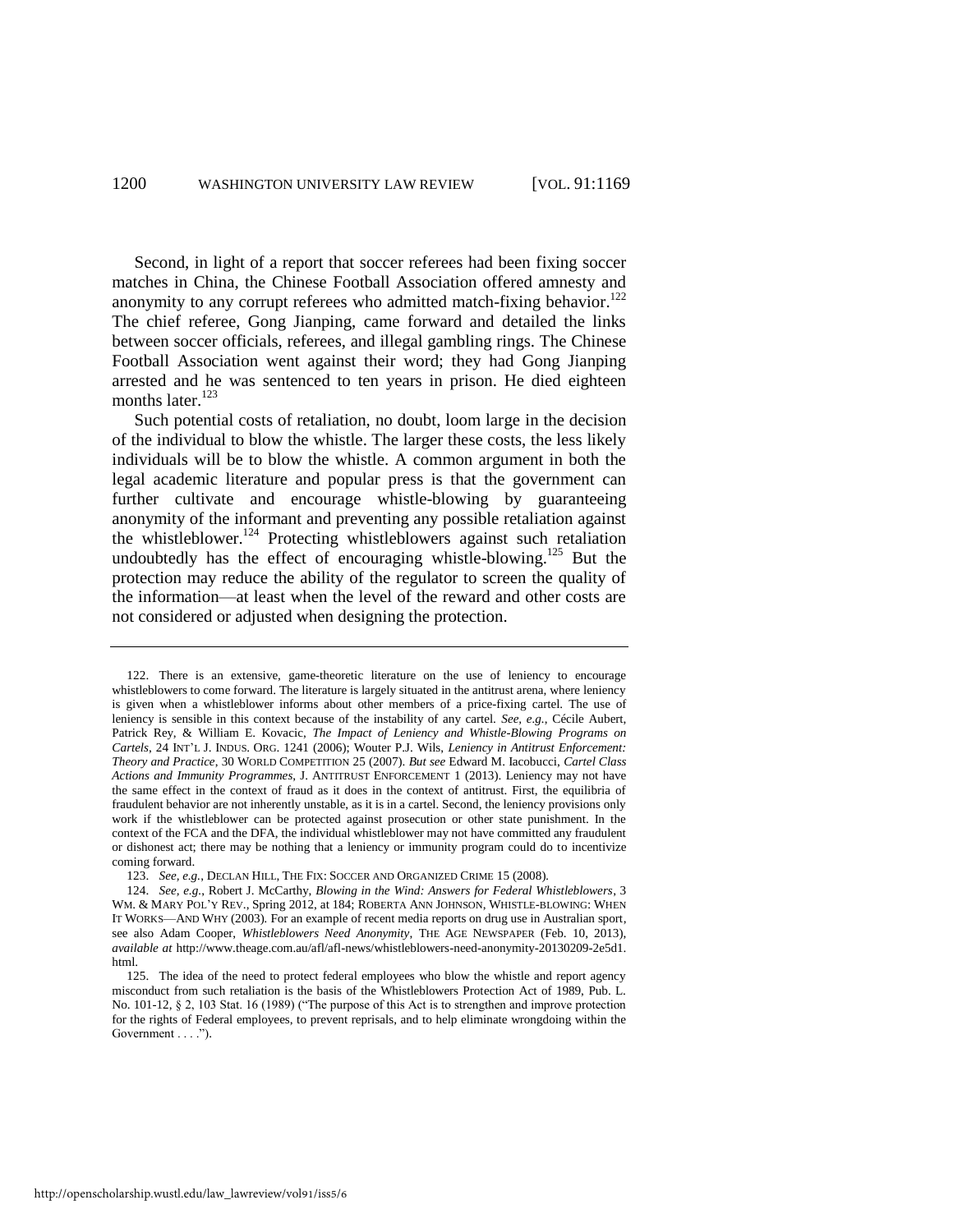The private costs that whistleblowers bear play a vital role in generating a separating equilibrium. To see why, let's return to our model. We previously assumed that the cost of bringing the information to the attention of the government agency is \$250,000. But, let's say the government seeks to further encourage whistle-blowing by reducing this private cost. This lowers the hurdle that whistleblowers have to clear to come forward with their information. If the government can guarantee anonymity of the whistleblower and guarantee that there will be no retaliation against the employee, then the costs may even fall to zero.

Decreasing the private cost of blowing the whistle has two effects. First, it will encourage strong whistleblowers as the threshold *S*, in Figure 1, decreases. That is, whistleblowers with strong signals will be induced by smaller rewards. Second, it can encourage too many whistleblowers. In Figure 1, the threshold *W* also decreases. With a low cost of blowing the whistle, more informants with weak signals will be encouraged to come forward.

Reducing the cost of blowing the whistle to zero eliminates any possibility of a separating equilibrium in our model. The threshold *W* in Figure 1 will be located at 0. If whistleblowers receive any expected benefit from coming forward—no matter how small—they blow the whistle. This is true for employees with either weak or strong information. Thus, reward schemes that allow whistleblowers to anonymously report information to the regulator, such as that under the DFA, may merely dilute the quality of the information and consequently fail to deter fraud.

In a perfect world, we could maximize the value of a screen by making it costless for whistleblowers with strong information to come forward while making it costly for whistleblowers with weak information. This world of perfect separation does not exist. If, however, the costs of blowing the whistle on non-meritorious claims were greater than the costs of blowing the whistle on meritorious claims, then the likelihood of a separating equilibrium increases. Loss-contingent costs can achieve this.

The effect of loss-contingent costs is illustrated in Figure 2. The threshold *W* increases from  $W_0$  to  $W_1$ . This increases the gap between *S* and *W*. If we represent the loss-contingent costs by *k*, then *W<sup>1</sup>* is  $(c + (1-p_w).k)/p_wD$ . This is clearly greater than  $W_0$ <sup>126</sup> If the costs of bringing forward information are borne disproportionately by whistleblowers that received weak signals, the deterrent effect on fraud is

<sup>126.</sup> If  $1-p_s > 0$ , then *S* will also shift to the right as well. The shift, however, will be less than the shift in *W*. Now,  $S_I$  will be  $(c + (1-p_s)k)/p_sD$ . The change in *S* is  $\delta S/\delta k = (1-p_s)/p_sD$ , which is unambiguously smaller than the change in *W*,  $\delta W/\delta k = (1-p_w)/p_wD$ .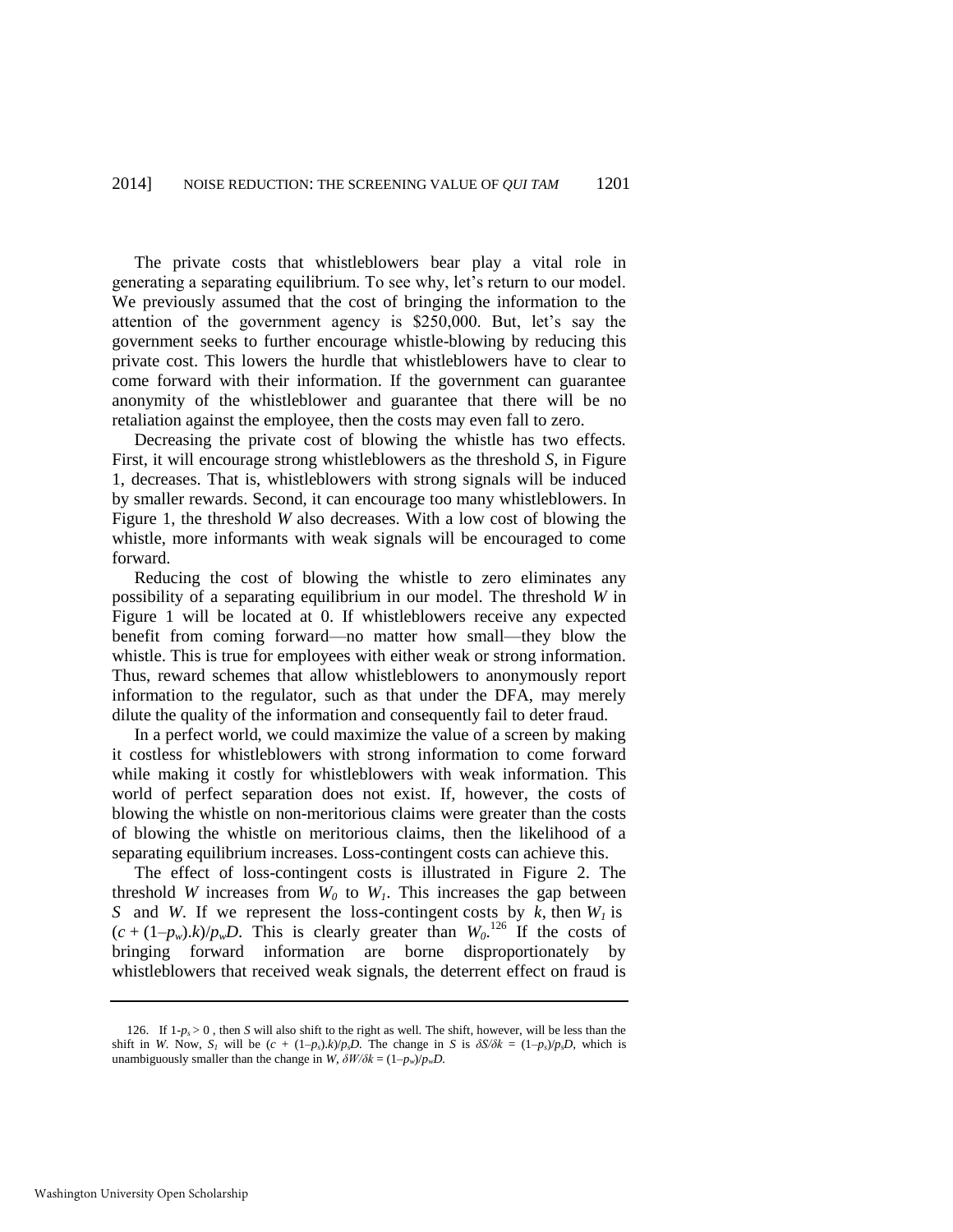stronger. In the next sub-section, we set out the argument that this is exactly what the FCA *qui tam* mechanism provides.





If costs are contingent on bringing unsuccessful claims, the likelihood of a separating equilibrium increases.

#### *c. The Screening Benefits of* Qui Tam *Actions under the FCA*

*Qui tam* actions under the FCA present three, additional screening opportunities over blowing the whistle directly to the regulating agency. First, there are costs of bringing suit in court. Second, these additional costs of bringing a *qui tam* action are more likely to be borne by parties who have weak information. Third, plaintiffs' lawyers who work on contingency fees will act as an additional screen<sup>127</sup> on the quality of

<sup>127.</sup> Pamela Bucy has emphasized a related point. She argues that the complexity and cost of prosecuting an FCA case will discourage inexperienced counsel from taking these cases. Bucy, *supra* note [10,](#page-4-0) at 58. This is a different form of screening. It is not clear, however, why this would be true. An inexperienced lawyer faced with a strong signal for an FCA case would stand to receive an enormous return on her effort. While plaintiffs may tend to choose more experienced lawyers, that result should be expected in most areas of litigation. David Freeman Engstrom's work suggests the methods of selecting attorneys and the qualities of success are more complicated. Engstrom finds that "certain repeat players—namely former DOJ prosecutors turned private sector relator counsel—are far more likely to persuade the DOJ to exercise its powerful authority under the FCA to intervene in qui tam cases and push them to resolution." Engstrom, *supra* note [19,](#page-5-1) at 1251. But he also finds that they are involved in a small number of cases and achieve lower returns for the government than other successful cases. *Id.* at 1251–52.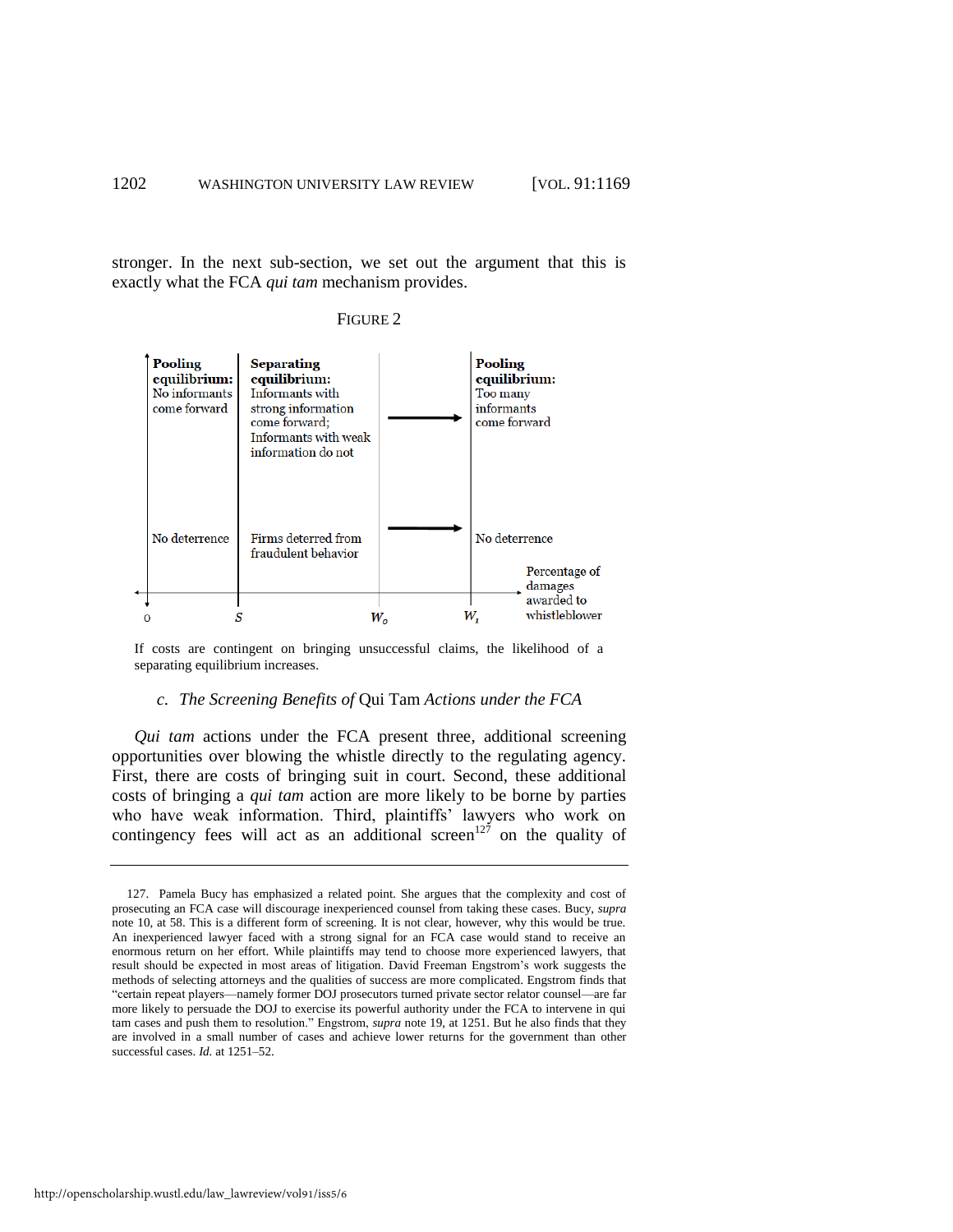information that is brought forward.<sup>128</sup> This third argument has been made in the literature discussing the merits of contingency fees more generally.<sup>129</sup> We will, therefore, restrict our analysis to the first two arguments.<sup>130</sup>

<span id="page-35-0"></span>*Qui tam* actions are costly. Above, we argued that whistleblowers bear a large private cost from truncated career opportunities. There are two, additional types of cost that must be borne by plaintiffs under the FCA that informants who report directly to the regulator do not have to pay. First, there are upfront costs. There are significant costs of hiring attorneys, filing costs, and substantiating claims. The plaintiff will expend a great deal of time, effort, and energy. Under the FCA, the plaintiff must prove to the judge that he has cleared a number of statutory hurdles. Additionally, as with any lawsuit, the plaintiff must meet minimum pleading requirements.<sup>131</sup> These will be greater than the requirements of providing a tip to the SEC.<sup>132</sup> The pleading requirement costs will likely deter potential

<span id="page-35-1"></span><sup>128.</sup> The plaintiff will need to expend resources to convince the lawyer that the signal is a good one. This cost is not worth expending if the signal is weak, but it is if the signal is strong. As we see below, *qui tam* litigation introduces several of these case development screening points: (1) the lawyer screens; (2) the court screens on a motion to dismiss; and (3) the DOJ screens in making its decision to proceed. At each point, the plaintiff is undertaking costs that are likely to be wasted if the signal is weak.

<sup>129.</sup> *See, e.g.*, HERBERT M. KRITZER, RISKS, REPUTATIONS, AND REWARDS: CONTINGENCY FEE LEGAL PRACTICE IN THE UNITED STATES (2004) [hereinafter KRITZER, RISKS]; Herbert M. Kritzer, *Contingency Fee Lawyers as Gatekeepers in the Civil Justice System*, 81 JUDICATURE 22 (1997); Daniel L. Rubinfeld & Susan Scotchmer, *Contingent Fees for Attorneys: An Economic Analysis*, 24 RAND J. ECON. 343 (1993); William H. J. Hubbard, *A Theory of Pleading, Litigation, and Settlement* 30–31 (Univ. of Chi., Pub. Law Working Paper No. 446; Univ. of Chi. Coase-Sandor Inst. for Law & Economics Research Paper No. 663, Jan. 23, 2014), *available at* http://papers.ssrn.com/sol3/ papers.cfm?abstract\_id=2360723.

<sup>130.</sup> It is worth noting though that the role of contingency fee lawyers will not be nearly as important in the DFA context. First, the need to retain counsel in making a tip under the DFA is much lower. The primary benefit is that it ensures anonymity. But that role should be significantly smaller than the role of the lawyer in the FCA context. Second, the cost to the lawyer of advising on a weak anonymous tip under the DFA is negligible especially when compared to the costs of filing an FCA suit. Lawyers should be expected to do less screening in the DFA context.

<sup>131.</sup> Generally, a plaintiff may be able to signal the strength of their case to the defendant at the pleadings stage of proceedings in civil suits. William Hubbard notes: "through factually detailed pleading . . . a plaintiff communicates the strength of her case . . . ." *See* Hubbard, *supra* not[e 129,](#page-35-0) at 5.

<sup>132.</sup> The SEC cannot realistically impose similar "pleading requirements" for tips. The SEC would have an incentive to declare all tips insufficient and then investigate the case anyway, keeping the recovery and not paying the tip. If, on the other hand, the SEC committed to pay whenever there is a recovery, the pleading requirement would be meaningless. The *qui tam* mechanism makes it difficult for a plaintiff's lawyer or the DOJ to reject a tip and continue with the case. And the court lacks the internal incentive to dismiss the case to squeeze out the whistleblower because it receives none of the recovery.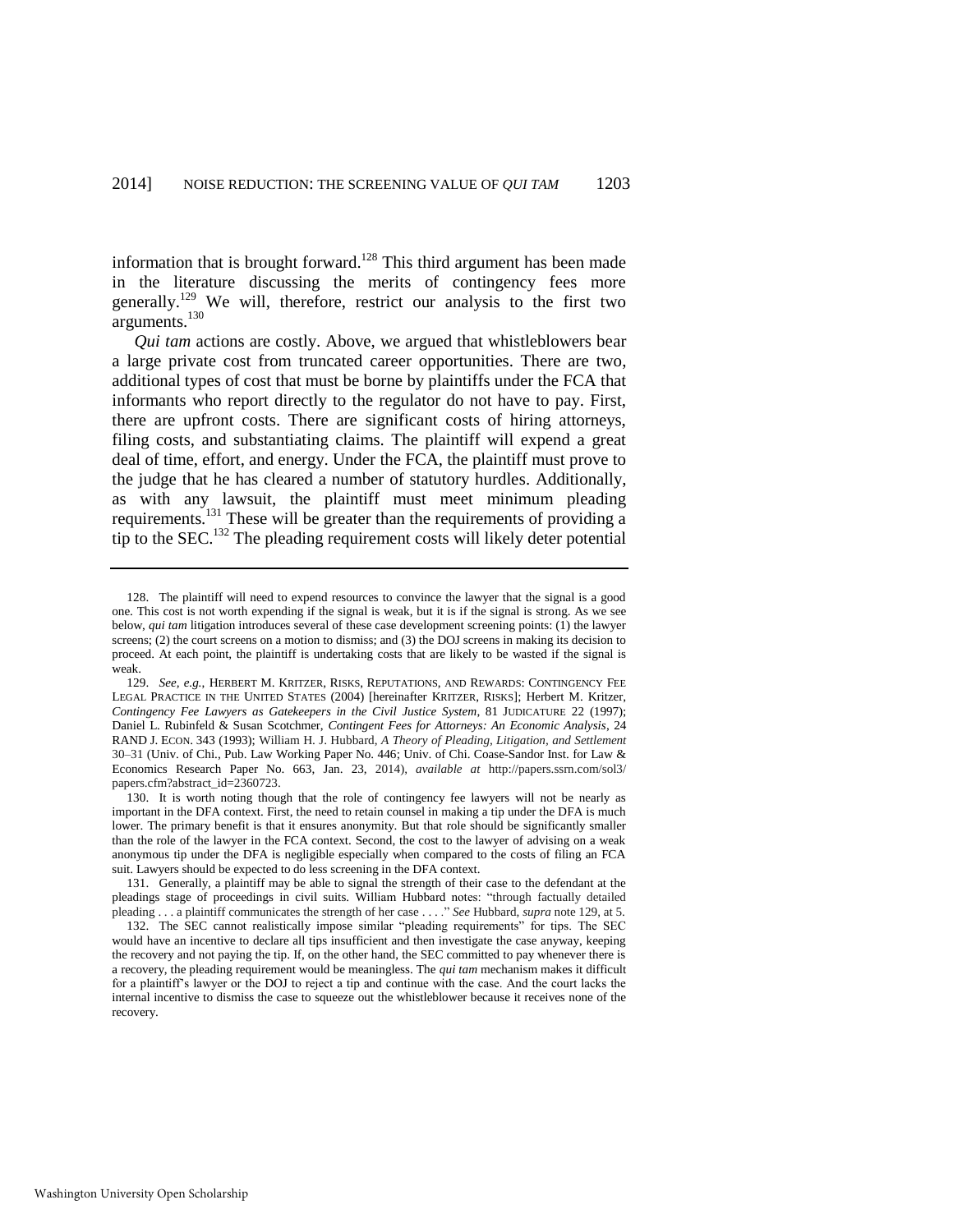plaintiffs from filing suit,<sup>133</sup> but, as noted above, this increase can bolster the screening effect. In Figure 1, these upfront costs shift *both*  thresholds—*S* and *W*—to the right.<sup>134</sup>

Second, the costs incurred by whistleblowers under the FCA mechanism are disproportionately borne by whistleblowers with weak information. That is, some costs are only borne by parties who lose in court. For example, under the FCA the court can award costs (such as attorney's fees, etc.) to the successful side.<sup>135</sup> This acts like a fine on the losing whistleblower. While fee-shifting arrangements are not unique to FCA litigation,<sup>136</sup> as a practical matter fee shifting is almost unheard of in out-of-court whistle-blowing schemes. In theory, the DFA would look much more like the FCA if there was a fee (or fine) imposed on tipsters who do not prevail. But it may be difficult to implement. Allowing the SEC to fine the whistleblower for a failed investigation when the whistleblower had no control over the investigation introduces complex moral hazard problems. This determination would have to be adjudicated by a third party—most likely a court. As a practical matter, we can expect the court to defer almost entirely to the SEC in the decision to pursue an investigation. And even if the court steps in, the whistleblower should only prevail if it shows that the investigation should have been successful. That litigation in turn will look a great deal like the litigation that the whistleblowers undertake in the first place in the *qui tam* system. A world where we have tips directly to an agency who investigates but then we employ a court to determine the value of the reward, the quality of the tip, the propriety of pursuing the tip, and the costs imposed on the losing

<sup>133.</sup> Law and economics theory on the decision to file suit is summarized in RICHARD A. POSNER, ECONOMIC ANALYSIS OF LAW 593–639 (7th ed. 2003); ROBERT COOTER & THOMAS ULEN, LAW AND ECONOMICS 388–444 (4th ed. 2004); and Shavell, *supra* not[e 99,](#page-22-0) at 389–418.

<sup>134.</sup> In the more general model, it can be easily shown that increasing *c*, the upfront, private cost of blowing the whistle, will result in both  $S = c/p_sD$  and  $W = c/p_wD$  shifting to the right.

<sup>135.</sup> On the effects of "English fees" and "American fees," see generally MARY FRANCIS DERFNER & ARTHUR D. WOLF, COURT AWARDED ATTORNEY FEES (1995), which describes, generally, the use of fee shifting; *see also* Peter van Wijck & Ben van Velthoven, *An Economic Analysis of the American and the Continental Rule for Allocating Legal Costs*, 9 EUR. J.L. & ECON., Mar. 2000, at 115; Ronald Braeutigam, Bruce Owen, & John Panzar, *An Economic Analysis of Alternative Fee Shifting Systems*, 47 L. & CONTEMP. PROBS., Winter 1984, at 173 (1984); John C. Hause, *Indemnity, Settlement, and Litigation, or I'll Be Suing You*, 18 J. LEGAL STUD. 157 (1989); Avery Katz, *Measuring the Demand for Litigation: Is the English Rule Really Cheaper?* 3 J.L. ECON. & ORG*.* 143 (1987), and H.S.E. Gravelle, *The Efficiency Implications of Cost-Shifting Rules*, 13 INT'L REV. L. & ECON. 3 (1993). *See generally* Louis Kaplow & Steven Shavell, *Economic Analysis of Law*, *in* 3 HANDBOOK ON PUBLIC ECONOMICS 1661, 1732–33 (Alan J. Auerbach & Martin Feldstein eds., 2002) (providing a brief survey of the law and economics literature on fee shifting); *see also* Ferziger & Currell, *supra* note [21.](#page-5-2) 

<sup>136.</sup> Engstrom makes this important critique of our analysis. *See* Engstrom, *supra* not[e 52.](#page-11-0)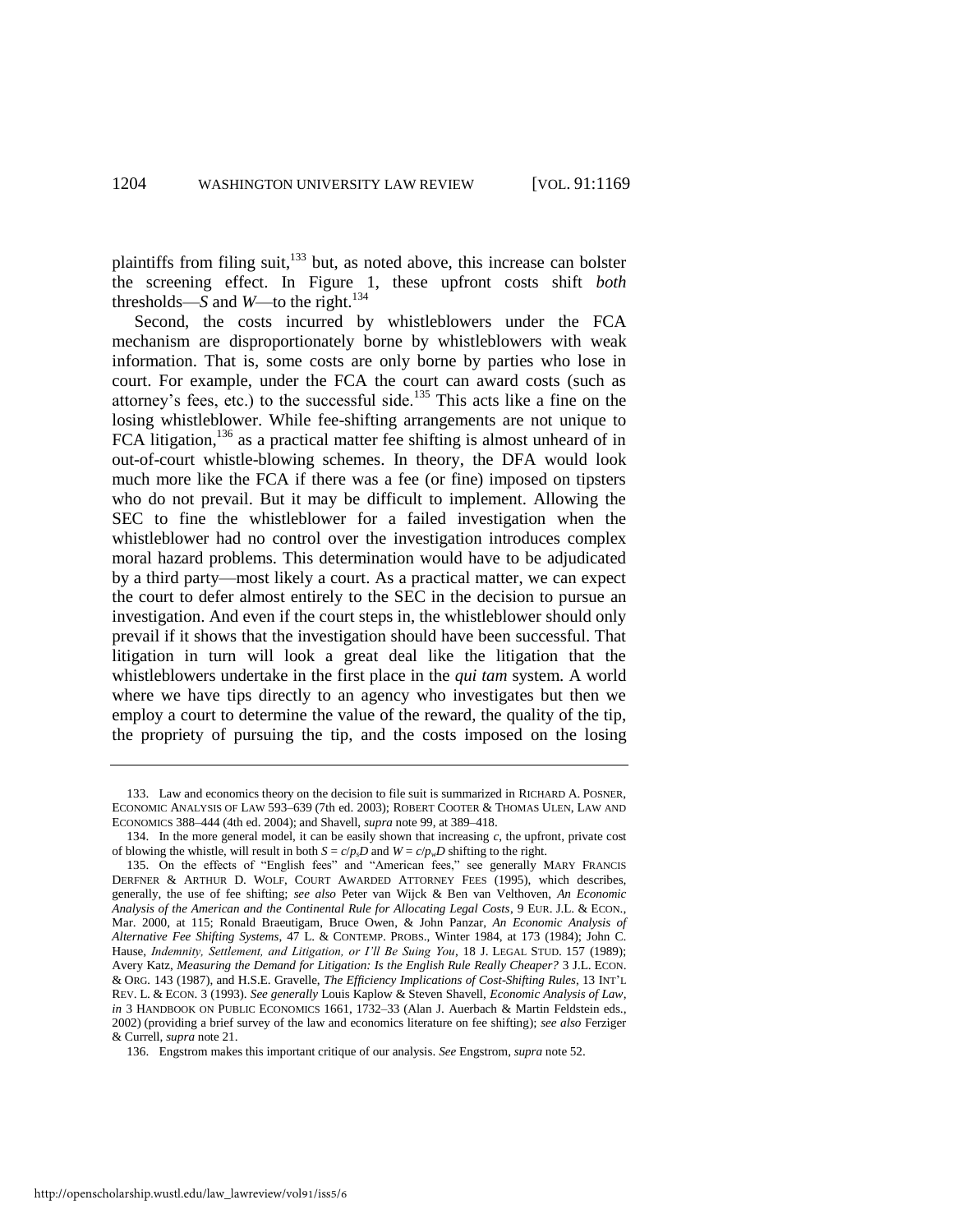tipster, begins to look like a Rube Goldberg version of a *qui tam* mechanism.

More fundamentally, under the FCA, the Department of Justice investigates claims made by the whistleblower that has brought suit and elects whether or not to join the case as co-plaintiff. This imposes two costs—one that is fixed and one that is contingent on the quality of the information.

The fixed cost is the cost of convincing the DOJ that the case is strong. The DOJ acts as a screen in this way. The DOJ will typically join a strong case; they will not join a weak case. The plaintiff is incurring significant costs to develop the case while the DOJ is considering whether to join. The DOJ's "investigation" often entails simply reviewing the results of the plaintiff's discovery. Thus, the plaintiff incurs the cost to demonstrate the strength of its case. This cost is likely to be wasted if the plaintiff knows that its signal is weak. This is analogous to the costs of convincing the contingent-fee lawyer, and convincing the judge at the motion-to-dismiss stage. The DOJ will, however, require a greater level of proof to join the case than the judge. In practice, it appears that these costs are real and function as a strong screen. The federal government has, historically, been a very good judge of the strength of a case following a preliminary investigation.<sup>137</sup> When the DOJ joins a whistleblower in suit, the plaintiff wins in approximately ninety-five percent of cases; when the DOJ does not, the plaintiff wins in just five percent of cases.<sup>138</sup>

As an additional cost that is contingent on the strength of the signal, when the DOJ joins the suit the remaining costs of suit are borne by the government. In cases where the DOJ does not join, the whistleblower (presumably with a weak case) must bear the litigation costs. This has the effect of further encouraging informants with strong information, while further discouraging informants with weak information. Such contingent costs<sup>139</sup> have the effect of shifting *W* further to the right, increasing the likelihood of a separating equilibrium. $140$ 

*Qui tam* actions under the FCA, therefore, provide a key institutional advantage over whistleblowers reporting directly to a regulator. Litigation

<sup>137.</sup> An alternative explanation for the difference in success rates is that the government is a good litigator, and not necessarily a good judge of the merits of a case. Our model assumes away differences in litigation quality, merely focusing on informational quality.

<sup>138.</sup> *See* Kwok, *supra* not[e 10,](#page-4-0) at 6.

<sup>139.</sup> This cost is not purely "loss-contingent" but rather contingent upon the weakness of the signal after the case has been partially developed. This has the same beneficial effect.

<sup>140.</sup> As noted above, with loss-contingent costs, *k*, the threshold for weak informants is  $W_1 = (c + (1-p_w).k)/p_wD$ .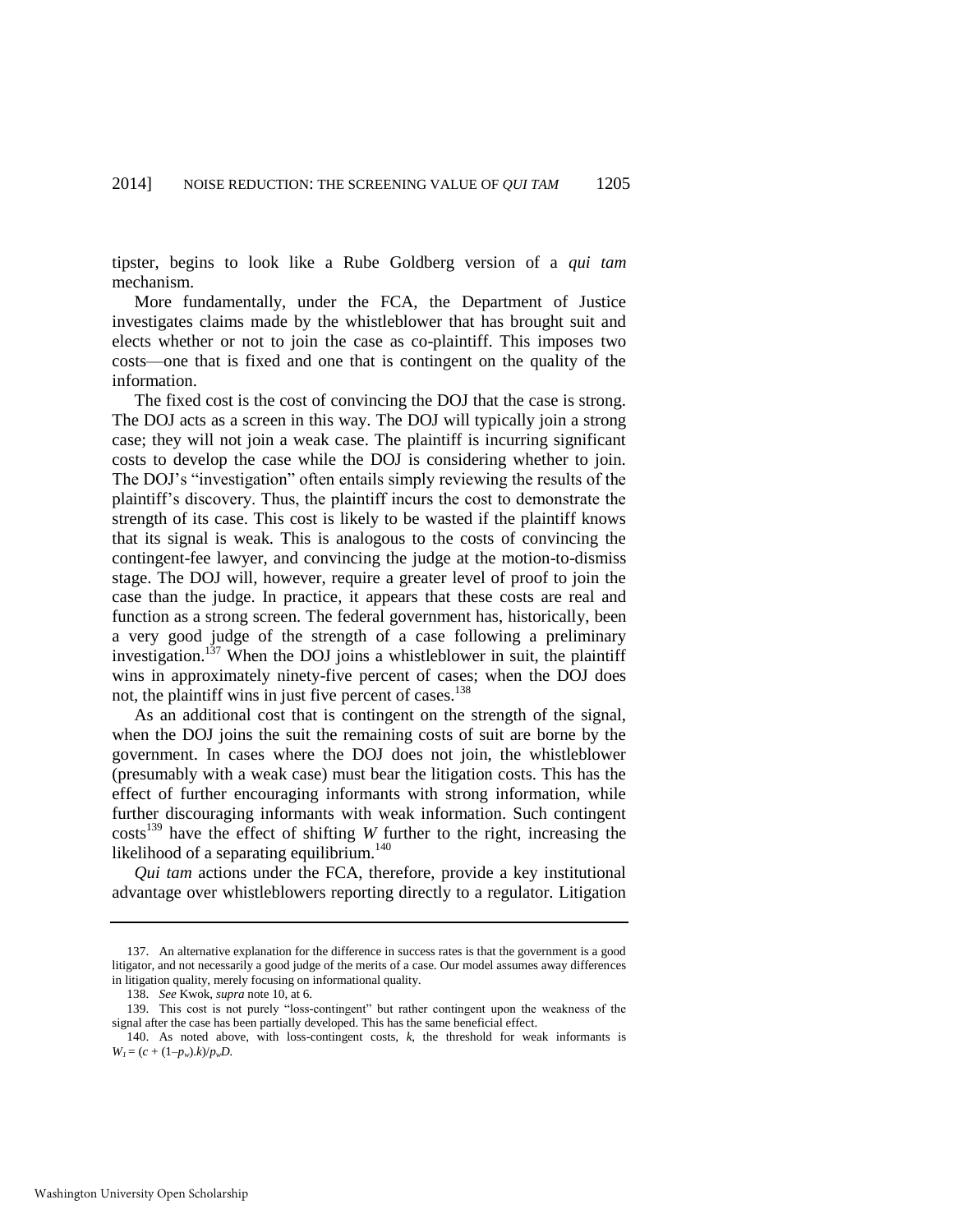forces individuals who blow the whistle to bear an upfront cost. Further, the costs of litigation are greater as the probability of winning falls. This discourages whistleblowers that *know* that they have poor information from coming forward, thereby discouraging overzealous or nonmeritorious claims.

With similar effect the SEC might require a bond for tips. This is the same as the fee-shifting fine discussed above. In some cases, the bond might achieve the same outcome. But in others it might create perverse incentives for the SEC in choosing between investigating good tips and just keeping the bond. $141$ 

There are, of course, some qualifications to this screening benefit. We have made some assumptions that, if relaxed, will dampen our results. First, we assumed that informants have perfect knowledge of the quality of their claim. Any uncertainty in the knowledge, however, will likely weaken the positive effects. While whistleblowers may have good information about the nature of the fraud, they may not be able to determine the likelihood of success in courts. Cases of fraud can be highly complex and this may reduce the likelihood that individuals blow the whistle even when the merits of the case are very strong. Second, we have assumed that individuals here are risk neutral. If individuals are risk averse, though, loss-contingent costs may over deter individuals from bringing claims. *Qui tam* actions represent a significant risk; whistleblowers gamble the cost of suit and future employment opportunities against possible gains.<sup>142</sup> This would deter individuals with strong information who are averse to risk. $143$ 

<span id="page-38-0"></span>The screening benefits of the FCA mechanism are not found in the new whistle-blowing regime under the DFA. The DFA mechanism seeks to encourage whistle-blowing by *both* increasing the rewards available to whistleblowers *and* reducing the cost of blowing the whistle. The losscontingent costs associated with blowing the whistle by bringing suit are missing from the DFA. Encouraging whistle-blowing by allowing anonymous reporting to the SEC without substituting in other costs, will encourage weaker information, resulting in information overload for the regulator.

<sup>141.</sup> See *supra* note [132,](#page-35-1) for why it would be difficult for the SEC to impose a similar upfront cost without involving a *qui tam* mechanism.

<sup>142.</sup> *See* Rapp, *supra* not[e 19,](#page-5-1) at 119.

<sup>143.</sup> On the concept of risk aversion in the context of litigation, *see* Shavell, *supra* note [99,](#page-22-0) at 406–7. On the concepts of risk neutrality and risk aversion more generally, *see* ROBERT S. PINDYCK & DANIEL L. RUBINFELD, MICROECONOMICS 165–70 (7th ed. 2009).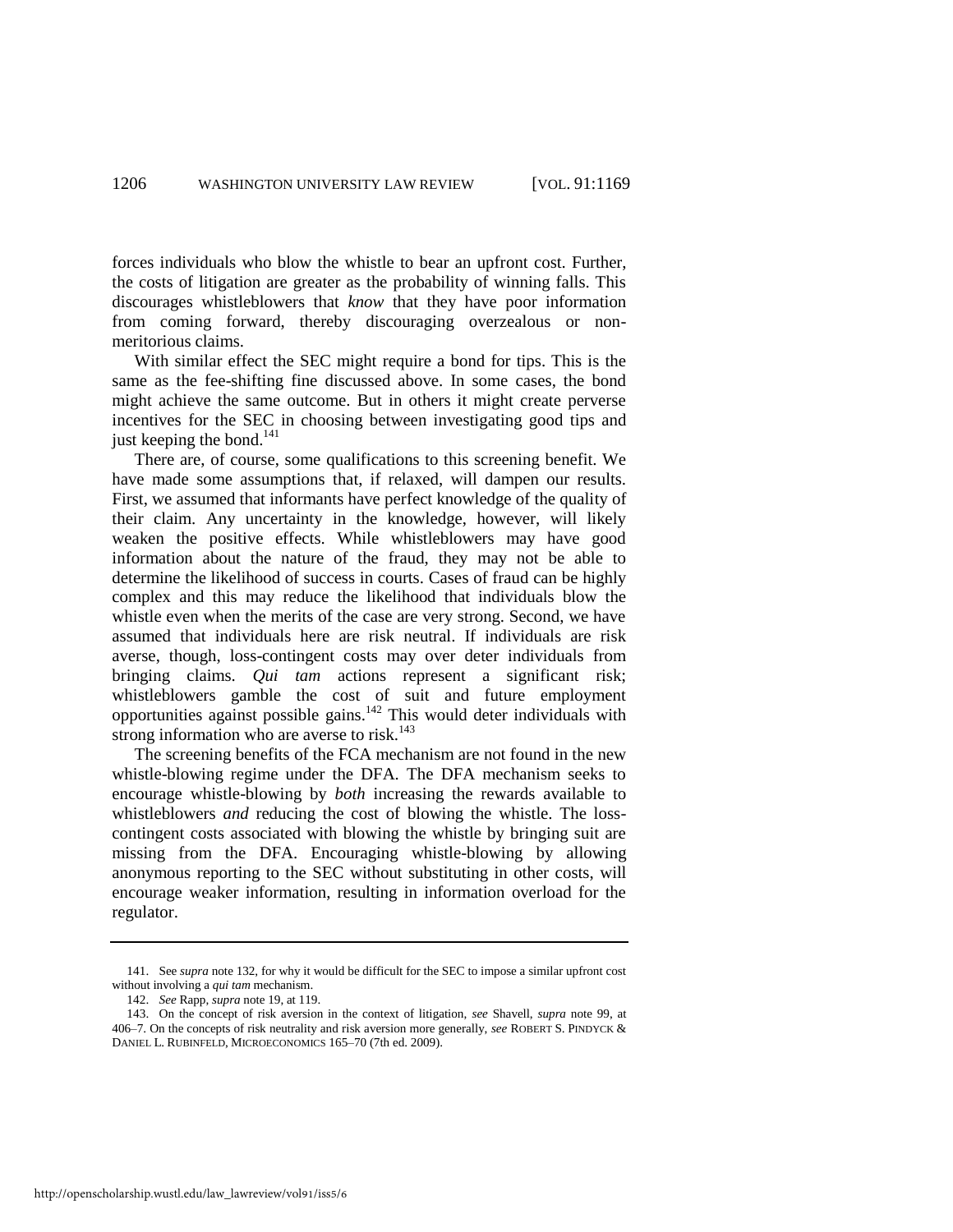One might imagine that if anonymity were not provided, the cost would increase to a level that made it unnecessary to impose other costs. On the other hand, it might be possible to offer anonymity in the FCA context without sacrificing screening because costs are imposed through litigation. That may or may not be feasible. The key takeaway is that costs cannot be set haphazardly. And the near zero costs that the DFA is designed to provide will not provide any meaningful screening.

In the end, the optimal reward-cost structure will, of course, depend on many features. We know, though, that the SEC was receiving a high number of complaints prior to the DFA whistle-blowing regime. The problem was not a low volume of available whistleblowers.<sup>144</sup> Rather, if there was a problem, it was one of screening for quality.<sup>145</sup> Our theory suggests the mechanism implemented under the DFA will therefore be counter-productive in deterring fraud.

# <span id="page-39-0"></span>III. BROADER APPLICATIONS AND LIMITATIONS

The fact that the above analysis focuses on fraud on the government (FCA) and violations of securities laws (DFA) is not an inherent limitation on the screening value of *qui tam* mechanisms. It is a function of the magnitude and recent high profile of these two whistleblower programs. As we have noted, whistleblower mechanisms are also used by the IRS to detect tax fraud. Private suits on behalf of the government and other whistle-blowing measures were widely used in English criminal law before public police forces.<sup>146</sup> *Qui tam* suits have been used in intellectual property law<sup>147</sup> and elsewhere.<sup>148</sup> Previous literature has noted the

<sup>144.</sup> Denise Voigt Crawford, former head of the Texas Securities Commission, made this point in testimony before the Committee on Financial Services of the United States House of Representatives. *Capital Markets Regulatory Reform: Strengthening Invest Protection, Enhancing Oversight of Private Pools of Capital, and Creating a National Insurance Office: Hearing Before the H. Comm. on Fin. Servs.*, 111th Cong. 84 (2009), *available at* http://financialservices.house.gov/media/file/hearings/111/ printed%20hearings/111-84.pdf ("Well, the problem isn't that people weren't complaining to the Securities and Exchange Commission. They receive I think about 750,000 complaints a year. The problem is that they were ignoring them or at least not making good determinations with regard to those complaints that really needed to be followed up on.").

<sup>145.</sup> *Cf.* Madoff discussion, *supra* Part II.B.3.a.

<sup>146.</sup> *See* J. M. BEATTIE, CRIME AND THE COURTS IN ENGLAND, 1660–1800, at 50–55 (1986) (discussing the use of rewards, sometimes ad hoc and sometimes by statute, to obtain information leading to apprehension of criminals).

<sup>147.</sup> *See, e.g.*, False Marking Act that allowed *qui tam* actions on behalf of the government. 35 U.S.C. § 292 (2012). These *qui tam* provisions were, however, recently struck down as unconstitutional by a federal district court. Unique Prod. Solutions, Ltd. v. Hy-Grade Valve, Inc., 813 F. Supp. 2d 854 (N.D. Ohio 2011).

<sup>148.</sup> For example, there are *qui tam-*like provisions allowing for private suits regarding violations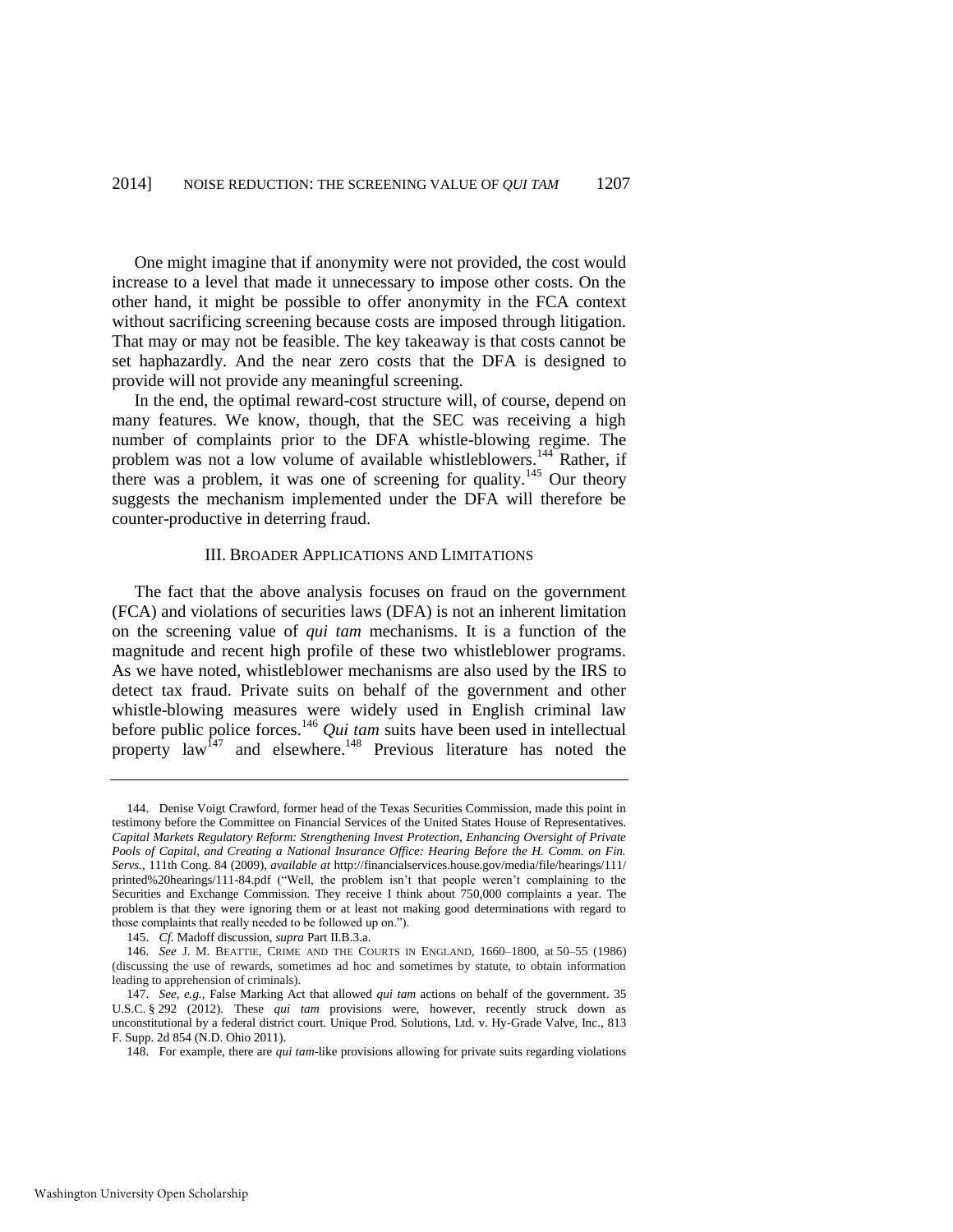importance of whistleblower mechanisms when there is hidden information and the government wishes to extract this private information. Our analysis suggests that when there are sticky asymmetric information problems—which is, of course, the definition of hidden information—the screening mechanism is important. We have illustrated the benefit of a *qui tam* mechanism over other whistleblower schemes in screening lowquality information from high-quality information.

That is not to say, however, that the *qui tam* mechanism is always the silver bullet for rooting out hidden information; there may be other ways to impose costs on whistleblowers. There are several limitations that our model suggests should restrict the expansion of whistleblower rewards generally and *qui tam* mechanisms in particular. In this part, we discuss these limitations as well as areas where expansion will be valuable.

## *A. Limitation One: Ulterior Motives*

The screening properties of *qui tam* are important insofar as they deter firms from engaging in fraudulent behavior. Excessive rewards and promises of anonymity are blunt instruments for encouraging whistleblowing and deterring fraud. By themselves, the instruments are blunt because they focus on the *quantity* of information rather than the *quality*. The ability of the government regulator to parse out meritorious claims from non-meritorious claims is tightly linked to the deterrent value of whistle-blowing.

The question of which tools to use to optimally deter dishonest behavior may turn on the type of fraudulent activity that the government is seeking to deter. So far we have bracketed issues regarding claims about the types of motivations that drive whistleblowers. A long literature has explored the non-pecuniary interests that may drive whistle-blowing.<sup>149</sup> Our model focuses on financial incentives. Rewards must be high enough (relative to costs) to attract high-quality tips but costs must also be high enough (relative to rewards) to screen out low-quality tips. Further, if costs are increasingly contingent on outcome, then higher costs will screen out low-quality information without deterring high-quality tips.

In other areas of regulation, however, potential whistleblowers may not be as incentivized as our rational-actor model suggests. The government must still contend with the problem of hidden information and the quality

of Native American protection laws, see 25 U.S.C. § 201 (2006), and regarding arming vessels against a "friendly nation." *See* 18 U.S.C. § 962 (2006).

<sup>149.</sup> *See* Dodd-Frank Act, Pub. L. No. 111-203, § 922, 124 Stat. 1376, 1844 (2010).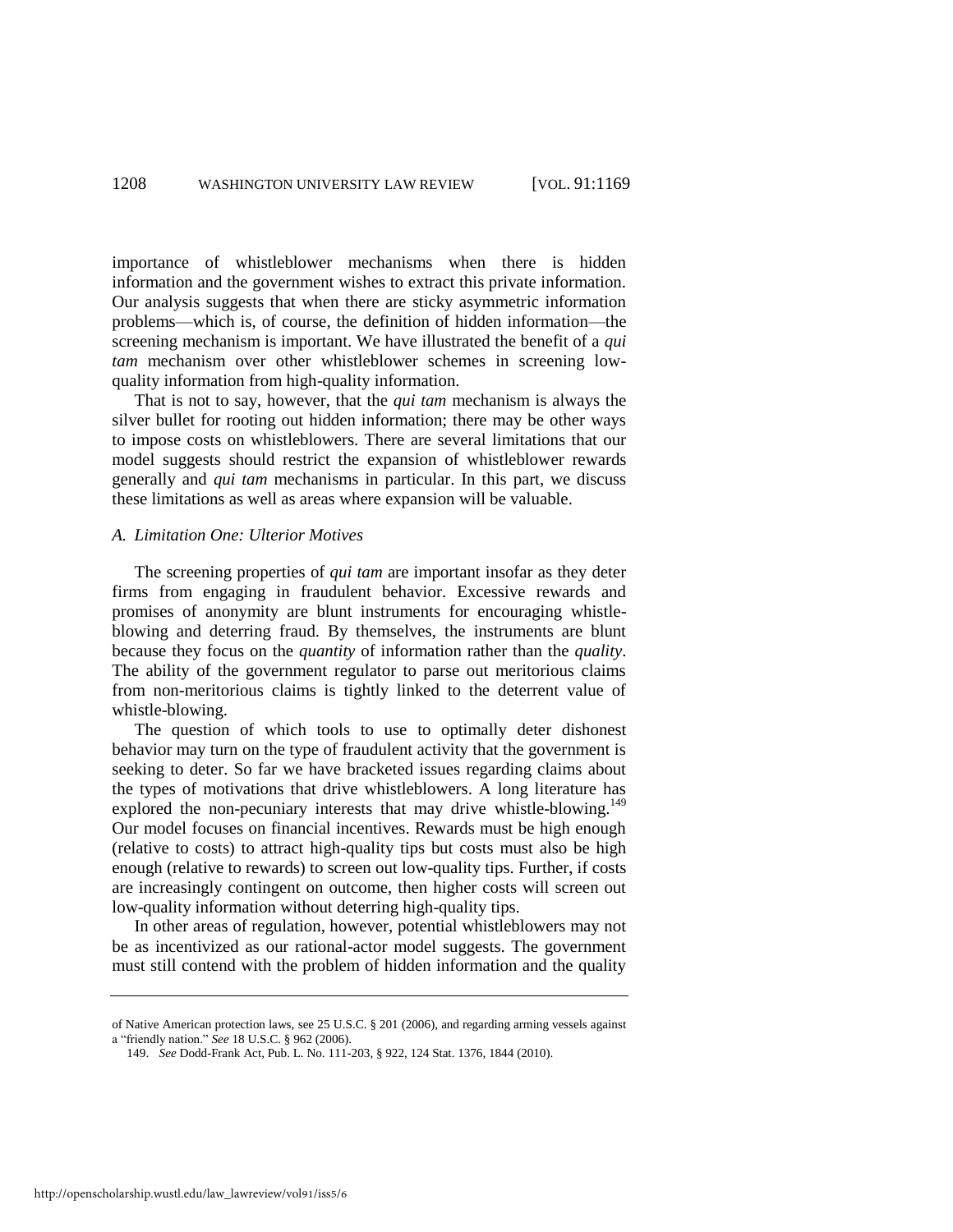of the information provided. In these cases where financial rewards are unlikely to be a strong factor in the decision of the whistleblower, then mechanisms that reduce the private cost of blowing the whistle will be of greater salience (assuming there are wealth constraints even for the morally motivated). Anonymity and other measures that reduce the cost of informing will be more effective tools for increasing the quantity of information here. On the flip side, lower monetary rewards—even zero rewards—may actually be correlated with higher quality information than large financial rewards. That is, if we assume the morally motivated are likely to have stronger information in an area than the financially motivated, we may not need to use rewards, but may simply seek to lower those costs that may deter altruistic and wealth-constrained whistleblowers. The moral payout substitutes for the monetary payout and is potentially contingent itself on the quality of the information. This will be the case if those who only come forward where their moral sensitivities have been breached do so with more credible information.<sup>150</sup>

There are other non-pecuniary motives that may present problems. Individuals may come forward because they are seeking revenge. Revenge can be difficult. On the one hand, like morality, it may be a substitute for monetary rewards.<sup>151</sup> On the other hand, the revenge payout may not be correlated with the quality of information. A terminated employee may be happy to see her employer punished regardless of whether the employer committed any fraud. Thus, the information brought forward by

<sup>150.</sup> In reality, of course, individuals may blow the whistle for a variety of non-financial reasons. Take, for example, the case of three Canadian scientists working for Health Canada, the Canadian government agency with responsibilities similar to those of the Food and Drug Administration in the United States. In 1998, Dr. Shiv Chopra, Dr. Margaret Hayden, and Dr. Gerard Lambert blew the whistle on what they alleged to be dishonest, drug approval processes for bovine growth hormone. They contended that the long-term effects on cows and the effects on humans were inadequately tested and that they were being pressured to approve the drug. These whistleblowers did not come forward because of financial incentives. Rather, they were concerned for the integrity of the drug approval system. All three whistleblowers lost their job. *See Whistleblowers: Moment of Truth* (CBC television broadcast Oct. 19, 2012), *available at* http://www.cbc.ca/fifth/episodes/2012-2013/whistleblowersmoment-of-truth.

<sup>151.</sup> In unemployment benefit fraud, for example, the Australian government authority responsible for distributing unemployment benefits and social security benefits (CentreLink) received, on average, 2,115 phone calls each week from informants providing tip-offs as to recipients receiving more than their entitlement. The information was given anonymously; none of the informants was paid any money at all. In 2010, this information led to over 43,000 cases being reviewed and 7,954 payments being reduced (a success rate of under 20% of investigations). The anonymous whistleblower scheme saved the Australian government over \$2.3 million. Renee Viellaris, *Number of Australians Dobbing in Welfare Cheats Reaches All-Time High*, THE SUNDAY MAIL (May 22, 2011, 12:00 AM), http://www.news.com.au/national-old/number-of-australians-dobbing-in-welfare-cheatsreaches-all-time-high/story-e6frfkvr-1226060326917.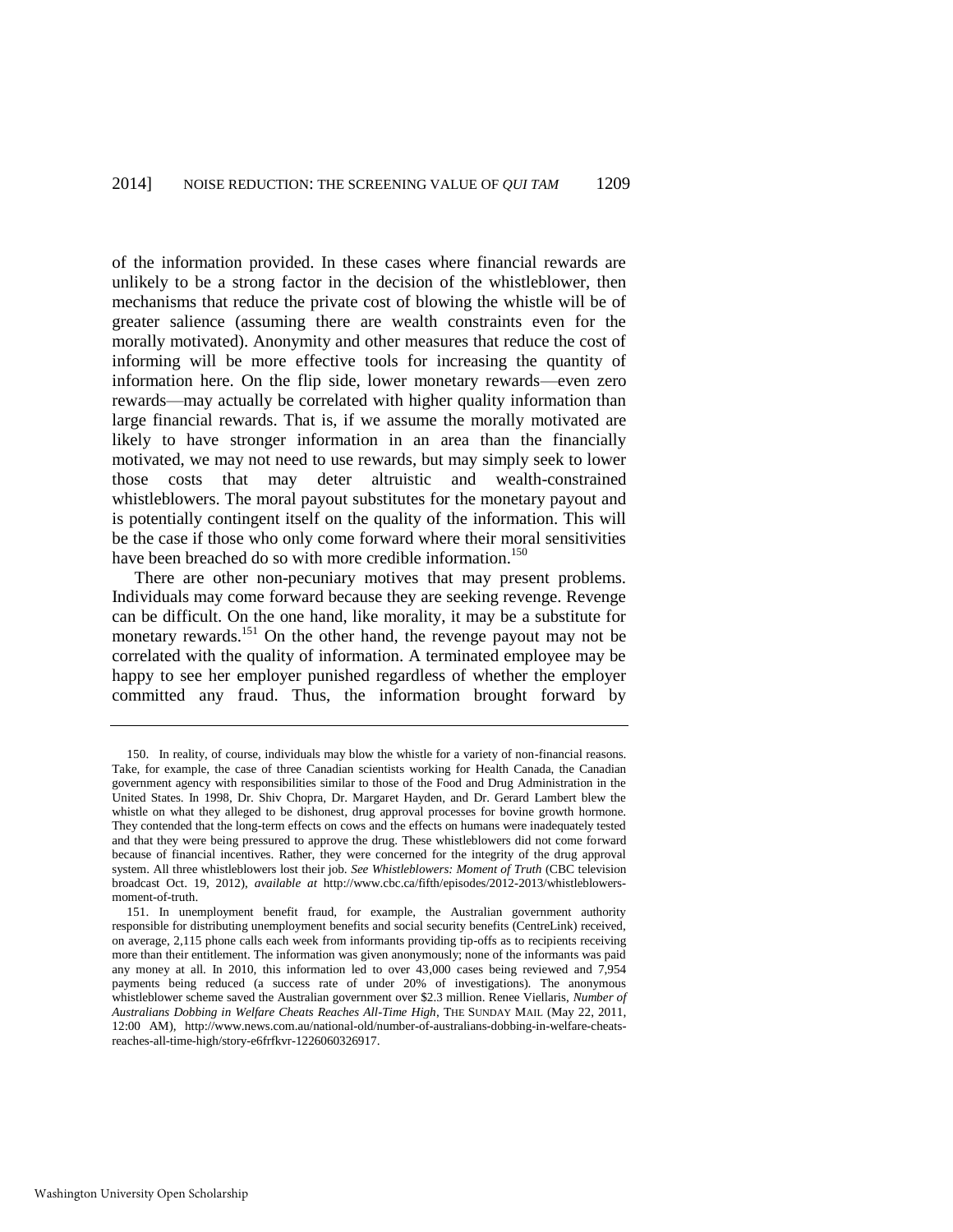informants merely to generate bad publicity for the regulated firm may be of lower quality. In those contexts, mechanism design is more complicated. The interplay between costs, monetary rewards, and a revenge motive is difficult to intuit or test.<sup>152</sup>

<span id="page-42-0"></span>While these considerations may be prevalent elsewhere, we suspect they do not loom large in the DFA context. First, in the context of financial regulation, potential whistleblowers who work in the finance industry are likely to be highly motivated by financial incentives.<sup>153</sup> Second, the financially-motivated-rational-actor model has generally proven to be a stronger indicator of behavior of whistleblowers than other explanations in the context of fraudulent behavior in business.<sup>154</sup>

# *B. Limitation Two: Asymmetry of Information*

The results of our model rely on the assumption that the individual whistleblower has superior information to the government. This idea of asymmetric information underpins the legal elements in whistleblower statutes requiring that the information not be publicly disclosed or that the whistleblower be an "original source"<sup>155</sup> of independent knowledge.<sup>156</sup> These requirements generally prevent people from coming forward to collect on information that is already public and in the hands of those who can use the information properly. This limits the effect of the statutes to scenarios with asymmetric information.

<sup>152.</sup> Other motivators may exist. And it may be important to distinguish altruism, indignation, anger, and revenge. These and many other nuanced behavioral motivations may have a wide range of varying correlation with accuracy. The "how's my driving" anonymous tipster programs might be prime examples of the usefulness and influence of non-monetary incentives in encouraging the reporting of accurate asymmetric information. These are discussed both theoretically and empirically in the work of Lior Strahilevitz. Lior Jacob Strahilevitz, "*How's My Driving?" For Everyone (and Everything?)*, 81 N.Y.U. L. REV. 1699 (2006); David S. Abrams and Lior Jacob Strahilevitz, *Do More Eyes on the Road Mean Better Driving? A Field Experiment* (Univ. of Pa. & Univ. of Chi., Working Paper, Jan. 21, 2013), *available at* https://editorialexpress.com/cgi-bin/conference/download.cgi?db\_ name=ALEA2013&paper\_id=308*.* This area of study may provide fertile ground for testing the dynamic interplay of various incentives in whistleblowing.

<sup>153.</sup> Engstrom reaches as similar conclusion but on different grounds: "Lower moral disapprobation in [the areas of tax, securities and procurement fraud] means that regulators cannot rely on an underlying moralistic proclivity to report wrongdoing. Nor is there a substantial risk of crowdout, as there is little moralistic motivation to report wrongdoing in the first place." Engstrom, *supra* note [52 \(](#page-11-0)footnote omitted).

<sup>154.</sup> For a more comprehensive discussion of the literature on financial rewards of whistleblowers, see Dyck et al., *supra* not[e 18.](#page-5-0) 

<sup>155.</sup> *See, e.g.*, 31 U.S.C. 3730(e)(4)(A) (2012).

<sup>156.</sup> *See, e.g.*, 31 U.S.C. 3730(e)(4)(B)(2).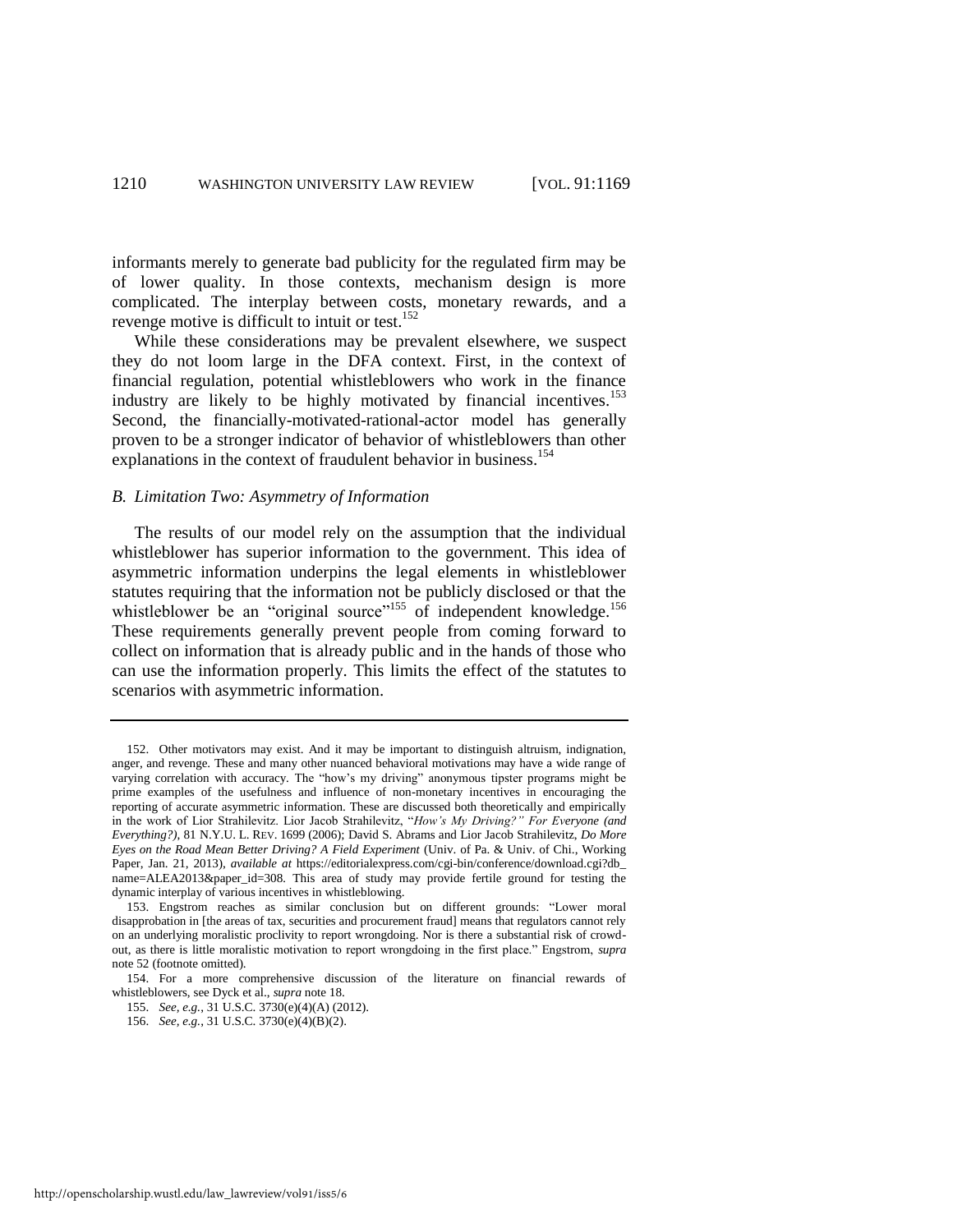We noted in Part I that justifications of the *qui tam* mechanism based on regulatory capture of agencies ignored this distinction. Agency capture and the need to solve it are not unique to whistleblower allegations. But asymmetric information is. And that is why a central value of the *qui tam*  mechanism is its ability to screen information.

The upshot is that *qui tam* mechanisms—or mechanisms that resemble or mimic *qui tam* mechanisms—may be less valuable or more problematic if applied to scenarios without asymmetric private information but large agency costs. Though not explicitly a *qui tam* mechanism, in the law of corporations the shareholders' derivative suit may pose this type of scenario.<sup>157</sup> The derivative lawsuit is a mechanism for a shareholder to bring suit (at least in theory) on behalf of the corporation (usually, but not necessarily, against the current or former directors or officers of the corporation).<sup>158</sup> It is essentially a *qui tam* procedure where the derivative plaintiff's attorney fills the role of "whistleblower" and receives the (sometimes quite hefty) reward.<sup>159</sup>

<span id="page-43-0"></span>But derivative suits are generally not ones where the plaintiff has hidden information that needs to be coaxed out.<sup>160</sup> Indeed, Delaware courts have, for decades, lamented that it is usually quite the opposite.<sup>161</sup> Justifications for derivative suits instead focus primarily on the agency problem. Unlike FCA and DFA whistleblower cases, the source of the plaintiff's knowledge is irrelevant. But the existence of a conflict of interest is paramount. A derivative plaintiff with original hidden information will nonetheless be precluded (by way of the demand requirement) from bringing suit where the directors are deemed to have no

<sup>157.</sup> We view class actions as a different category altogether dealing with much broader problems of coordination and collective action. We do not address those here.

<sup>158.</sup> *See, e.g.*, Aronson v. Lewis, 473 A.2d 805 (Del. 1984) (a seminal case on derivative litigation and the procedural demand requirements imposed on derivative plaintiffs).

<sup>159.</sup> The attorneys in Americas Mining Corp. v. Theriault, 51 A.3d 1213 (Del. 2012), received fees of \$304 million in a derivative suit. That is an outlier, but fees for successful cases are substantial.

<sup>160.</sup> For a more general discussion of the economics of derivative suits, see FRANK H. EASTERBROOK AND DANIEL R. FISCHEL, THE ECONOMIC STRUCTURE OF CORPORATE LAW 100–02 (1991).

<sup>161.</sup> *See, e.g.*, Grimes v. Donald, 673 A.2d 1207 (Del. 1996) (lamenting the failure of derivative plaintiffs in using statutory tools such as DGCL § 220 to request to inspect the books and records that are in possession of the board directors—whose members are usually the defendants—to obtain information to verify if they can meet the pleading requirements in a derivative suit); South v. Baker, 62 A.3d 1, 6 (Del. Ch. 2012) ("[O]ur Supreme Court has admonished stockholders repeatedly to use Section 220 of the General Corporation Law to obtain books and records and investigate their claims before filing suit.").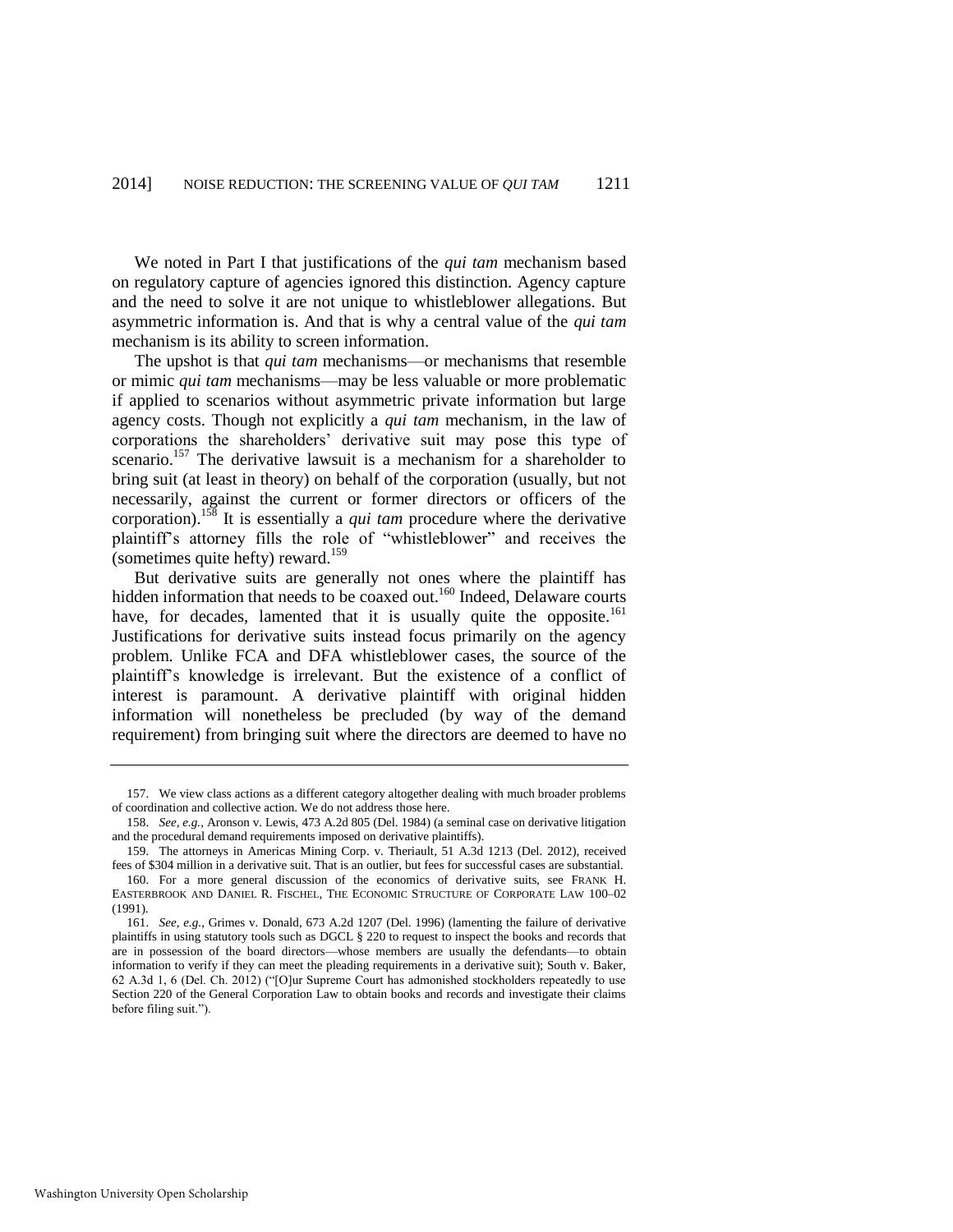conflict<sup>162</sup> and a derivative plaintiff suing on public information will be allowed to proceed if she can show the directors are not impartial.<sup>163</sup>

Derivative suits certainly have not been praised as the gold standard for rooting out corporate misbehavior. And our analysis above suggests that the mechanism is ill designed. A *qui tam* like mechanism, in a world without a central problem of asymmetric information,  $164$  is raising costs and rewards needlessly. The lure of hefty fees attracts more and more claims. In response, the courts have continued to ratchet up the cost side of the equation with strict demand requirements, special committees empowered to dismiss suits, the imposition of pre-filing requirements, and the like. As these costs increase, plaintiffs require higher rewards to bring even the strongest cases. In turn, the fees awarded to attorneys for those best cases have to go up.

This suggests the corporate governance setting may be precisely the case (as opposed to true whistleblower situations) where a DFA mechanism—where shareholders file grievances to an outside agency that pursues violations of corporate governance—would be optimal.<sup>165</sup> The derivative procedure with its *qui tam* quality is poorly designed, given the problem it addresses. It is not effective screening to artificially raise costs for parties who have no private information. Most of these cases start with public disclosures or news reports. Plaintiffs' lawyers then race to be the first to overcome the court-imposed hurdles. This race provides no new information to the corporation or its other shareholders. In a weak attempt to make the process more effective, courts have insisted that plaintiffs make a request to see the books and records of the corporation so they can look for wrongdoing and conflict. This is a fairly pointless mechanism.

<sup>162.</sup> To put it simply, the derivative plaintiff must first make demand on the directors to cause the corporation to bring the suit. The only way around this is for the plaintiff to show that demand was futile because the directors are conflicted and not impartial in making the decision. *See Grimes*, 673 A.2d 1207. If the plaintiff makes demand, and it is refused, the plaintiff faces a very high burden of showing that demand was wrongfully rejected.

<sup>163.</sup> *See Aronson*, 473 A.2d 805; *Grimes*, 673 A.2d 1207.

<sup>164.</sup> Of course, it might be different if these suits were being brought by inside employees rather than outside shareholders. That would look much more like the cases that the DFA is directed at. But only shareholders have standing to bring derivative suits. And the overwhelming bulk of cases are brought by outside shareholders not employees who own shares.

<sup>165.</sup> Another option that has been explored elsewhere would be to have outside law firms bid for the right to pursue the case. *See* Jonathan R. Macey & Geoffrey P. Miller, *The Plaintiffs' Attorney's Role in Class Action and Derivative Litigation: Economic Analysis and Recommendations for Reform*, 58 U. CHI. L. REV. 1 (1991) (proposing an auction system of choosing counsel); Randall S. Thomas & Robert G. Hansen, *Auctioning Class Action and Derivative Lawsuits: A Critical Analysis*, 87 NW. U. L. REV. 423 (1993); Jonathan R. Macey & Geoffrey P. Miller, *Auctioning Class Action and Derivative Litigation: A Rejoinder*, 87 NW. U. L. REV. 458 (1993); Jill E. Fisch, *Lawyers on the Auction Block: Evaluating the Selection of Class Counsel by Auction*, 102 COLUM. L. REV. 650 (2002).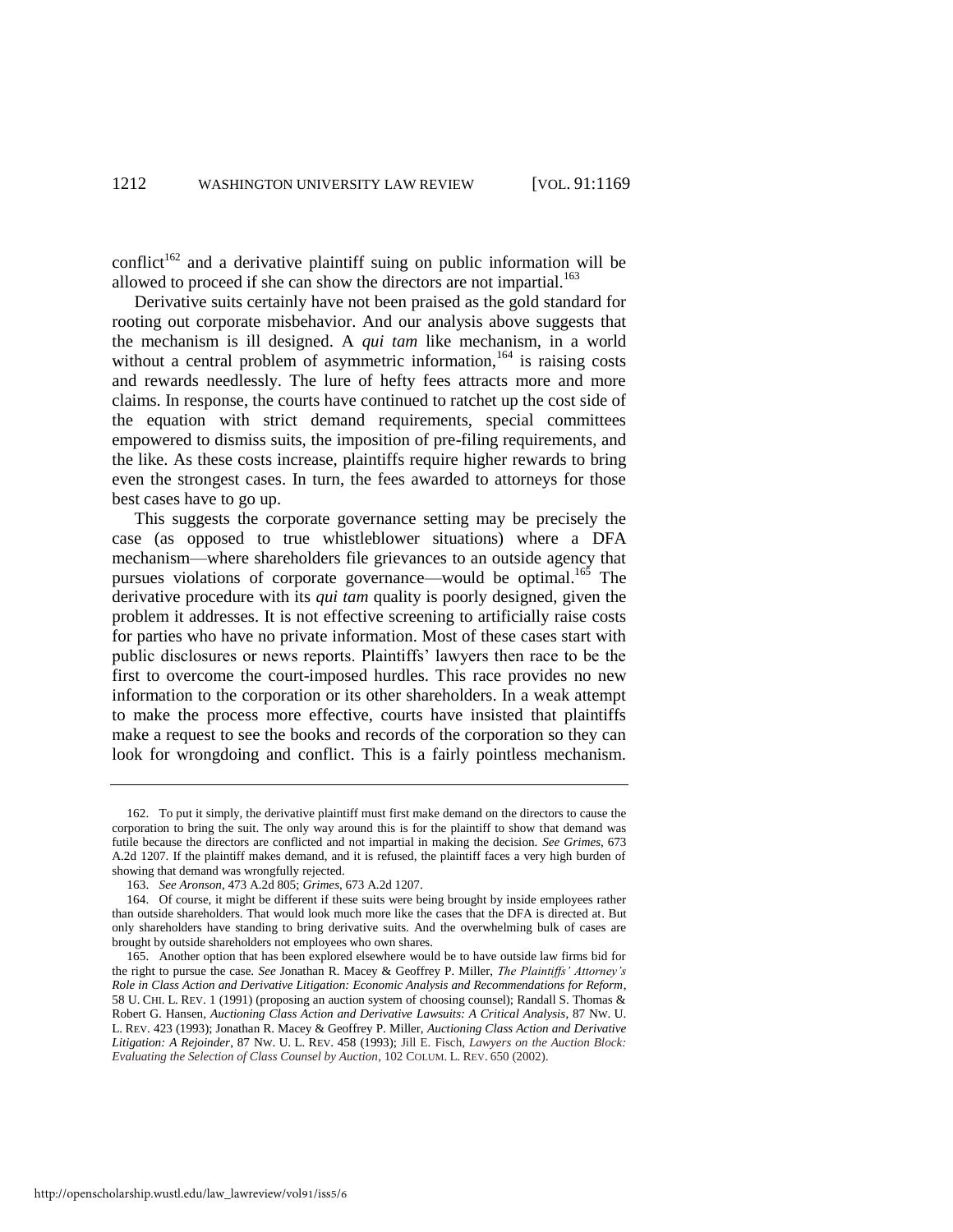Plaintiffs' lawyers have no special talent for reviewing books and records and the information in those books and records is controlled and filtered by the very directors and officers who are alleged to have a conflict.

The whole process imposes a cost on the corporation and the plaintiffs while providing no real screening or signaling. As costs increase, the rewards (in fees) have to increase to keep the plaintiffs in the game. As a result, fees are high but cases are extremely costly to bring. This is a waste that is designed to deal with the wrong problem.

This cycle of raising costs and damages has little screening effect. In some sense, all of the potential plaintiffs have the same signal based on public reports. Some cases are good and some are bad, but the plaintiffs have no way of knowing. As long as the odds are good, they bring a portfolio of cases fishing for the big one. Because the signal remains constant, moving the cost or benefit thresholds does nothing to alter the quality of the pool. If anything, moving both thresholds up just favors risk seeking firms, firms with larger portfolios of cases, or firms with liquidity advantages that can invest more in overcoming the upfront hurdles.

Here, where the problem is real agency capture and not hidden information, an independent agency that responds to information (public reports and tips) and rewards tips with a small (perhaps even fixed) reward should reduce costs significantly and address agency problems more directly.<sup>166</sup>

#### *C. Limitation Three: Public vs. Private Screening*

The corporate governance case just discussed might be viewed as a pseudo-public mechanism. These are private entities, but the shares are widely held and the benefits of any action are spread across millions of shares. But what about true private settings? Surely, asymmetric information is a problem that faces private firms in their dealings with employees and counterparties.

If the screening value of *qui tam* is so strong, should we allow parties to stand in the shoes and bring suits on behalf of other private parties? For example, let's say that there are two employees of IBM and one employee has strong private information that the other has committed fraud against IBM: Does our model suggest that it would be beneficial for the whistle-

<sup>166.</sup> The history of Delaware derivative cases demonstrates that outside tips and information will generally not have great value. Complaints are often filled with nothing but a recitation of public information—or worse, an exact copy of a complaint in another proceeding. The purpose of tips would just be to bring lower-profile public information to the agencies attention.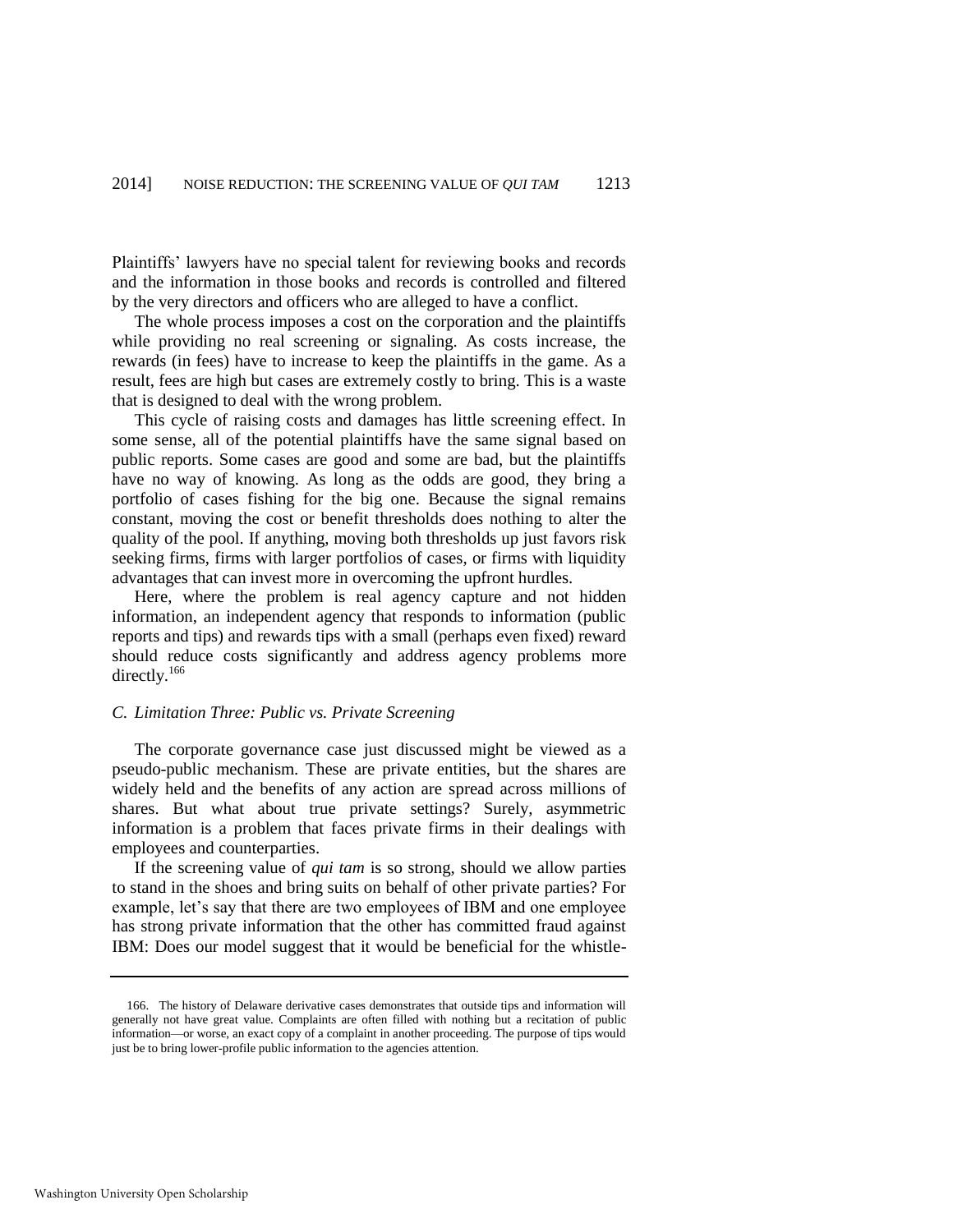blowing employee to take a private action on behalf of IBM against the fraudulent employee? We should be careful to acknowledge the limits of the theory.

*Qui tam* is a solution when the problem of information asymmetry is great and is intractable; it should be used only when the information asymmetry is difficult to resolve not when the information can be cheaply verified. The cost of unpacking the truth about fraud against the government can be great, given the scale and scope of government operations. Similarly, the cost of the government detecting corporate securities fraud is high. $167$  It is not clear that informational problems cannot be overcome in the private-party situation with lower cost by using other mechanisms. To continue with our IBM example: IBM would have its own internal structure for dealing with fraudulent behavior by an employee against the company. Allowing *qui tam* type suits here may undermine these internal mechanisms.

The same may not be true, however, if IBM is worried about its contracts with outsiders. If a third-party supplier is defrauding IBM, it may very much want to reward employees of that supplier for bringing suit on its behalf. Presumably, such a system would allow firms to opt in or out of any mechanism. For example, IBM might not care enough about small fraud that was immaterial to its profit reporting at an unimportant vendor. But the opposite might be true for its largest suppliers, distributors or retailers. A system could be developed for a firm to opt into a public system where certain claims against certain parties could be brought on its behalf. We would expect to see this opt-in behavior where the relationships are important and the asymmetry is both large and intractable.

All of that said, such proposals start to run into other areas of theoretical concern that we must reserve for another day. Chief among those is the theoretical and empirical concerns about third-party financing

<sup>167.</sup> *See supra* Part II.A.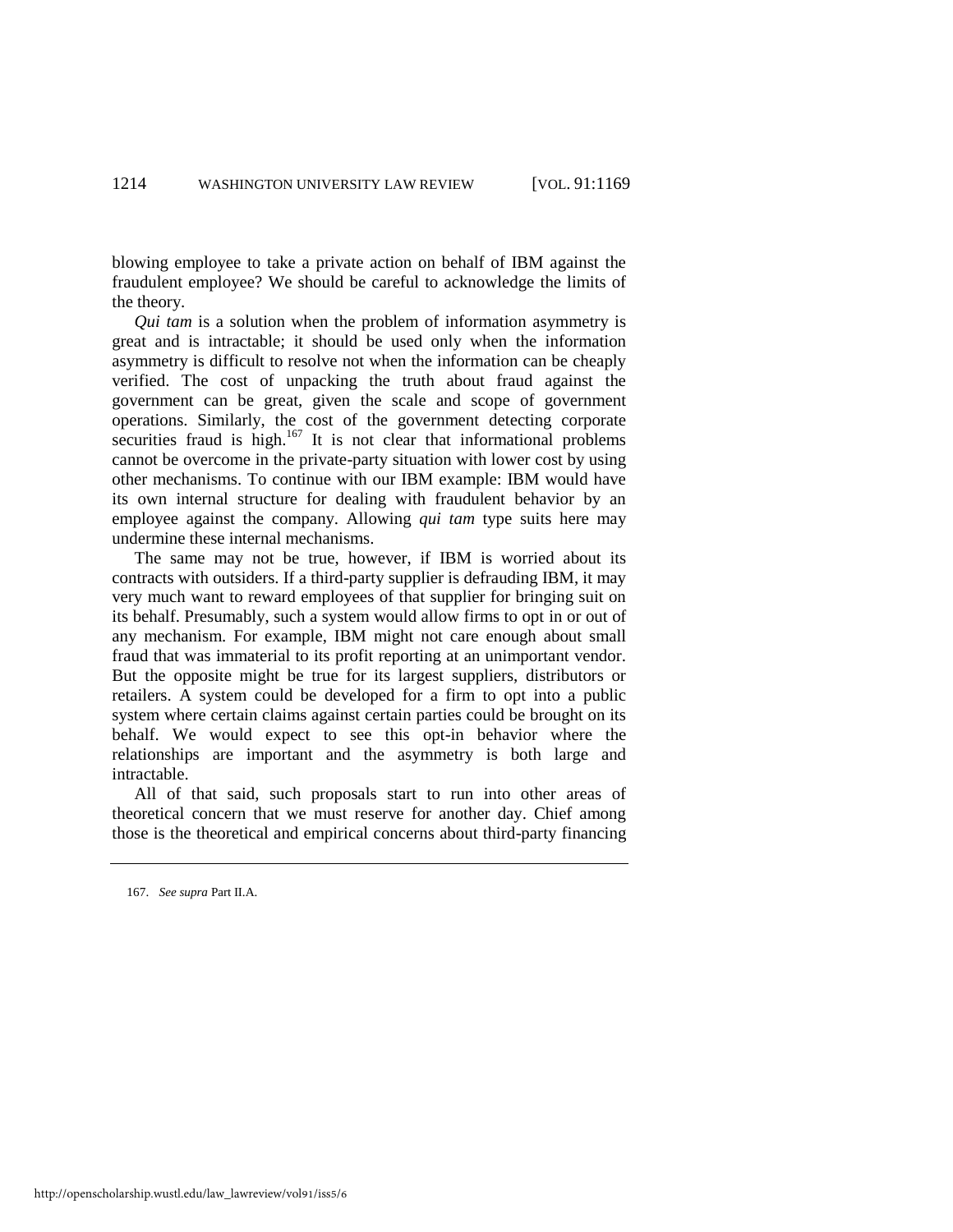of private litigation.<sup>168</sup> There is much to be said on both sides of that debate.<sup>169</sup>

<span id="page-47-0"></span>Finally, private settings that do not involve litigation or disputes might also present asymmetric information problems where our analysis is relevant. For example, companies often want to get information from outsiders about the performance of their employees or other non-human assets.<sup>170</sup> Facebook, for example, offers a minimum \$500 reward to users who report technical bugs in their program.<sup>171</sup> Our model predicts that Facebook will get too many tips because they do not impose a cost on the tipsters. Some of Facebook's comments regarding those tips suggest this is true. One tipster found a bug that allowed him to post on private timelines of people he is not connected to. His tip was ignored and Facebook noted that it could not respond to tips when its technicians cannot reproduce the bug. The tipster responded by posting his complaint on the private timeline of Facebook's CEO Mark Zuckerberg. He did not receive the reward.<sup>172</sup>

Facebook's response appears to be of the same nature as the SEC's response to tips about Bernie Madoff.<sup>173</sup> In a world of too much information, the recipients are forced to adopt high (perhaps arbitrary) criteria for responding to tips. Our model suggests Facebook might be wise to adopt a system that imposes costs on the tipsters to screen the information.<sup>174</sup>

<sup>168.</sup> *See, e.g.*, Joanna M. Shepherd*, Ideal Versus Reality in Third-Party Litigation Financing*, 8 J.L. ECON. & POLICY 593 (2012); Jason Lyon, Comment, *Revolution in Progress: Third-Party Funding of American Litigation*, 58 UCLA L. REV. 571, 574 (2010); Daniel C. Cox, Comment, *Lawsuit Syndication: An Investment Opportunity in Legal Grievances*, 35 ST. LOUIS U. L.J. 153, 154– 59 (1990). The issue has been discussed in popular press: Binyamin Appelbaum, *Investors Put Money on Lawsuits to Get Payouts*, N.Y. TIMES, Nov. 15, 2010, at A1; Lisa Rickard, *Why Are Hedge Funds Allowed to Invest in Litigation?*, THE ATLANTIC (July 3, 2012, 1:42 PM), http://www.theatlantic. com/national/archive/2012/07/why-are-hedge-funds-allowed-to-invest-in-litigation/259345/; Vanessa O'Connell, *Funds Spring Up to Invest in High-Stakes Litigation*, WALL ST. J., Oct. 3, 2011, at B1.

<sup>169.</sup> The financing of litigation also ties in with the role of lawyers on contingent fees. We acknowledge that contingency fees for lawyers can operate as a screening mechanism. In some sense, with contingency fees, the lawyer is "buying" a partial stake in a suit. They will only take on suits that have a high likelihood of winning. While the precise mechanism is different, the screening effect is similar to that of *qui tam*. For more on contingency fees, see Kritzer, *supra* not[e 129](#page-35-0) and references within.

<sup>170.</sup> *See, e.g.*, Strahilevitz, *supra* note [152;](#page-42-0) Strahilevitz & Abrams, *supra* not[e 152](#page-42-0)*.*

<sup>171.</sup> *Bug Bounty Info*, FACEBOOK, https://www.facebook.com/whitehat (last visited Feb. 11, 2014) (login required).

<sup>172.</sup> Steven Musil, *Researcher Posts Facebook Bug Report to Mark Zuckerberg's Wall*, CNET NEWS (Aug. 18, 2013, 11:36 AM), http://news.cnet.com/8301-1023\_3-57599043-93/researcher-postsfacebook-bug-report-to-mark-zuckerbergs-wall/.

<sup>173.</sup> *See supra* not[e 144.](#page-39-0) 

<sup>174.</sup> They might also adopt a mechanism that commits them to a formula for determining the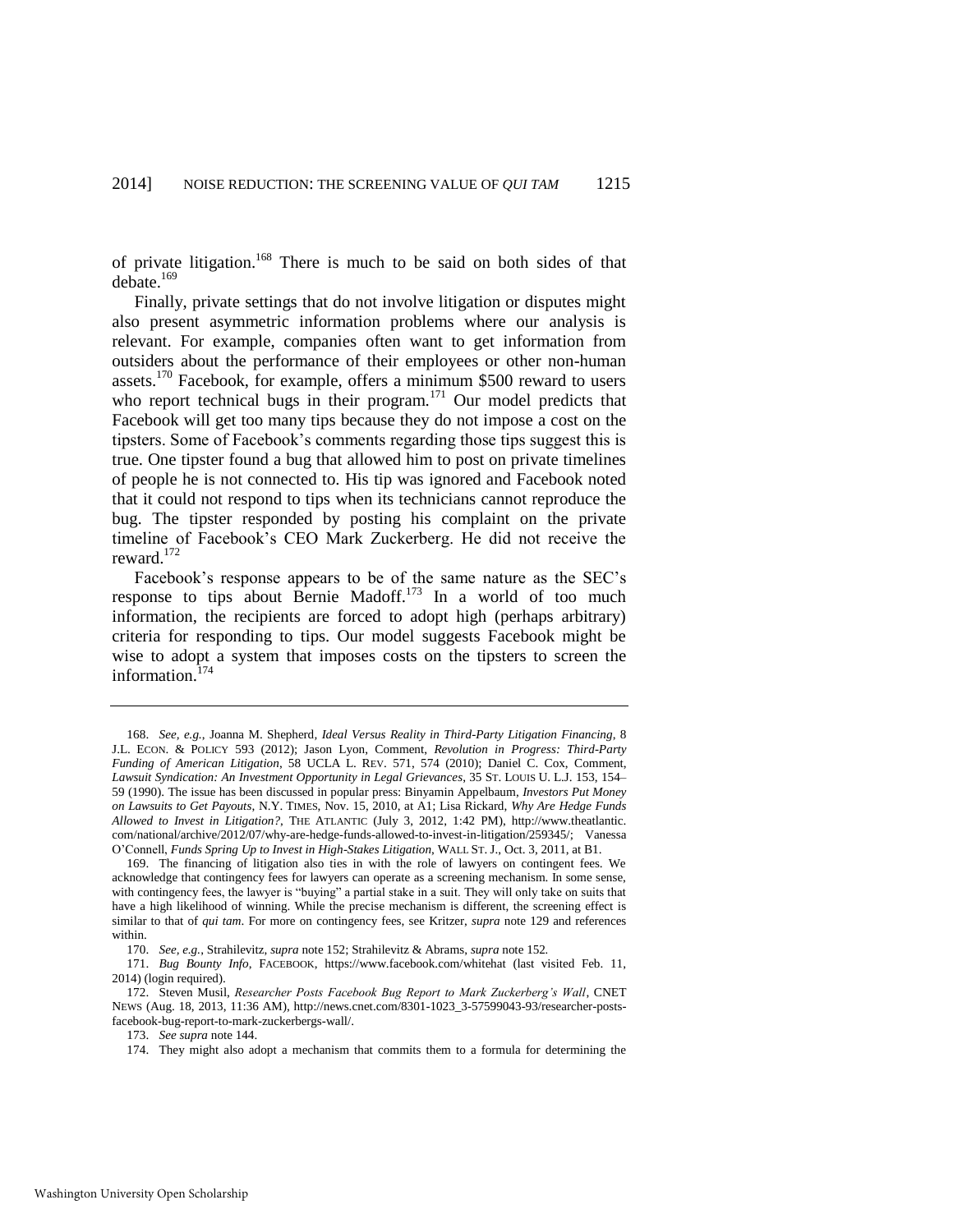#### **CONCLUSIONS**

Efficient detection of fraud is important. Detection by an ill-informed, resource-constrained regulator can be improved by tapping into private information held by individuals. By using this private information, the regulator can focus its resources on investigating those firms who are more likely to have committed fraud. In doing so, the regulator can deter fraud at lower cost. Whistleblowers, therefore, serve an important regulatory and social function. Providing financial rewards to whistleblowers who successfully uncover fraud encourages this outcome. Financial rewards alone, however, are not perfect. The increase in the quantity of information should not come at the expense of the quality of information. Diluting the quality of the information reduces the deterrent value and can defeat the ultimate purpose of the scheme.

We suggest that the mechanism through which whistleblowers are channeled to seek reward affects the incentives of the whistleblower in dynamic ways. By making rewards to whistleblowers contingent upon success *and* making the losses suffered by whistleblowers contingent upon failure, the quality of the information will increase. The mechanism needs to balance both the rewards and the costs to maximize the likelihood of detecting fraud and generating optimal deterrence.

The rewards under the DFA scheme are success-contingent, but the private costs that must be borne by whistleblowers are low and not losscontingent. This reduction in cost reduces the height of the screen and serves to encourage whistleblowers with low-quality information. Under the DFA scheme, we predict that the SEC will be inundated with, *on average*, lower quality tips. We further predict that this information overload will dilute the deterrence effect.

It is too early to determine whether our predictions about the DFA's whistle-blowing scheme are being borne out, although the SEC has already reported a large number of tips.<sup>175</sup> Since the adoption of the new whistle-blowing scheme, the SEC has considered but rejected changing

http://openscholarship.wustl.edu/law\_lawreview/vol91/iss5/6

reward rather than the current scheme: "There is **no maximum reward**: each bug is awarded a bounty based on its severity and creativity." *Bug Bounty Info*, *supra* note [171;](#page-47-0) *see* Ferziger & Currell, *supra* note [21 \(](#page-5-2)noting the value of a nondiscretionary reward).

<sup>175.</sup> In the first seven weeks of the program in 2011 there were 334 tips. There were 3001 official tips in fiscal year 2012 and 3238 in fiscal year 2013. In 2013 the attorneys in the office returned 2018 phone calls—all within 24 hours. U.S. SEC. & EXCH. COMM'N, *supra* note [49](#page-10-0) at 8. Pre-DFA systems for collecting and reporting tips makes it difficult to make a direct comparison, and as we noted above, the problem has never appeared to one of quantity. *See supra* notes 118–19 & 144–45.